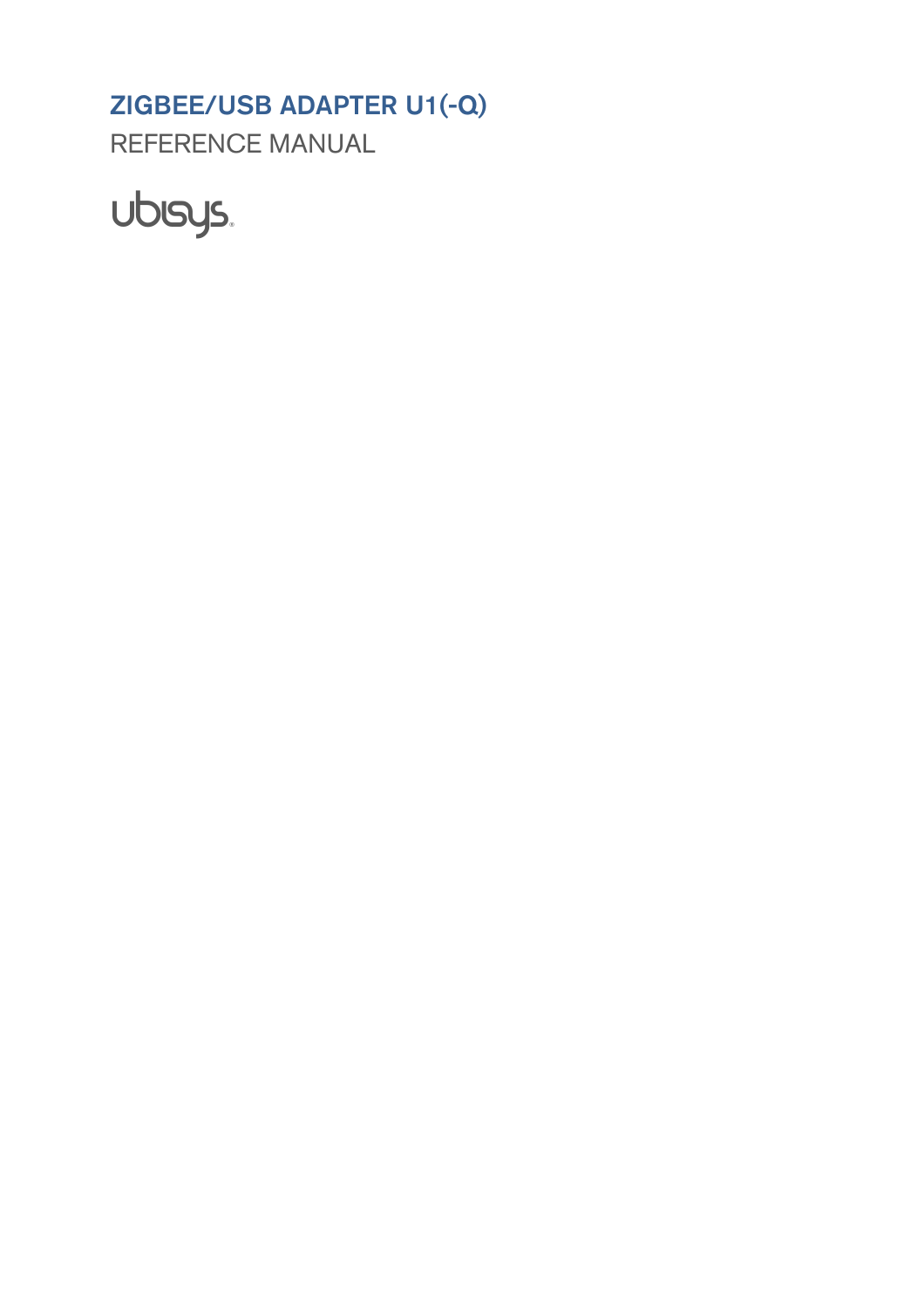# 1. OVERVIEW

Thank you for purchasing this ubisys ZigBee USB/Adapter. You have decided for a high-quality product with first-rate support!

This reference manual provides operating and maintenance instructions, interface specifications, command references and more. It is primarily intended for system integrators, not end-users.

If you have any questions or need additional support, please visit the support pages that best fit your background:

If you are a consumer (private household) or installer, please visit the Smart Home support pages at <http://www.ubisys.de/en/smarthome/support.html> for contact details.

As a commercial customer, please visit the Engineering support pages at <http://www.ubisys.de/en/engineering/support.html> for contact details.

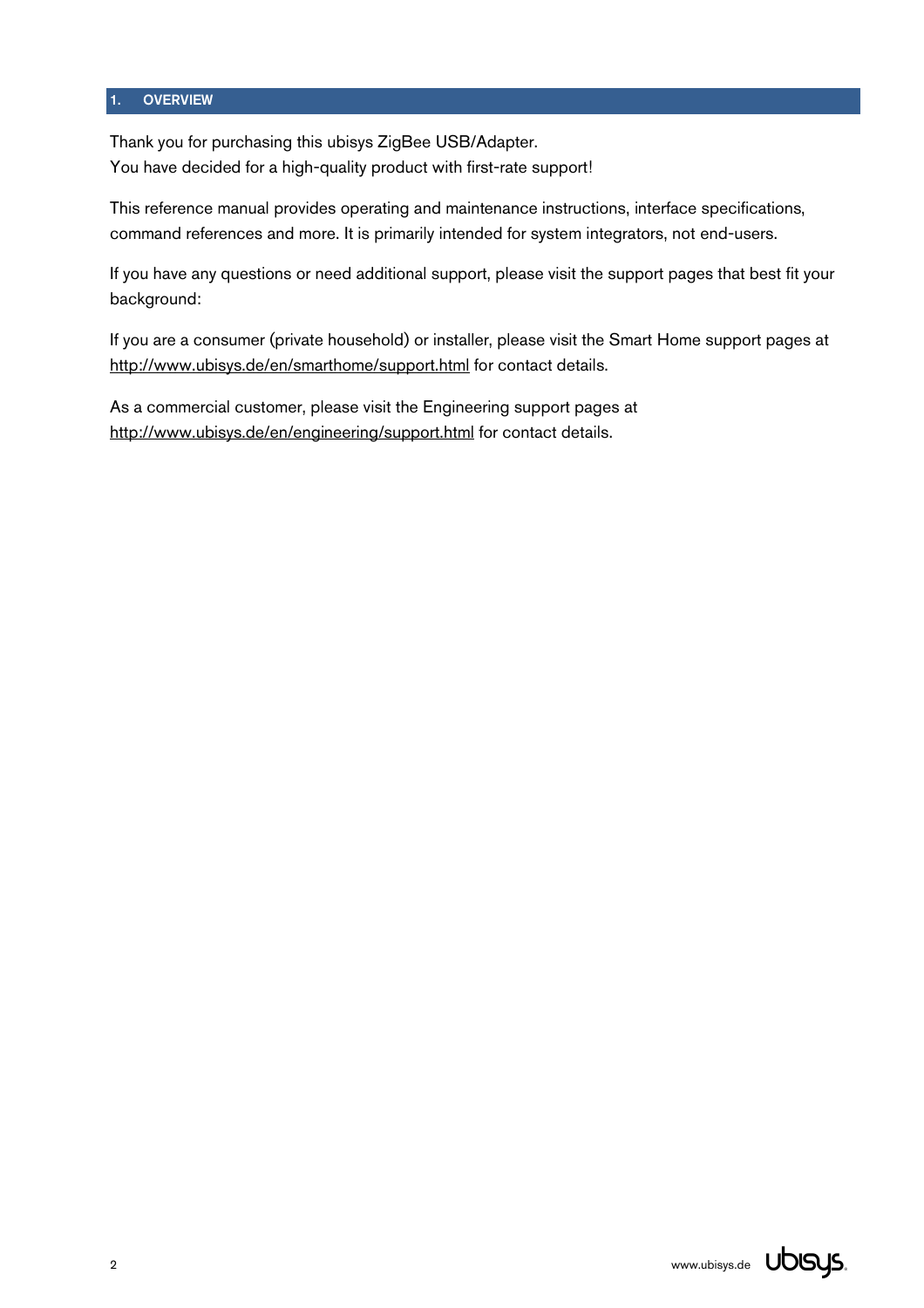# 2. CONTENTS

| Overview<br>1.                                                | $\overline{2}$ |
|---------------------------------------------------------------|----------------|
| 2.<br>Contents                                                | 3              |
| Features<br>З.                                                | 5              |
| <b>Universal Serial Bus Protocol</b><br>4.                    | 6              |
| 4.1.<br>Anatomy of the Device                                 | 6              |
| 4.2.<br>Vendor and Product Identifiers                        | 6              |
| 4.3.<br><b>Control Transfers</b>                              | 6              |
| 4.4.<br><b>Data Transfers</b>                                 | 6              |
| 7Bfx <sup>™</sup> Application Programming Interface<br>5.     | 7              |
| <b>API Reference</b><br>5.1.                                  | 9              |
| 5.1.1.<br>Genuine ZigBee Adapter Status Codes                 | 9              |
| 5.1.2.<br>Initialization and Shutdown                         | 10             |
| 5.1.3.<br><b>Device Enumeration</b>                           | 12             |
| 5.1.4.<br><b>Adapter Device Management</b>                    | 16             |
| ZigBee Application Support Sublayer (APS) Interface<br>5.1.5. | 29             |
| ZigBee Device Object (ZDO) Interface<br>5.1.6.                | 41             |
| 5.1.7.<br>Raw Packet Capture Interface                        | 43             |
| <b>Utility Functions</b><br>5.1.8.                            | 50             |
| 7Bfx <sup>™</sup> for Linux<br>5.2.                           | 59             |
| 7Bfx <sup>™</sup> for Microsoft Windows<br>5.3.               | 59             |
| Installation<br>6.                                            | 60             |
| Hardware Installation<br>6.1.                                 | 60             |
| Software Installation<br>6.2.                                 | 60             |
| 6.2.1.<br>Linux udev Rules                                    | 60             |
| Initial Device Start-up<br>7.                                 | 61             |
| Man-Machine Interface (MMI)<br>8.                             | 62             |
| ZigBee Interface<br>9.                                        | 63             |
| Application Endpoint #0 - ZigBee Device Object<br>9.1.        | 65             |
| Application Endpoint #242 - ZigBee Green Power<br>9.2.        | 66             |
| 9.2.1.<br>Green Power Cluster (Client)                        | 66             |
| 9.2.2.<br>Green Power Cluster (Server)                        | 67             |
| <b>Physical Dimensions</b><br>10.                             | 68             |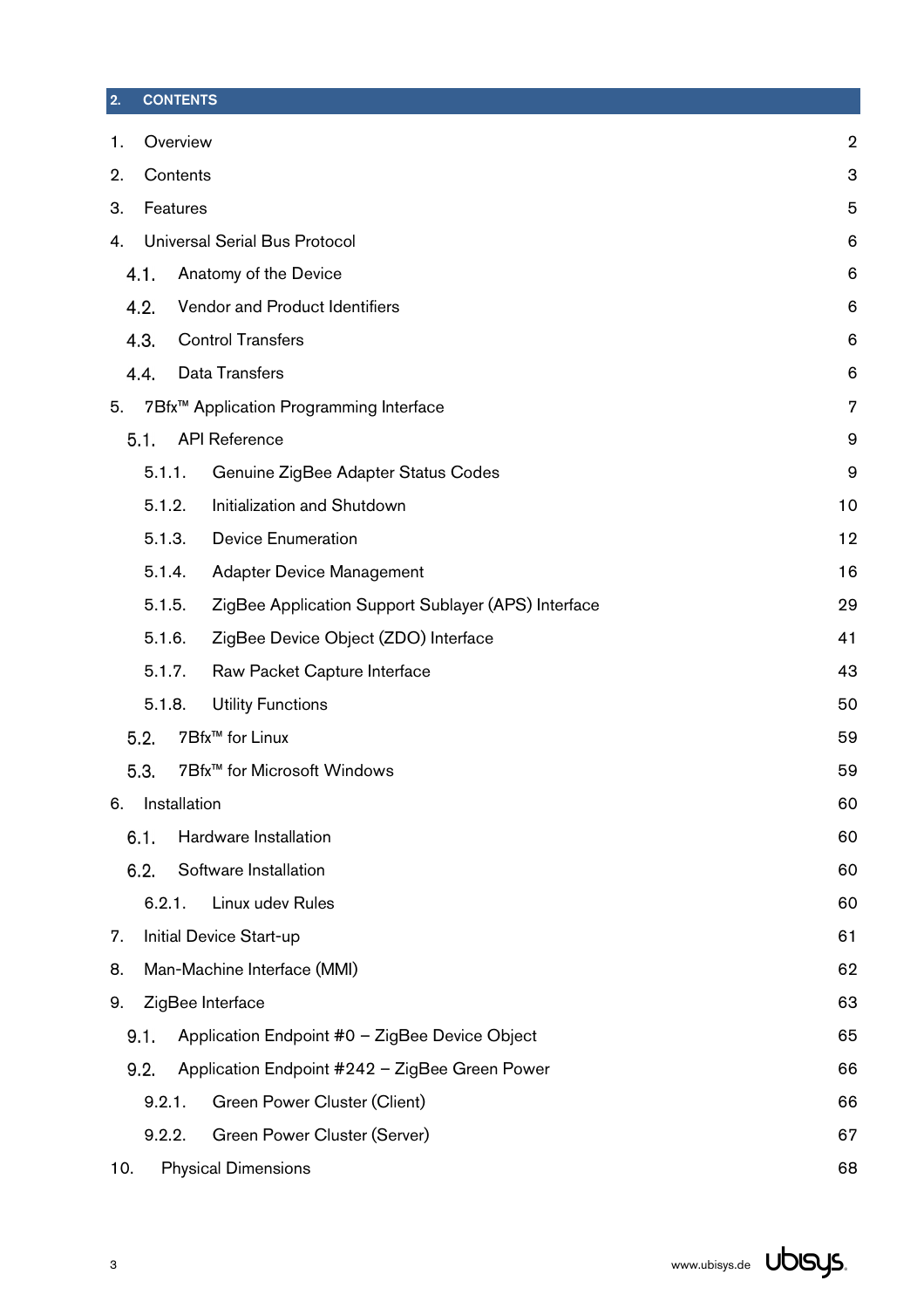|     | 11. Ordering Information                          | 69 |
|-----|---------------------------------------------------|----|
| 12. | <b>General Terms &amp; Conditions of Business</b> | 70 |
| 13. | <b>Declaration of Conformity</b>                  | 71 |
| 14. | <b>Revision History</b>                           | 72 |
| 15. | Contact                                           | 73 |
|     |                                                   |    |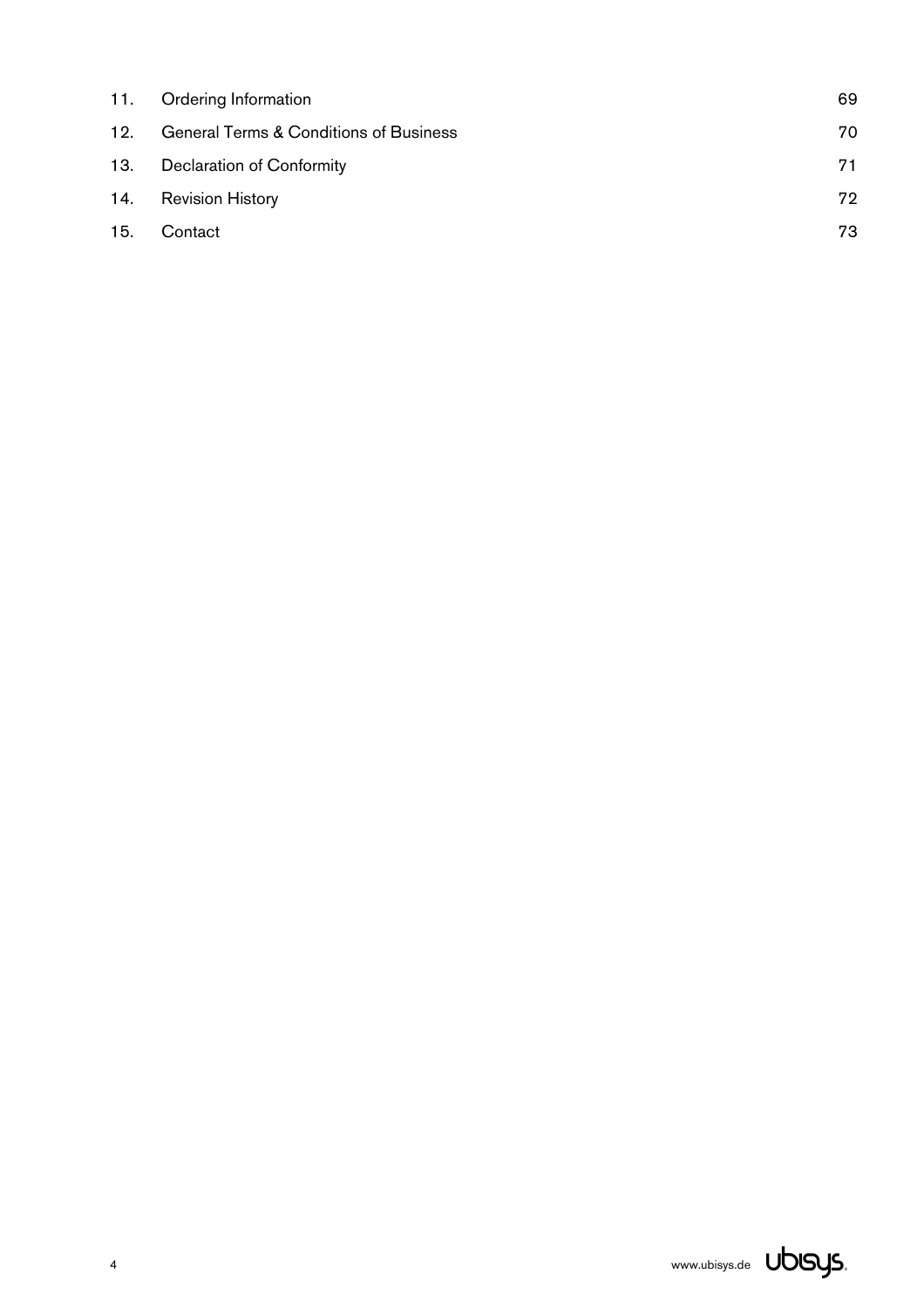### 3. FEATURES

- ZigBee 3.0 Certified Product
- Supports all ZigBee device roles: Coordinator & Trust Center, Router, Non-Sleeping End-Device, Sleeping End-Device
- ZigBee Green Power Proxy with the ability to operate as ZigBee Green Power Combined Device, when the controlling application provides ZigBee Green Power Sink functionality
- Uniform API across Windows, Linux and macOS based on either WinUSB or libusb
- Provides protocol independent raw capture capabilities (MAC promiscuous mode), facilitating the design of sniffers, automated test equipment and similar solutions; can operate as a node on the ZigBee network and change back and forth between ZigBee and sniffer mode<sup>1</sup>
- Reliable, unattended, maintenance-free 24/7 operation (same solution used on ubisys Gateway G1)
- Made in Germany using high-quality, enduring parts for many years of life expectancy
- USB 2.0 full-speed device
- On-board inverted-F antenna
- Power supply: 5V=, 50mA (bus-powered), low power dissipation: 0.3W
- ZigBee USB/Adapter U1: ARM7TDMI at 48MHz, 512KB Flash, 64KB RAM, Texas Instruments CC2520, 5dBm transmit power, -98dBm receiver sensitivity, ubisys IEEE 802.15.4 MAC
- ZigBee USB/Adapter U1-Q: Cortex-M4 at 48MHz, 512KB Flash, 128KB SRAM, Qorvo GP712, RFX2411, ?dBm transmit power, -?dBm receiver sensitivity, Qorvo IEEE 802.15.4 MAC
- ubisys ZigBee stack for best-in-class reliability and performance
- Supports all channels in the 2.4 GHz band, i.e. channels 11-26 as per IEEE 802.15.4:
- Primary = { 11, 15, 20, 25 }; Secondary = { 12, 13, 14, 16, 17, 18, 19, 21, 22, 23, 24, 26 }
- Supports joining centralized and distributed security networks as router
- Supports forming simple centralized security networks as Coordinator and Trust Center
- Supports forming distributed security networks as router
- Three pre-configured Trust Center Link-Keys for joining:
	- o Global Default Trust Center Link-Key ("ZigBeeAlliance09")
	- $\circ$  ZigBee 3.0 Global Distributed Security Link-Key<sup>2</sup>
	- $\circ$  Device-individual link-key derived from installation code also printed as text and QR barcode
- Extended neighbour table with up to 78 entries for routers and end-devices more than three times the capacity required by the standard (25)
- Extended routing table with up to 96 entries for ad hoc and many-to-one routes nearly ten times the capacity required by the standard (10)
- Extended buffering for sleeping end-devices with up to 24 buffers 24 times the capacity required by the standard (1)
- Extended APS duplicate rejection table with up to 64 slots -64 times the capacity required by the standard (1)
- Extensive transmit and receive queues for optimum through-put and minimum packet drop rate
- Reliable and scalable network-wide broadcasts featuring passive acknowledgments
- Reliable packet forwarding with automatic network-level retries
- Very sophisticated routing algorithm for reliable ad hoc routing avoids routing loops even in case of concurrent route requests with overlapping source/destination
- Firmware upgradable via USB in the field
- Flame retardant housing (V-0); black, RAL 9005
- OEM and design-in version available upon request, e.g. for professional gateways (c.f. ubisys G1)

 $\overline{a}$ 

<sup>&</sup>lt;sup>1</sup> Since application firmware 1.70

<sup>&</sup>lt;sup>2</sup> Since application firmware 1.68. Prior, pre-certification key (D0:..:DF)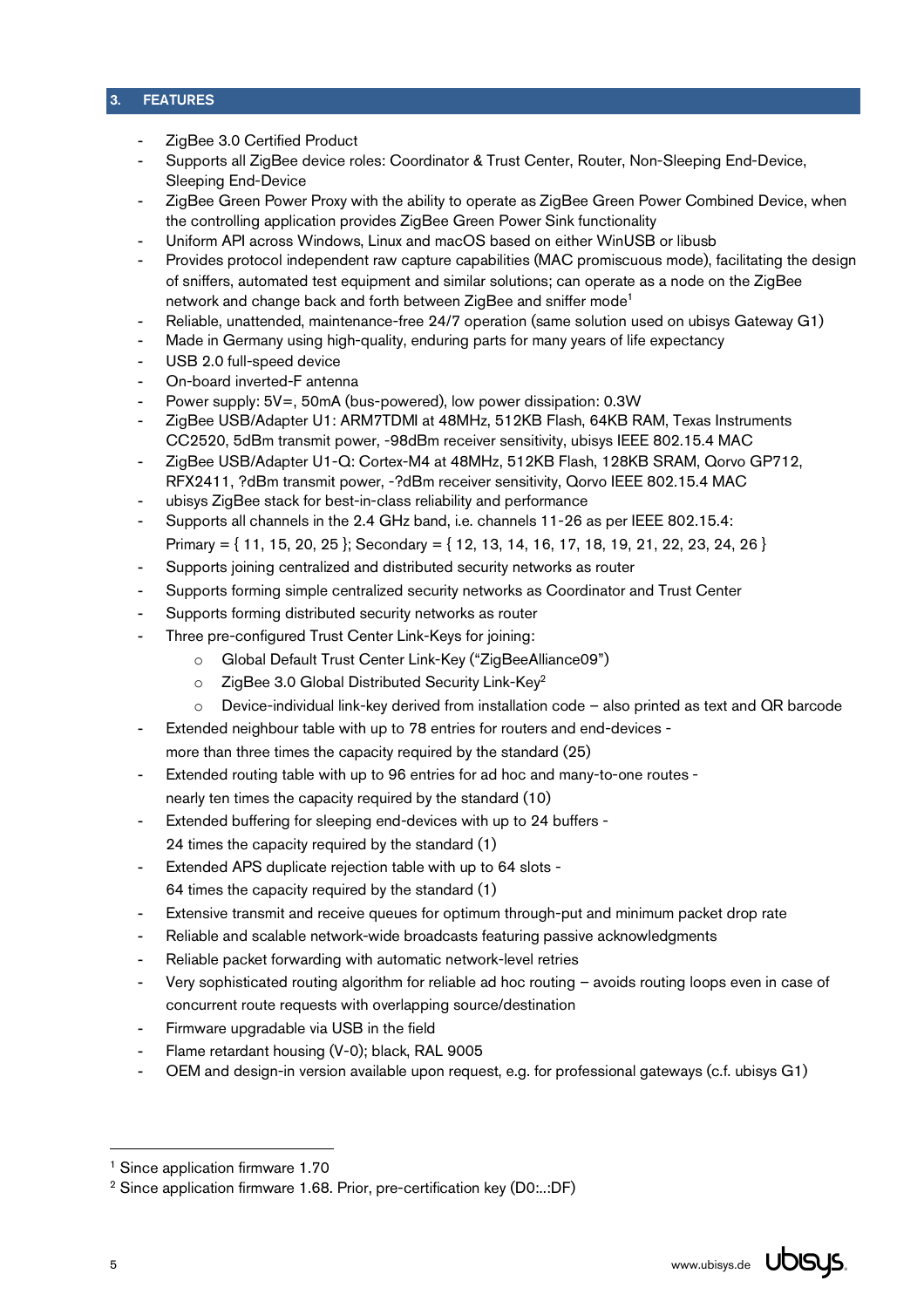#### 4. UNIVERSAL SERIAL BUS PROTOCOL

# 4.1. Anatomy of the Device

The U1 runs a specifically designed, proprietary, vendor-specific USB protocol. In addition to the control pipe (endpoint #0), which executes synchronous (blocking) request/response exchanges, there are also two asynchronous (non-blocking) data pipes, one for outbound transfers (endpoint #1, from host computer to U1), and another one for inbound transfers (endpoint #2, from U1 to host computer). Additionally, endpoint  $#3$  provides the ability to raise interrupt requests to the host<sup>3</sup>.

The protocol primitives facilitate implementation of a ZigBee Gateway Device (ZGD) according to the ZigBee Network Gateway Device Specification [R0], on top of the USB protocol.

[R0] ZigBee Network Device Gateway Specification, Document No. 07-5468-35.

# 4.2. Vendor and Product Identifiers

The Vendor ID (VID) for genuine ubisys products is 0x19A6. The Product ID (PID) for U1(-Q) is 0x0004.

# **4.3. Control Transfers**

TBD

# 4.4. Data Transfers

TBD

-

<sup>&</sup>lt;sup>3</sup> This feature is currently not used.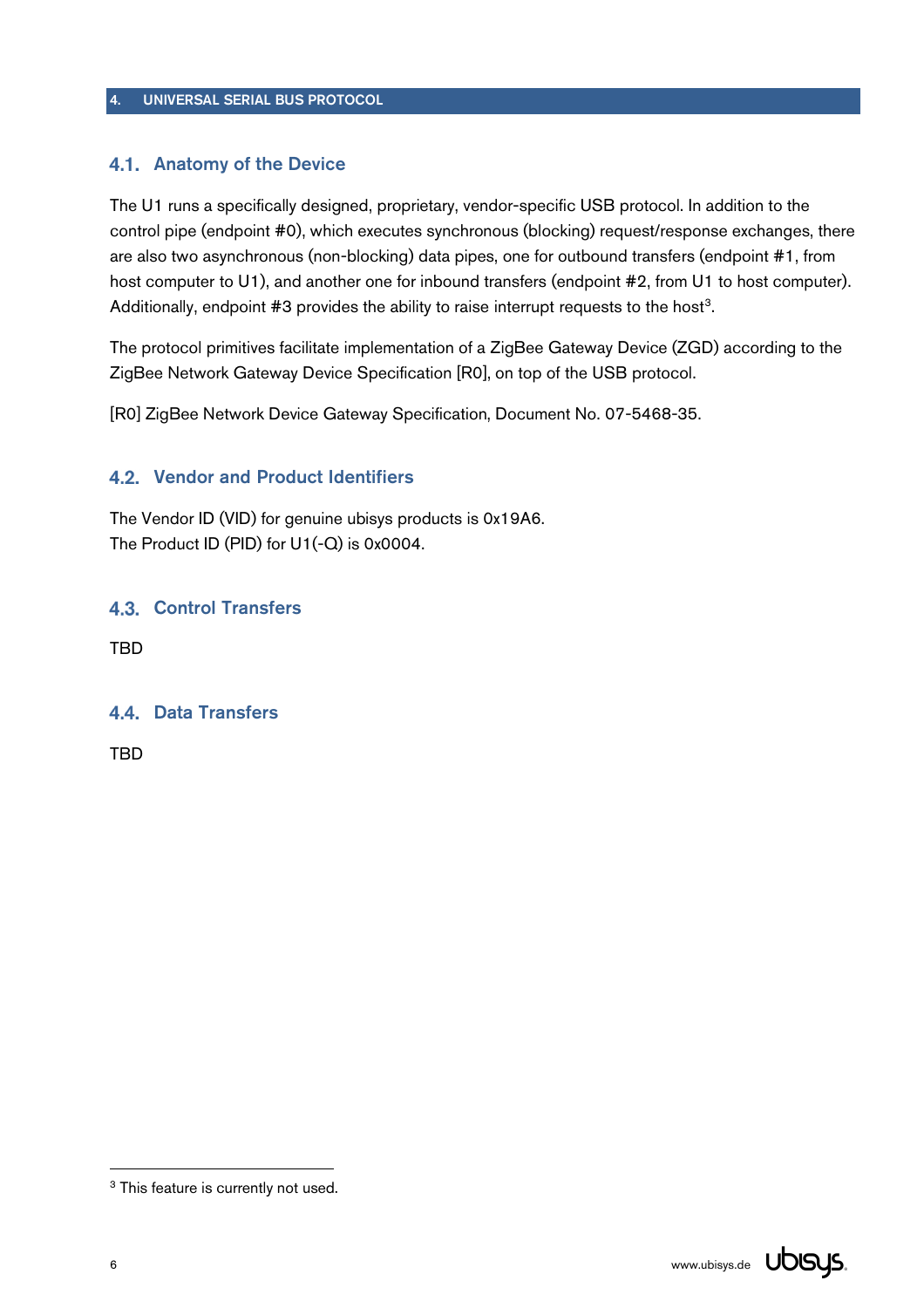#### 5. 7BFX™ APPLICATION PROGRAMMING INTERFACE

Any USB host application framework, which supports custom USB devices, can interface to the U1. For Windows, Linux and macOS operating systems, ubisys provides the 7Bfx™ API, which greatly simplifies integration of the U1 into applications and solutions. While 7Bfx<sup>™</sup> is a native C++ framework primarily designed for use within other C++ code, it can also be used from other programming languages like C# or plain C with a thin interworking layer.

Developers need to be familiar with IEEE 802.15.4 and ZigBee documents, in particular the ZigBee Gateway Device Specification, ZigBee Core Stack Specification, ZigBee Base Device Behavior Specification, ZigBee Cluster Library Specification, ZigBee Green Power Specification and further applicable device specifications, for example the ZigBee Home Automation Profile or ZigBee Lighting & Occupancy Specification. Many of the status codes mentioned in this document are status codes belonging to the IEEE 802.15.4 PHY, MAC, ZigBee NWK, APS, ZDO, ZCL or ZGD.

### **Important Notice:**

Instead of interfacing directly with U1 using the 7Bfx™ API, which is presented in this document and provides a relatively low-level marshalled interface to ZigBee APS and ZDO, you might prefer higherlevel interfaces to U1, which ubisys also provides.

Available options include the ubisys ZigBee Gateway Device Service (zgdd), which provides GRIP, a standards-compliant binary TCP/IP protocol based on ASN.1 and allows sharing a single U1 amongst different applications.

On top of zgdd, ubisys also offers the ubisys Smart Facility Service (facilityd), which completely relieves developers from commissioning and configuring ZigBee devices and comes with C/C++ and Java client SDKs. Adapters to IoTivity ([www.github.com/ubisys/iotivity\),](http://www.github.com/ubisys/iotivity),) Apple HomeKit, Amazon Alexa and other high-level smart home and IoT frameworks are also available.

Additional companion services complete the offering. For example, the ubisys ZigBee Over-the-Air Upgrade Service (otad) is a ready-to-use, fully-fledged firmware upgrade server. The ubisys ZigBee Time Server (ztimed) disseminates time from an internal real-time clock or internet NTP server to devices in the ZigBee network.

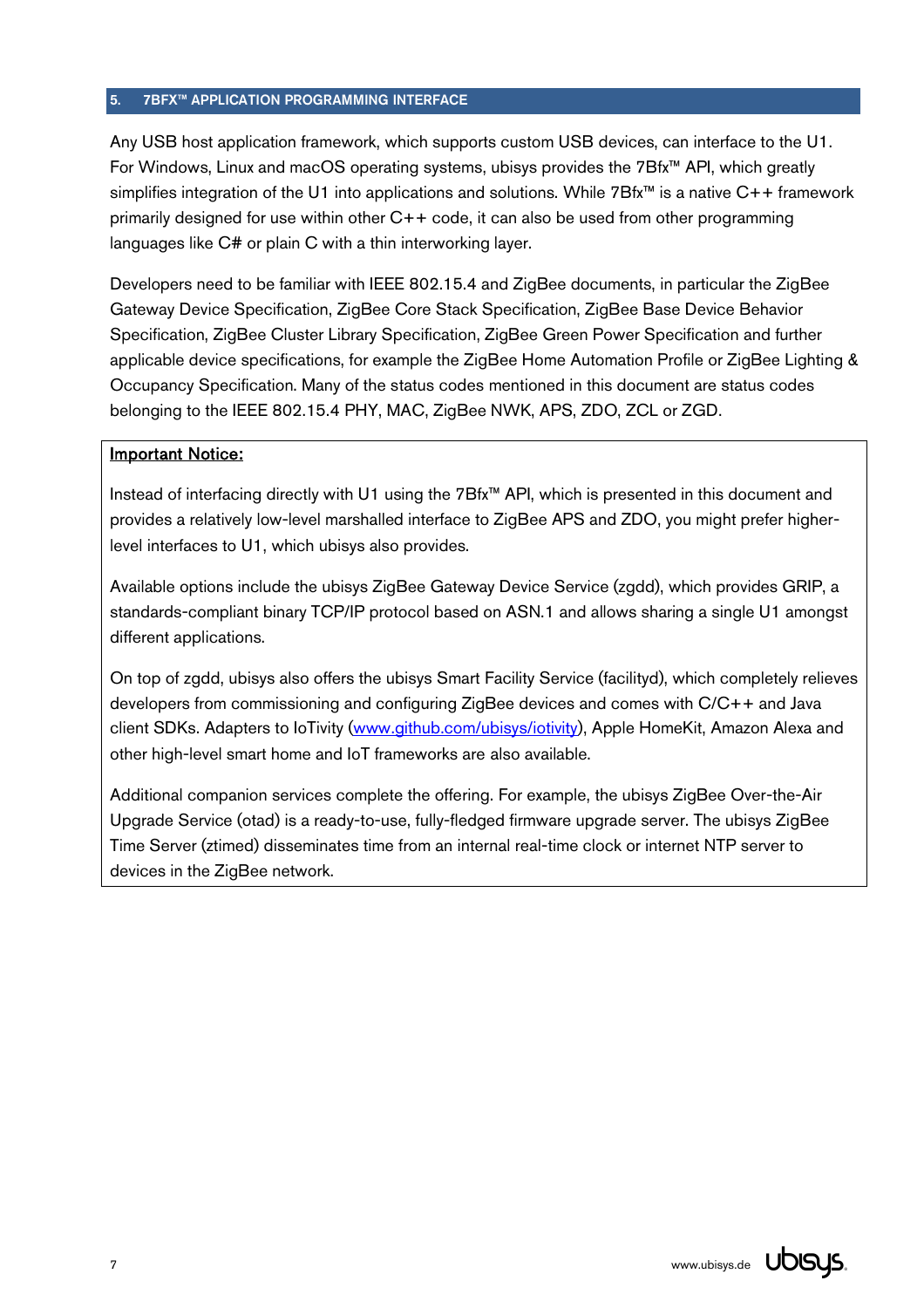

**Figure 1: Example of an Overall System Architecture for a ZigBee Gateway based on U1(-Q)** 

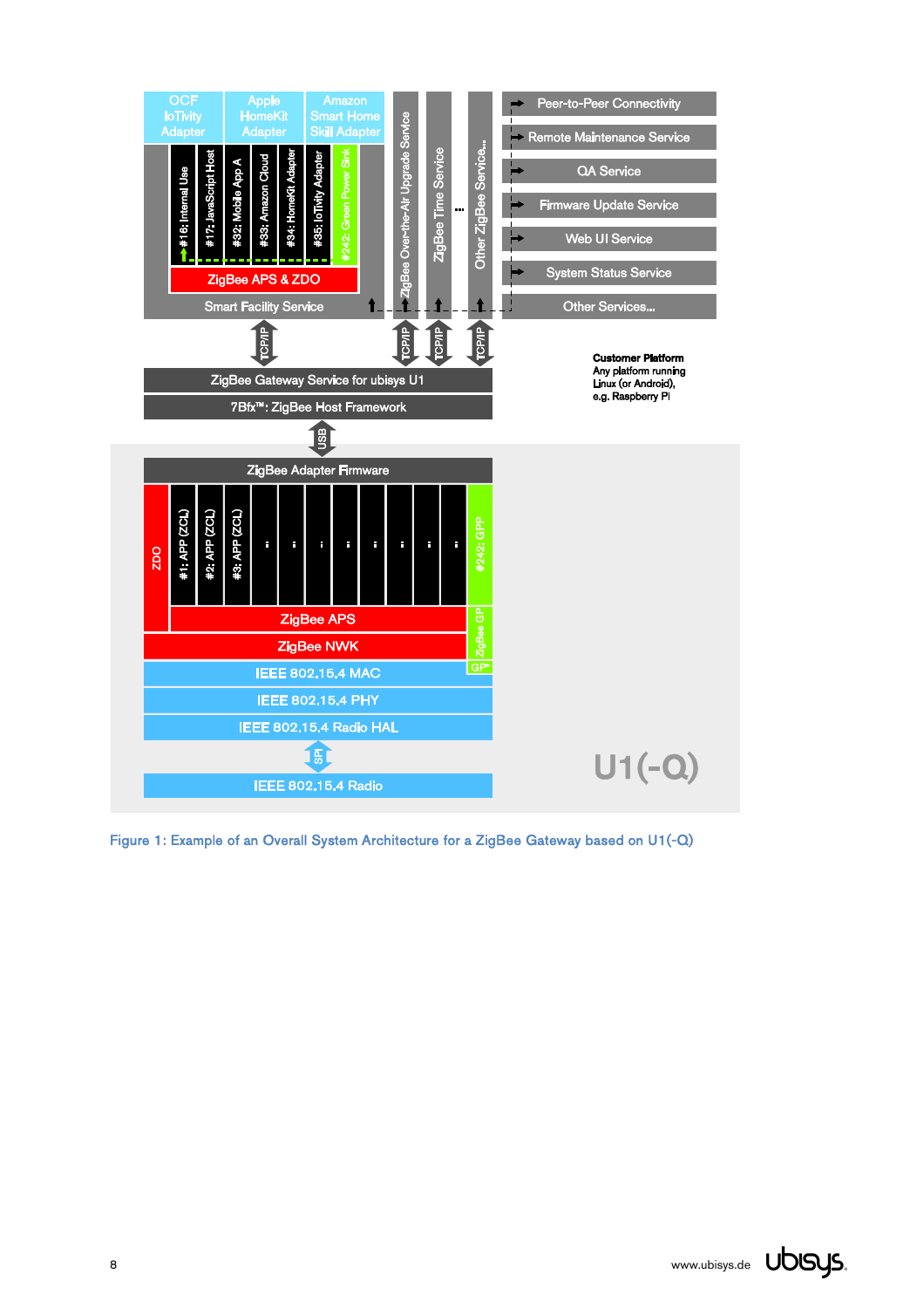# 5.1. API Reference

To use the 7Bfx API, #include "u7bfx.h" and link against the appropriate library for your target platform. On Windows, this would be the import library for either x86 or x64 processors, in the debug or release build. When using the Microsoft Visual C++ Compiler, there is no need to specifically link against one of these libraries, as the right one is automatically referenced by including u7bfx. Conversely, on Linux the 7Bfx API is provided in a static library for a range of processor architectures, including ARMv5 and ARMv7 and needs to be passed to the linker.

In  $C++$ , all symbols are defined in the u7bfx namespace and all API routines use the stdcall calling convention and return a HRESULT value.

# 5.1.1. Genuine ZigBee Adapter Status Codes

| Name (Value)                   | <b>Description</b>                                                                                |
|--------------------------------|---------------------------------------------------------------------------------------------------|
| <b>SUCCESS</b><br>(0)          | The operation completed successfully.                                                             |
| TIMEOUT<br>(1)                 | The operation failed because a required action did not complete within the<br>expected time frame |
| GENERAL ERROR<br>(2)           | A general error occurred.                                                                         |
| PARAMETER MISSING<br>(3)       | The operation failed because a required parameter was missing.                                    |
| PARAMETER INVALID VALUE<br>(4) | The operation failed because a supplied parameter had an invalid value.                           |
| NETWORK NOT READY<br>(5)       | The operation failed because the network was not ready.                                           |
| EMPTY<br>(6)                   |                                                                                                   |
| NOT ALLOWED<br>(7)             | The adapter did not execute the operation because it was not allowed.                             |
| MEMORY ERROR<br>(8)            | The operation failed because of insufficient memory.                                              |
| APS FAILURE<br>(9)             | The operation failed at the Application Support sublayer.                                         |
| (10)<br>NETWORK FAILURE        | The operation failed at the Network layer.                                                        |

Some of the APIs return genuine ZigBee Adapter status codes as listed below:

For convenience, u7bfx.h defines following enumeration values:

```
enum { statusSuccess, statusTimeout, statusGeneralError,
      statusParameterMissing, statusParameterInvalidValue,
      statusNetworkNotReady, statusEmpty, statusNotAllowed, statusMemoryError,
      statusAPSFailure, statusNetworkFailure };
```
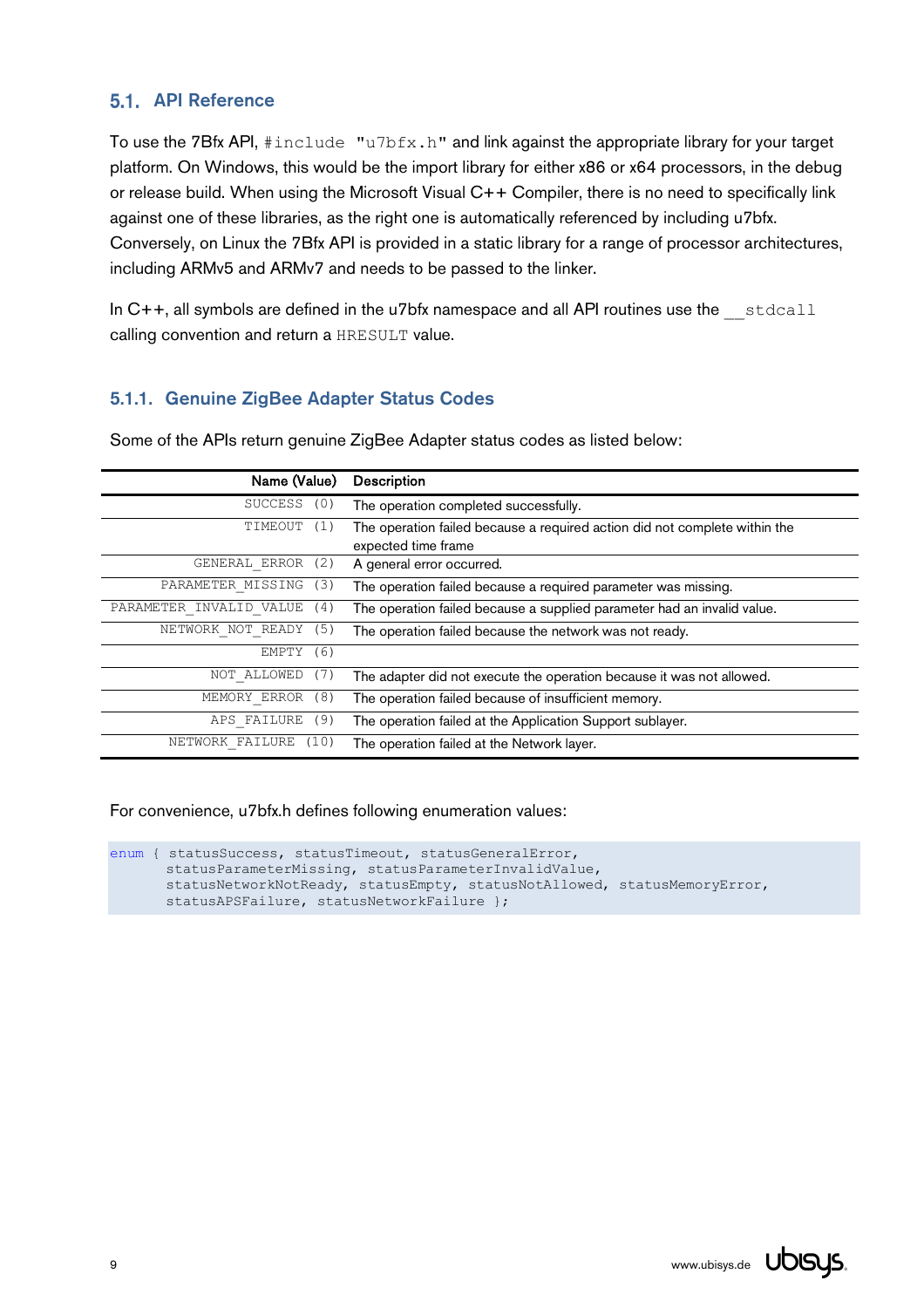# 5.1.2. Initialization and Shutdown

Before using any other function, you have to call  $Initialize()$ , which will return an instance handle upon success. When initialization succeeded and you terminate the application, you should always call Shutdown() and pass it the handle previously returned by Initialize().

# 5.1.2.1. **Initialize()** – Initialize library

#### Declaration

HRESULT STDAPICALLTYPE Initialize(HANDLE &hInstance);

### Synopsis

Initializes the 7Bfx library for use.

#### Arguments

| Argument Type (Direction) | <b>Description</b>                                                                                                                                       |
|---------------------------|----------------------------------------------------------------------------------------------------------------------------------------------------------|
| hInstance HANDLE (out)    | Reference to an instance handle variable, which receives the<br>instance handle of the 7Bfx instance for this application, if the<br>function succeeded. |

### Return Value

A HRESULT conveying the success/failure of the operation and potentially other information, like error codes in case of a failure. You should use the macros SUCCEEDED() and FAILED() to evaluate the return value. Typically, the return code will be S OK.

### Example

For example, this could be a typical application start-up sequence:

```
HANDLE hInstance, hDeviceList;
if (!AfxWinInit(GetModuleHandle(0), 0, GetCommandLine(), 0))
{
      std::cerr << "MFC initialization failed." << std::endl;
      return 1;
}
```
**ENSURE(SUCCEEDED(u7bfx::Initialize(hInstance)));**

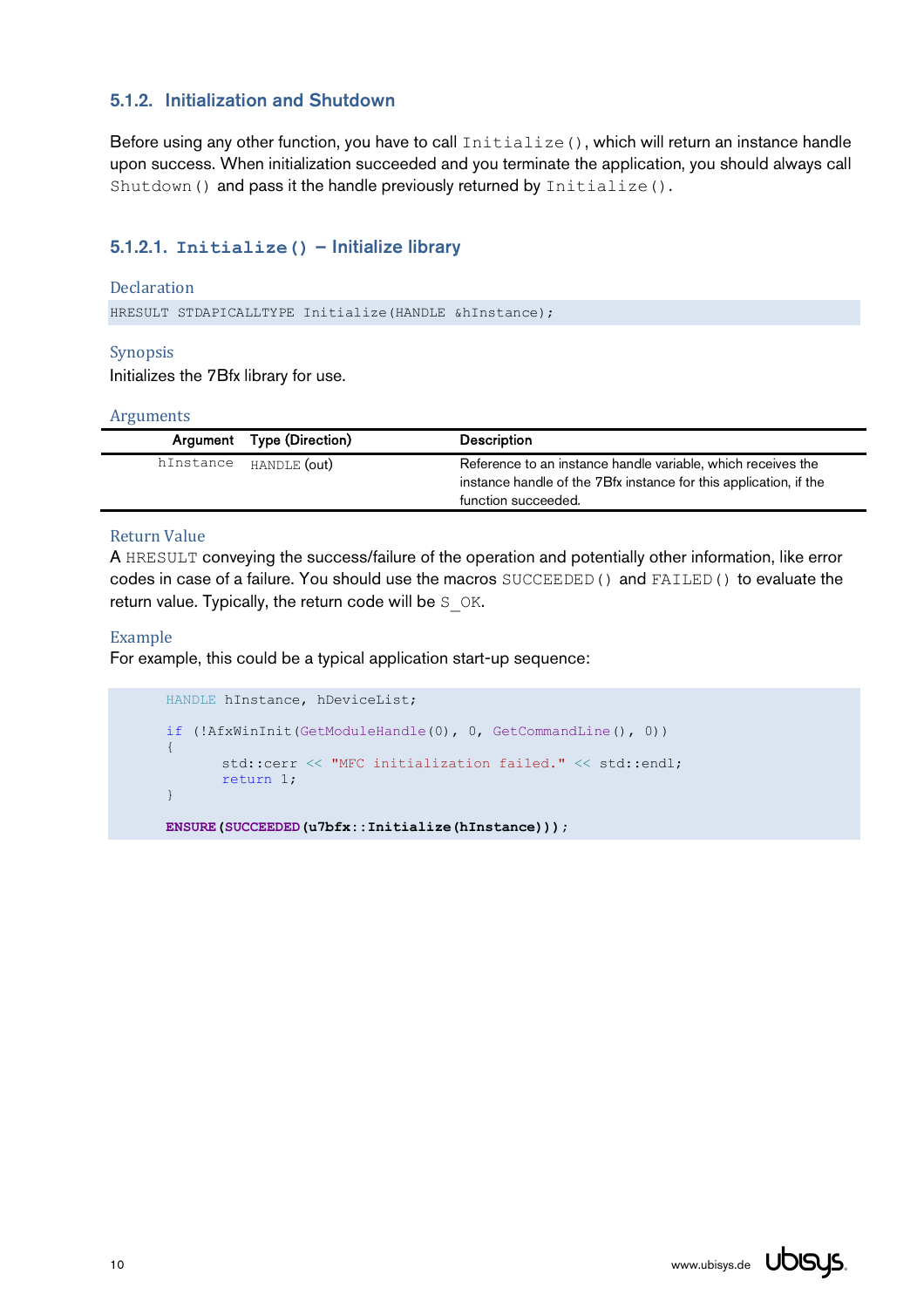# 5.1.2.2. **Shutdown()** – Shutdown library

#### Declaration

HRESULT STDAPICALLTYPE Shutdown(const HANDLE hInstance);

### Synopsis

Performs a graceful shutdown of the 7Bfx library after use. Performs clean-up and returns resources to the operating system.

### Arguments

|                       | Argument Type (Direction) | <b>Description</b>                                                  |
|-----------------------|---------------------------|---------------------------------------------------------------------|
| hInstance HANDLE (in) |                           | The instance handle as returned by a prior call to $Initialize()$ . |

### Return Value

A HRESULT conveying the success/failure of the operation and potentially other information, like error codes in case of a failure. You should use the macros SUCCEEDED() and FAILED() to evaluate the return value. Typically, the return code will be S OK.

### Example

Similar to the start-up sequence, the shutdown sequence should look like this:

**VERIFY(SUCCEEDED(u7bfx::Shutdown(hInstance)));**

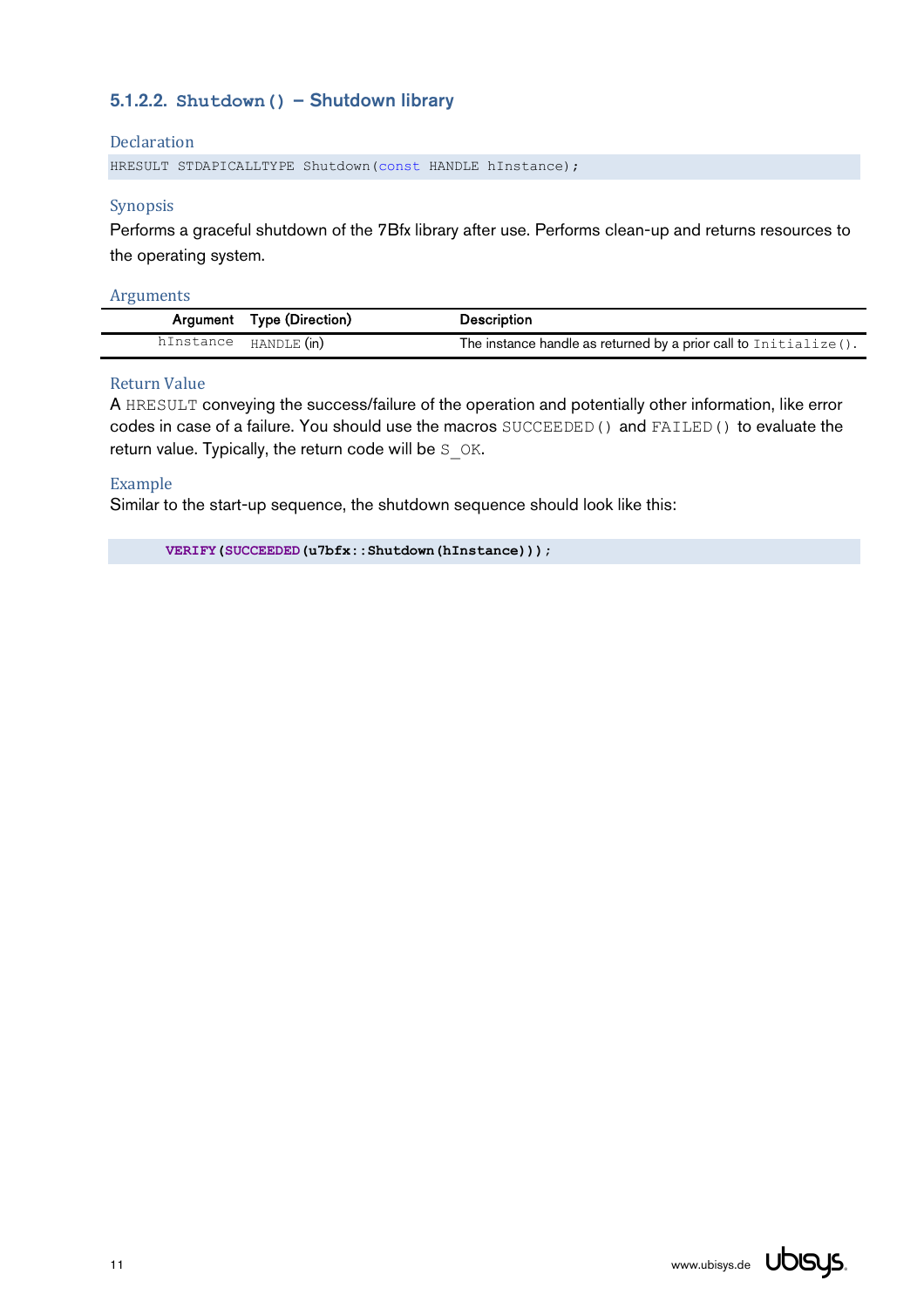# 5.1.3. Device Enumeration

# 5.1.3.1. **GetDeviceList()**– List all attached U1 adapters

#### Declaration

HRESULT STDAPICALLTYPE GetDeviceList(HANDLE &hDeviceList);

### Synopsis

Creates a list of U1 adapters currently attached to the system. You can pass the returned handle to functions like GetDeviceSerialNumber() and OpenDevice(), for example.

Note: Always call DestroyDeviceList() for the returned handle after use.

### Arguments

|  | Argument Type (Direction) | <b>Description</b>                                                                                                   |
|--|---------------------------|----------------------------------------------------------------------------------------------------------------------|
|  | hDeviceList HANDLE (out)  | Reference to a device list handle, which can be used to fetch<br>information about devices, connect to devices, etc. |

### Return Value

A HRESULT conveying the success/failure of the operation and other information, like error codes in case of a failure and the number of devices in the list in case of success. You should use the macros SUCCEEDED() and FAILED() to evaluate the return value and in case of success HRESULT CODE() to determine the number of devices returned in the list.

### Example

A typical enumeration sequence would look like this:

```
// Obtain a list of all ubisys ZigBee/USB adapters attached to the system
const HRESULT hResult = u7bfx::GetDeviceList(hDeviceList);
// If the call succeeded, the number of devices is available in the result
// code and we can iterate over individual devices in the list...
if (SUCCEEDED(hResult))
{
      std::cout << "Enumeration succeeded. " << HRESULT CODE(hResult) <<
             " devices found:" << std::endl;
      for (int nDevice = 0; nDevice < HRESULT CODE(hResult); nDevice++)
      {
             // Do something with the device
             ...
      }
}
// Done with the list, release it
u7bfx::DestroyDeviceList(hDeviceList);
```
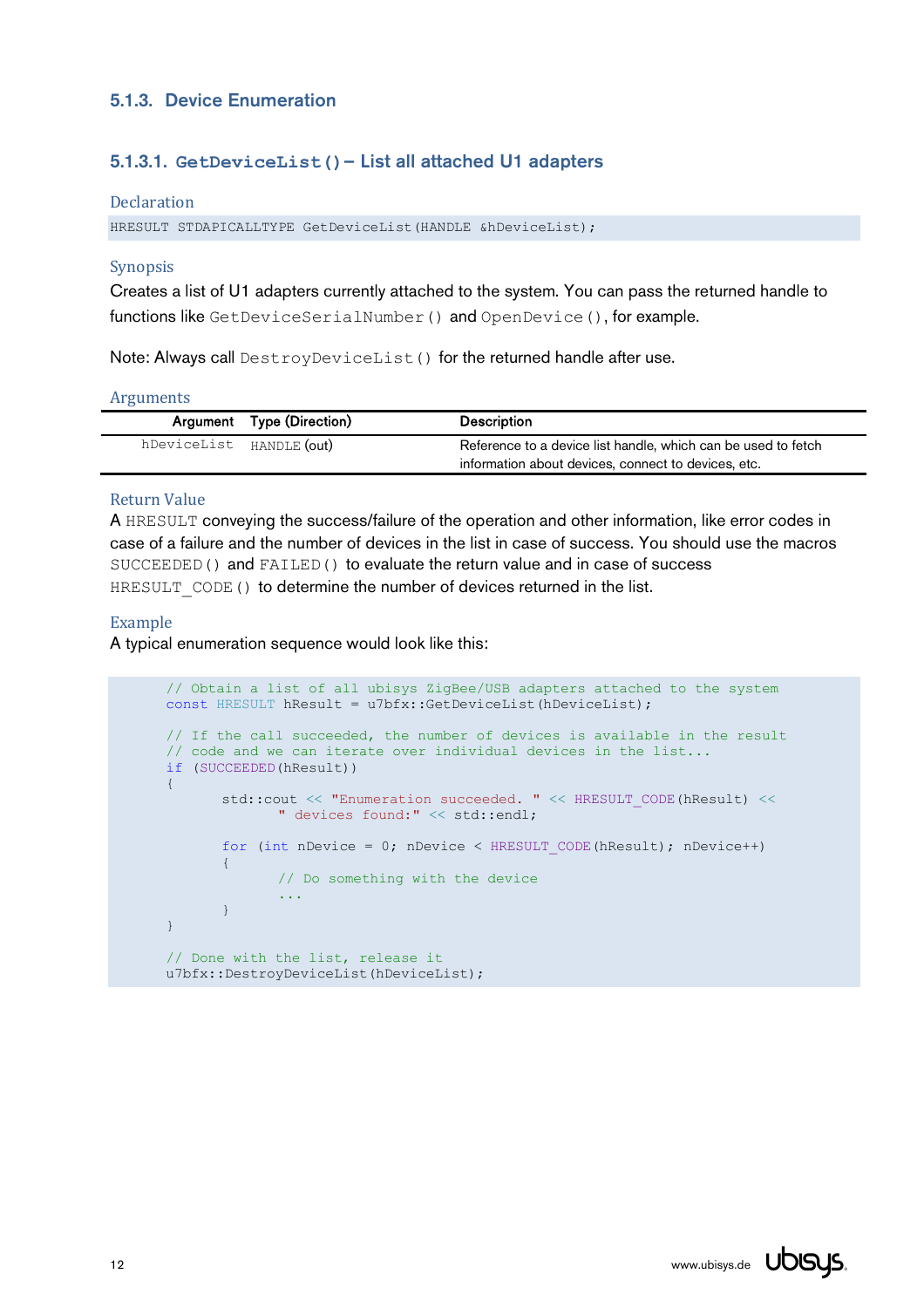# 5.1.3.2. **DestroyDeviceList()**– Release device list

#### Declaration

HRESULT STDAPICALLTYPE DestroyDeviceList(const HANDLE hDeviceList);

#### Synopsis

Releases the resources required to keep the list of U1 adapters currently attached to the system.

### Arguments

|                         | Argument Type (Direction) | <b>Description</b>                                               |
|-------------------------|---------------------------|------------------------------------------------------------------|
| hDeviceList HANDLE (in) |                           | A device list handle previously returned by a successful call to |
|                         |                           | GetDeviceList().                                                 |

## Return Value

A HRESULT conveying the success/failure of the operation and potentially other information, like error codes in case of a failure. You should use the macros SUCCEEDED() and FAILED() to evaluate the return value. Typically, the return code will be S OK.

### Example

Refer to the example for GetDeviceList(), in section 5.1.3.1.

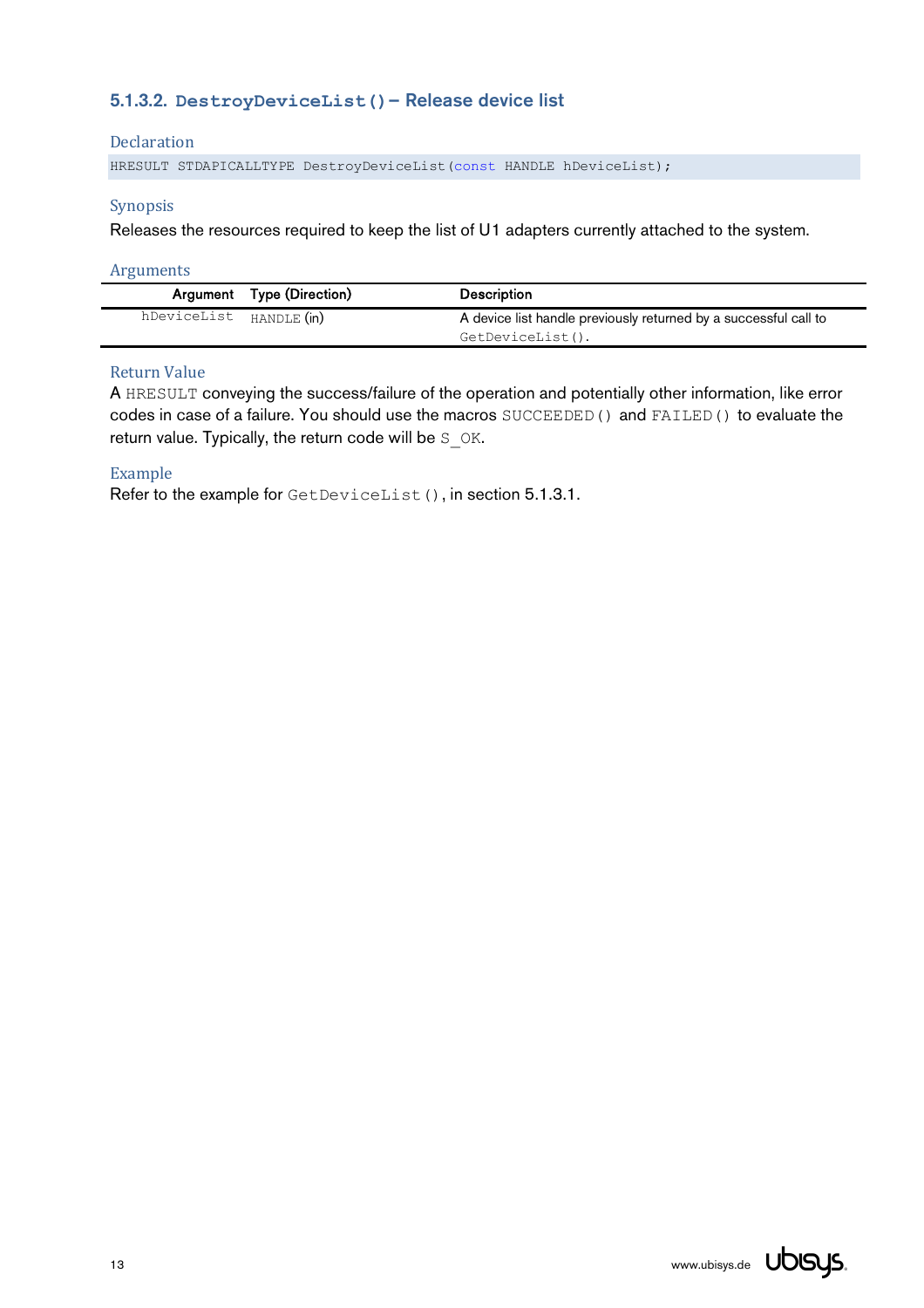# 5.1.3.3. **GetDevicePath()**– Obtain device driver instance path

#### Declaration

```
HRESULT STDAPICALLTYPE GetDevicePath(const HANDLE hDeviceList,
      const unsigned int nDeviceIndex, const LPTSTR pszDeviceName, 
      const unsigned int cbDeviceName);
```
#### Synopsis

Returns a device driver instance path on operating systems, which support and require such information to instantiate a device driver for a specific adapter connected to the system. The device need not be open to query its fully qualified path.

#### Arguments

| Argument      | Type (Direction)                 | <b>Description</b>                                                       |
|---------------|----------------------------------|--------------------------------------------------------------------------|
| hDeviceList   | HANDLE (in)                      | A device list handle previously returned by a successful call to         |
|               |                                  | GetDeviceList().                                                         |
| nDeviceIndex  | unsigned int (in)                | Index to a specific device within the list of devices, starting at zero, |
|               |                                  | for which the device path is requested                                   |
| pszDeviceName | LPTSTR (in for location, out for | Pointer to a string buffer, which receives the device path. The          |
|               | data stored at this location)    | buffer must have at least cbDeviceName bytes of storage                  |
|               |                                  | capacity.                                                                |
| cbDeviceName  | unsigned int (in)                | Size of the output string buffer, in bytes, for the device path.         |

### Return Value

A HRESULT conveying the success/failure of the operation and potentially other information, like error codes in case of a failure. You should use the macros SUCCEEDED() and FAILED() to evaluate the return value. Typically, the return code will be S OK. This is an optional feature and platforms that do not support it might return E\_NOTIMPL.

### Example

Below example, when executed on a Windows Platform, would return a resulting fully qualified device path like \\?\usb#vid 19a6&pid 0004#0000002568#{9651f68a-847b-4bb0-9c92-2d2bc71dc876}. Notice you should not require this function to succeed on platforms that do not support it.

```
TCHAR szPath[MAX PATH + 1];
// Determine the fully qualified device path, if available
if (FAILED(GetDevicePath(hDeviceList, nIndex, szPath, sizeof(szPath))))
      return E_FAIL;
```
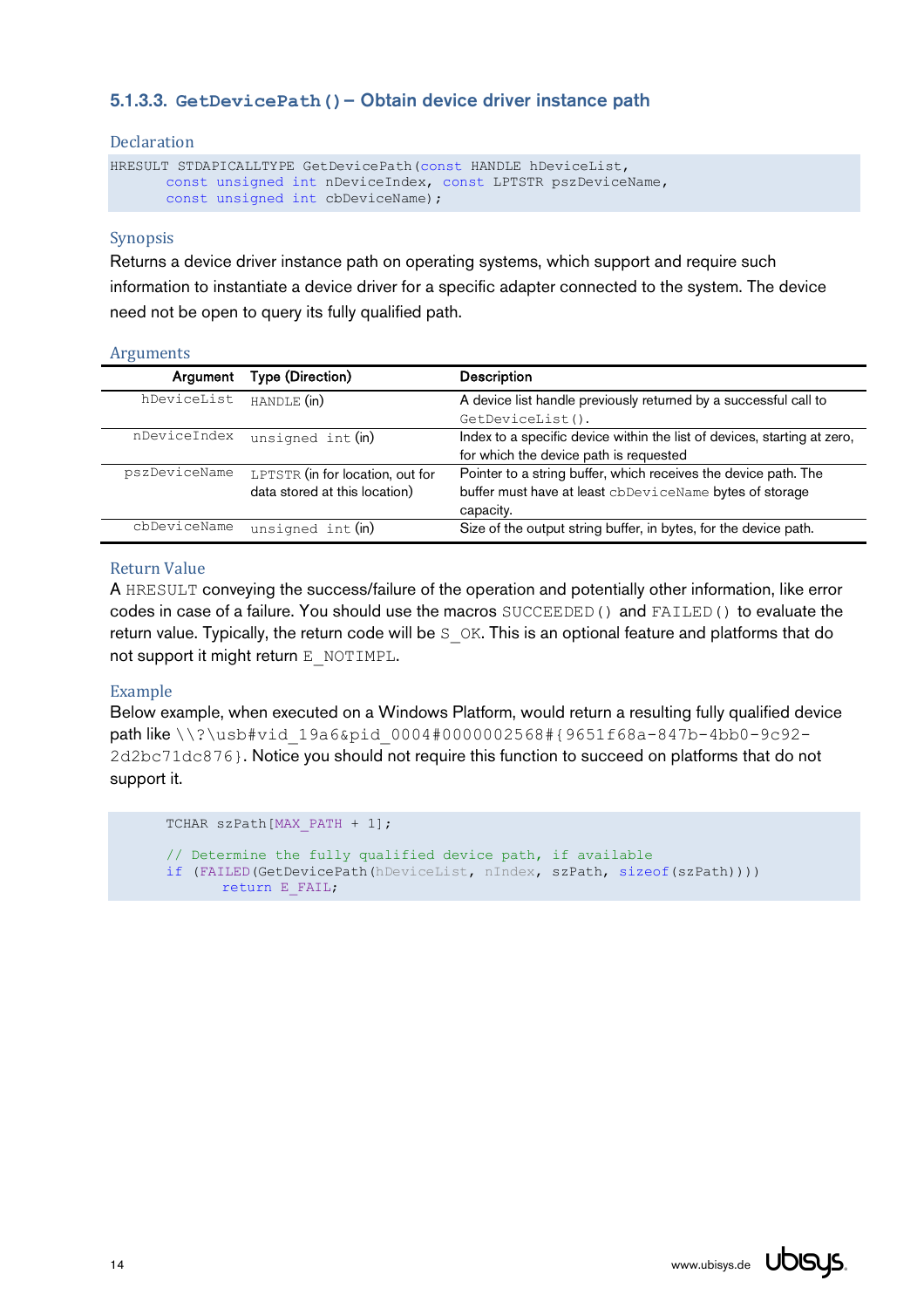# 5.1.3.4. **GetDeviceSerialNumber()**– Obtain an adapter's USB serial number

#### Declaration

```
HRESULT STDAPICALLTYPE GetDeviceSerialNumber(const HANDLE hDeviceList,
      const unsigned int nDeviceIndex, const LPTSTR pszSerialNumber, 
      const unsigned int cbSerialNumber);
```
### Synopsis

Returns the serial number of an attached adapter, in the format VVVV-PPPP-SSSSSSSSSS, where VVVV is the four-digit ASCII hexadecimal representation of the USB Vendor ID (19A6 = ubisys technologies GmbH), PPPP is the four-digit ASCII hexadecimal representation of the USB Product ID  $(0004 =$  ubisys ZigBee/USB Adapter U1<sup>4</sup>). The device need not be open to query its serial number.

#### Arguments

| Argument        | Type (Direction)                 | <b>Description</b>                                                       |
|-----------------|----------------------------------|--------------------------------------------------------------------------|
| hDeviceList     | HANDLE (in)                      | A device list handle previously returned by a successful call to         |
|                 |                                  | GetDeviceList().                                                         |
| nDeviceIndex    | unsigned int (in)                | Index to a specific device within the list of devices, starting at zero, |
|                 |                                  | for which the serial number is requested                                 |
| pszSerialNumber | LPTSTR (in for location, out for | Pointer to a string buffer, which receives the serial number. The        |
|                 | data stored at this location)    | buffer must have at least cbDeviceName bytes of storage                  |
|                 |                                  | capacity. A buffer of 21 bytes (including zero-termination               |
|                 |                                  | character) is sufficient to store the resulting string.                  |
| cbDeviceName    | unsigned int (in)                | Size of the output string buffer, in bytes, for the serial number.       |

### Return Value

A HRESULT conveying the success/failure of the operation and potentially other information, like error codes in case of a failure. You should use the macros SUCCEEDED() and FAILED() to evaluate the return value. Typically, the return code will be S OK. This is an optional feature and platforms that do not support it might return E\_NOTIMPL.

### Example

Below example would return a resulting string like 19a6-0004-0000002568. If the application is showing serial numbers in a user interface, it should only display the trailing part. For consistency across different applications, the following convention should be used to format the serial number for display: S/N: 0000002568. This is how the device appears in the ubisys Network Manager software, for example.

#### TCHAR szSerial[21];

// Obtain the serial number string of the first attached adapter if (FAILED(GetDeviceSerialNumber(hDeviceList, 0, szSerial, sizeof(szSerial)))) return E\_FAIL;

<sup>4</sup> Notice the product ID would be the same for fully compatible devices implementing the same native USB protocol detailed in chapter 4, including the ubisys U1-Q, and the ubisys ZigBee Development Boards ZDB AT91SAM7S512+CC2520, ZDB ATSAM4S+CC2520, ZDB ATSAM4S+GP712, etc.



-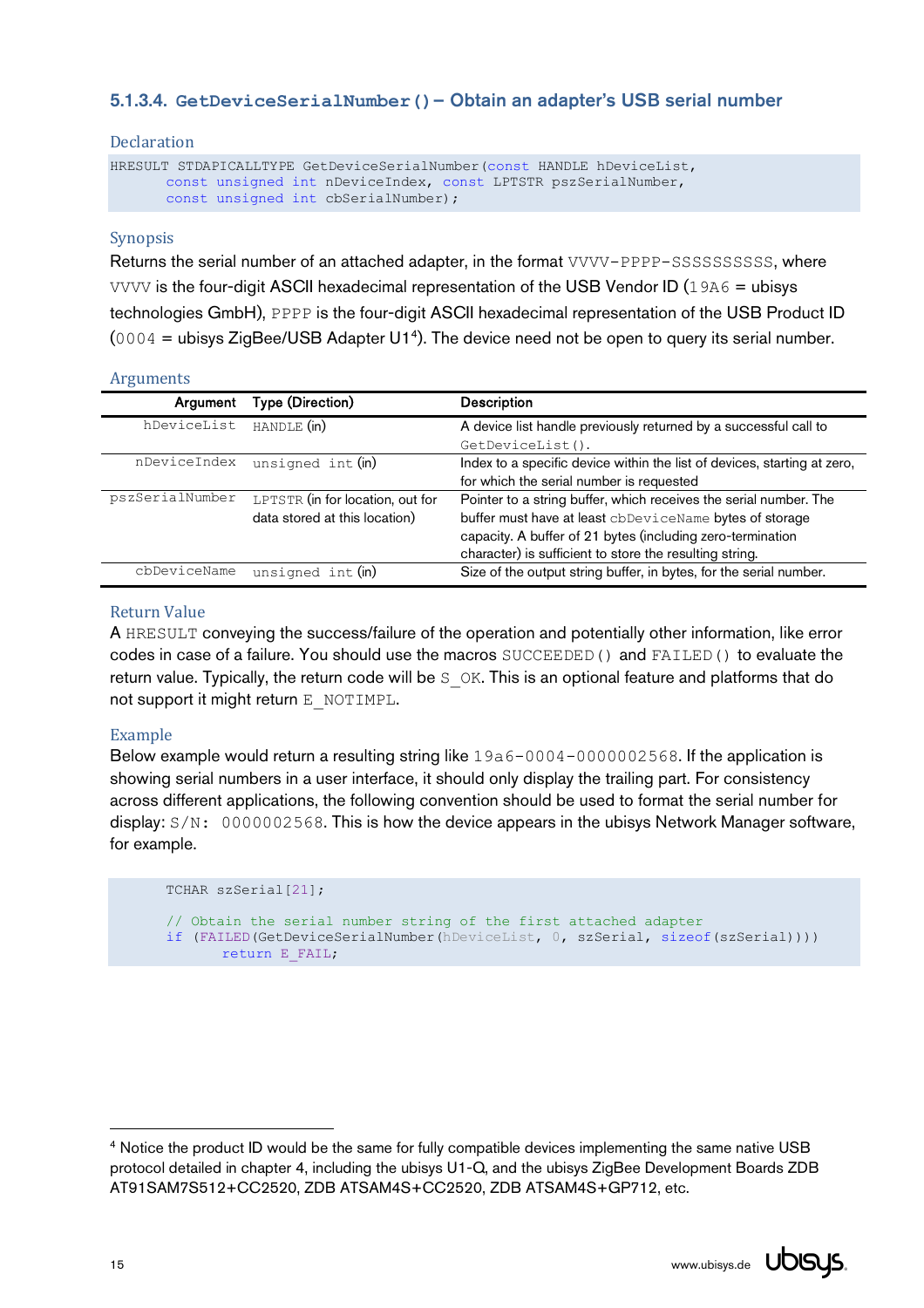# 5.1.4. Adapter Device Management

### 5.1.4.1. **OpenDevice()**– Prepare an adapter for actual use

#### **Declaration**

HRESULT STDAPICALLTYPE OpenDevice(const HANDLE hDeviceList, const unsigned int nIndex, HANDLE &hDevice);

#### Synopsis

Prepares exclusive access to an adapter, such that the application can use it for subsequent data transmissions in the ZigBee network or for capturing raw MAC frames. The function fails if the device is already open, regardless whether another application or the same application opened the device before. Always call CloseDevice() for each handle returned by a successful call to OpenDevice().

#### Arguments

| Argument     | Type (Direction)  | <b>Description</b>                                                       |
|--------------|-------------------|--------------------------------------------------------------------------|
| hDeviceList  | HANDLE (in)       | A device list handle previously returned by a successful call to         |
|              |                   | GetDeviceList().                                                         |
| nDeviceIndex | unsigned int (in) | Index to a specific device within the list of devices, starting at zero, |
|              |                   | for which the serial number is requested                                 |
| hDevice      | HANDLE (out)      | Reference to a device list handle, which can be used to fetch            |
|              |                   | information about devices, connect to devices, etc.                      |

#### Return Value

A HRESULT conveying the success/failure of the operation and potentially other information, like error codes in case of a failure. You should use the macros SUCCEEDED() and FAILED() to evaluate the return value. Typically, the return code will be S OK. If the device was already open or the operation fails due to unavailable resources or the device having been removed from the system in the meantime, this function returns  $E$  FAIL. Other error codes include  $E$  HANDLE indicating the supplied device list was invalid, and E\_INVALIDARG indicating the device index was out of bounds.

#### Example

Below example attempts to open the device with index nDevice in the device list.

```
// Open the device
if (FAILED(u7bfx::OpenDevice(hDeviceList, nDevice, hDevice)))
      throw std:: runtime error("failed to open adapter");
// Use the device here
...
// Close the device
CloseDevice(hDevice);
```
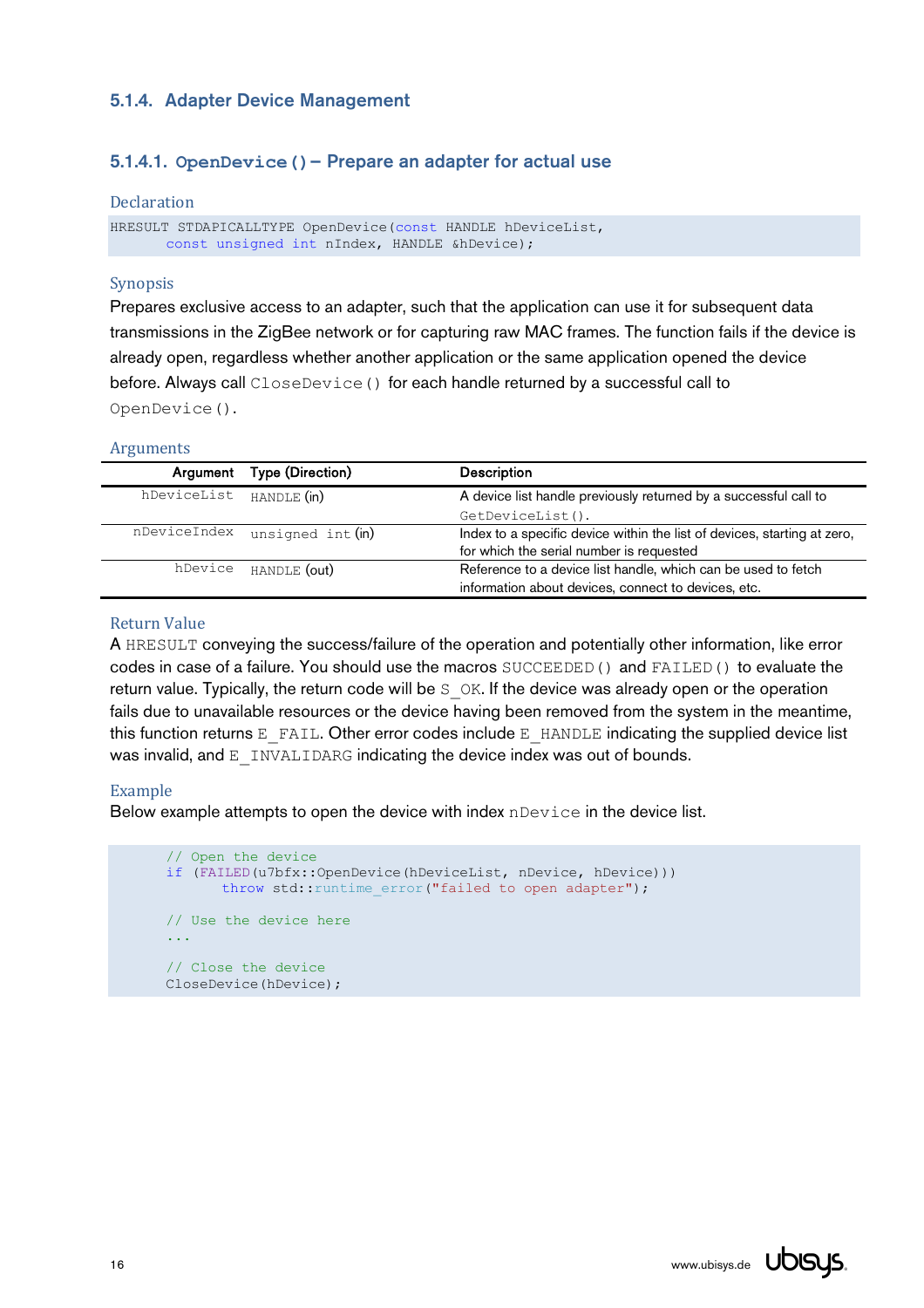# 5.1.4.2. **CloseDevice()**– Release device after use

### Declaration

HRESULT STDAPICALLTYPE CloseDevice(const HANDLE hDevice);

## Synopsis

Closes the connection to a specific U1 adapter when it is no longer required.

### Arguments

| Argument Type (Direction) | <b>Description</b>                                          |
|---------------------------|-------------------------------------------------------------|
| hDevice HANDLE (in)       | A device handle previously returned by a successful call to |
|                           | OpenDevice().                                               |

# Return Value

A HRESULT conveying the success/failure of the operation and potentially other information, like error codes in case of a failure. You should use the macros SUCCEEDED() and FAILED() to evaluate the return value. Typically, the return code will be S OK.

# Example

Refer to the example for OpenDevice(), in section 5.1.4.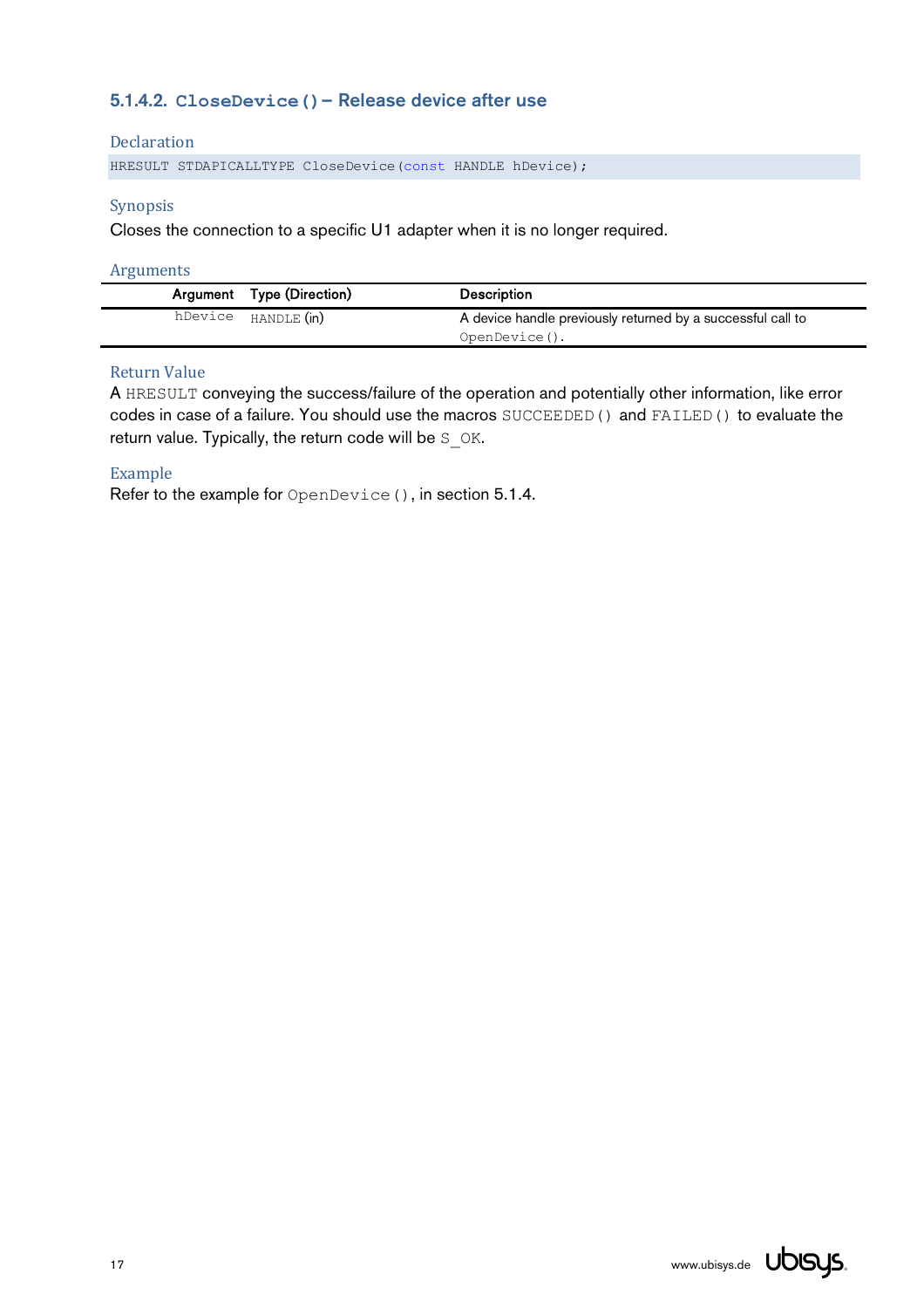# 5.1.4.3. **RevertToFactoryFreshSettings()**– Restore factory configuration

#### Declaration

```
HRESULT STDAPICALLTYPE RevertToFactoryFreshSettings(const HANDLE hDevice,
      const bool bFull = false);
```
### Synopsis

Reverts the persistent storage in non-volatile memory to its factory-fresh state. A full factory reset results in exactly the same state as delivered from the factory, whereas a typical factory reset allows retaining some settings, in particular the ZigBee network layer outgoing security frame counter.

## Arguments

| Argument Type (Direction) | <b>Description</b>                                      |
|---------------------------|---------------------------------------------------------|
| hDevice HANDLE (in)       | A device handle previously returned by a                |
|                           | successful call to OpenDevice().                        |
| $bFull_{bool}(in)$        | Set to true for a full factory reset, false to preserve |
|                           | certain recommended settings, in particular             |
|                           | security frame counters. Default is false.              |

### Return Value

A HRESULT conveying the success/failure of the operation and potentially other information, like error codes in case of a failure. You should use the macros SUCCEEDED() and FAILED() to evaluate the return value. Typically, the return code will be S OK.

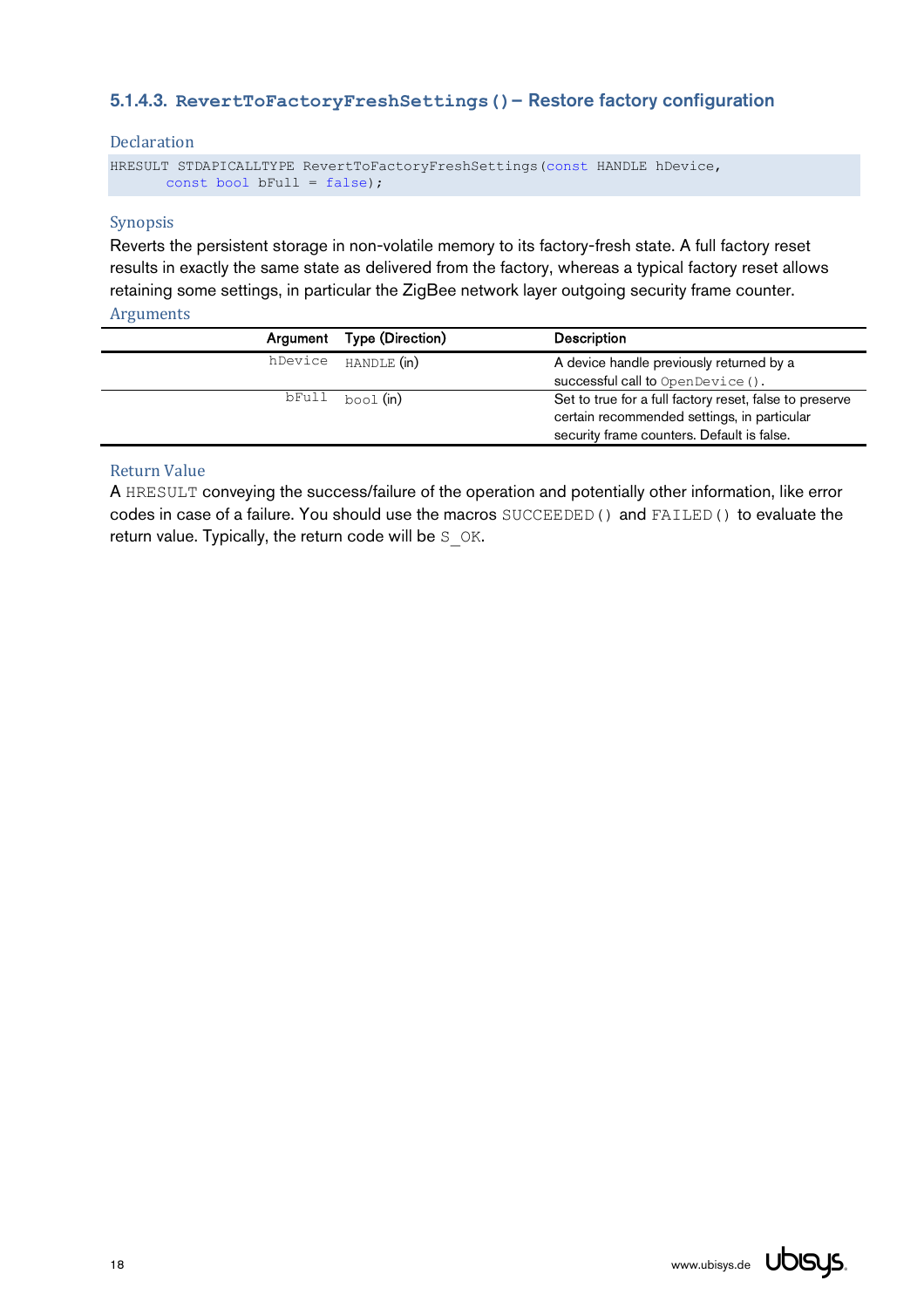# 5.1.4.4. **SetExtraInfo()**– Associate additional information with a device

#### Declaration

HRESULT STDAPICALLTYPE SetExtraInfo(const HANDLE hDevice, void \*pExtraInfo);

### Synopsis

Provides a way to associate a device instance handle with an application defined object, for example a device manager instance. This is a convenient way utility to facilitate instance pointer look-ups, for example when the application implements a C++ object for each managed ZigBee adapter device and the application needs to determine the object pointer given the handle. The stored pointer can be obtained via subsequent calls to GetExtraInfo().

### Arguments

|                           | Argument Type (Direction) | <b>Description</b>                                                     |
|---------------------------|---------------------------|------------------------------------------------------------------------|
|                           | hDevice HANDLE (in)       | A device handle previously returned by a successful call to            |
|                           |                           | OpenDevice().                                                          |
| $pExtrainfo$ void $*(in)$ |                           | An arbitrary, application-defined pointer or pointer-sized integer via |
|                           |                           | cast to uint_ptr_t or int_ptr_t to be associated with a device         |
|                           |                           | instance handle.                                                       |

### Return Value

A HRESULT conveying the success/failure of the operation and potentially other information, like error codes in case of a failure. You should use the macros SUCCEEDED() and FAILED() to evaluate the return value. Typically, the return code will be S OK.

### Example

Below example associates a C++ object using its implicit this pointer with a device handle.

// Associate the device handle with a pointer to this manager object ENSURE(SUCCEEDED(u7bfx::SetExtraInfo(m\_hDevice, this)));

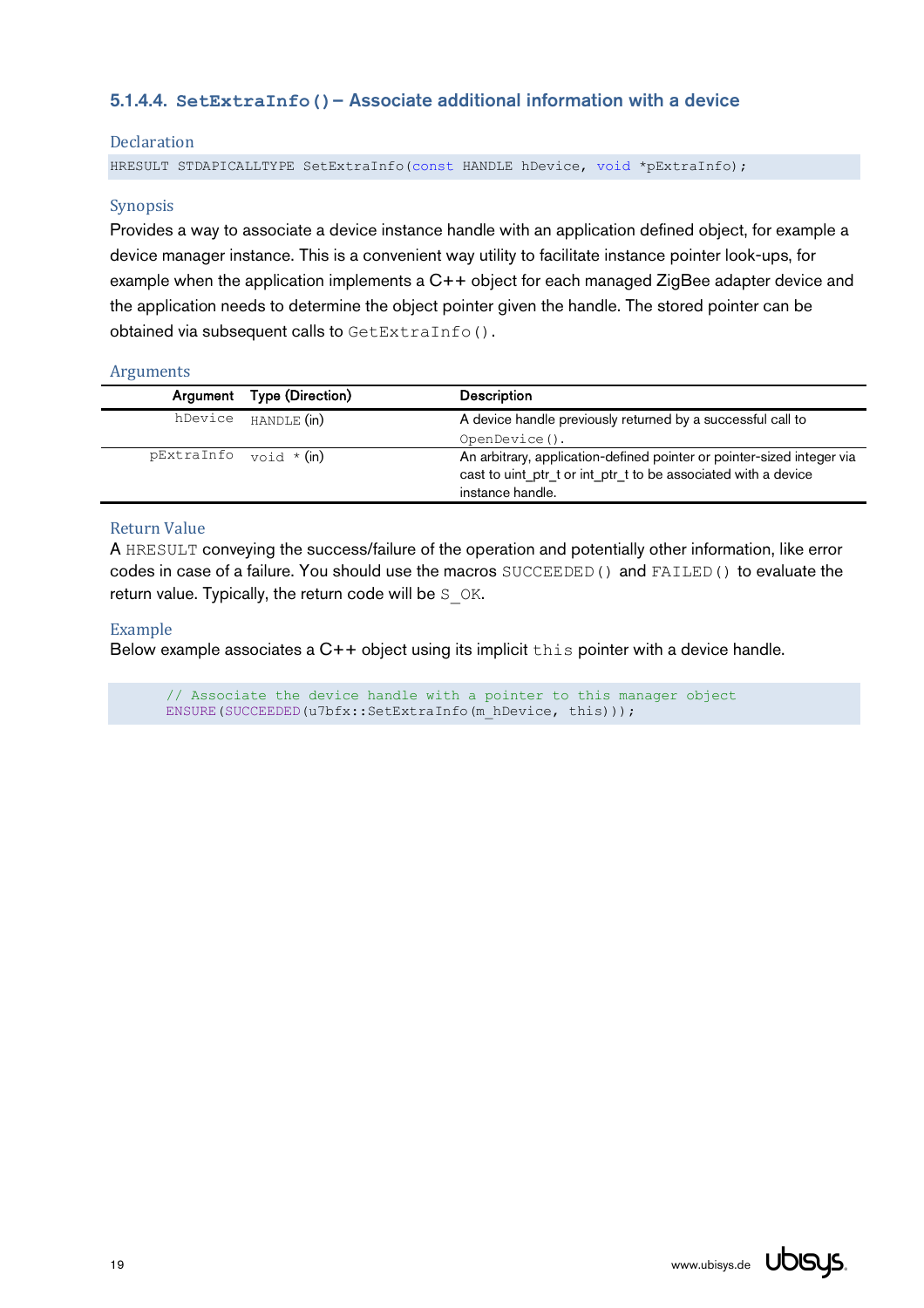# 5.1.4.5. **GetExtraInfo()**– Associate additional information with a device handle

#### Declaration

HRESULT STDAPICALLTYPE GetExtraInfo(const HANDLE hDevice, void \*&pExtraInfo);

#### Synopsis

Obtains the application-defined information previously stored with  $\texttt{SetExtranInfo}()$ . When the request succeeds, the supplied storage will be set to the value previously provided by the application.

#### Arguments

|            | Argument Type (Direction)            | <b>Description</b>                                                   |
|------------|--------------------------------------|----------------------------------------------------------------------|
|            | hDevice HANDLE (in)                  | A device handle previously returned by a successful call to          |
|            |                                      | OpenDevice().                                                        |
| pExtraInfo | void $\star$ & (in for location, out | Reference to a pointer or pointer-sized integer, which shall receive |
|            | for data stored at this location)    | the extra information previously associated with this device handle  |
|            |                                      | using a call to SetExtraInfo().                                      |

#### Return Value

A HRESULT conveying the success/failure of the operation and potentially other information, like error codes in case of a failure. You should use the macros SUCCEEDED() and FAILED() to evaluate the return value. Typically, the return code will be S OK.

#### Example

Below example obtains a C++ object given a device handle and uses this object to perform an action.

```
CMyDeviceManager *pDevice;
// Obtain the object associated with this device instance
ENSURE(SUCCEEDED(u7bfx::GetExtraInfo(hDevice, 
      reinterpret_cast<void *&>(pDevice))));
// Sanity check: We expect this object to live on the heap
ASSERT(AfxIsMemoryBlock(pDevice, sizeof(CMyDeviceManager)));
// Sanity check: As we are casting from a void pointer, 
// make sure the type matches
ASSERT(dynamic cast< CMyDeviceManager *>(pDevice));
// Now do something with the manager object...
static cast<CMyClass *>(pMyObject)->DoSomething();
```
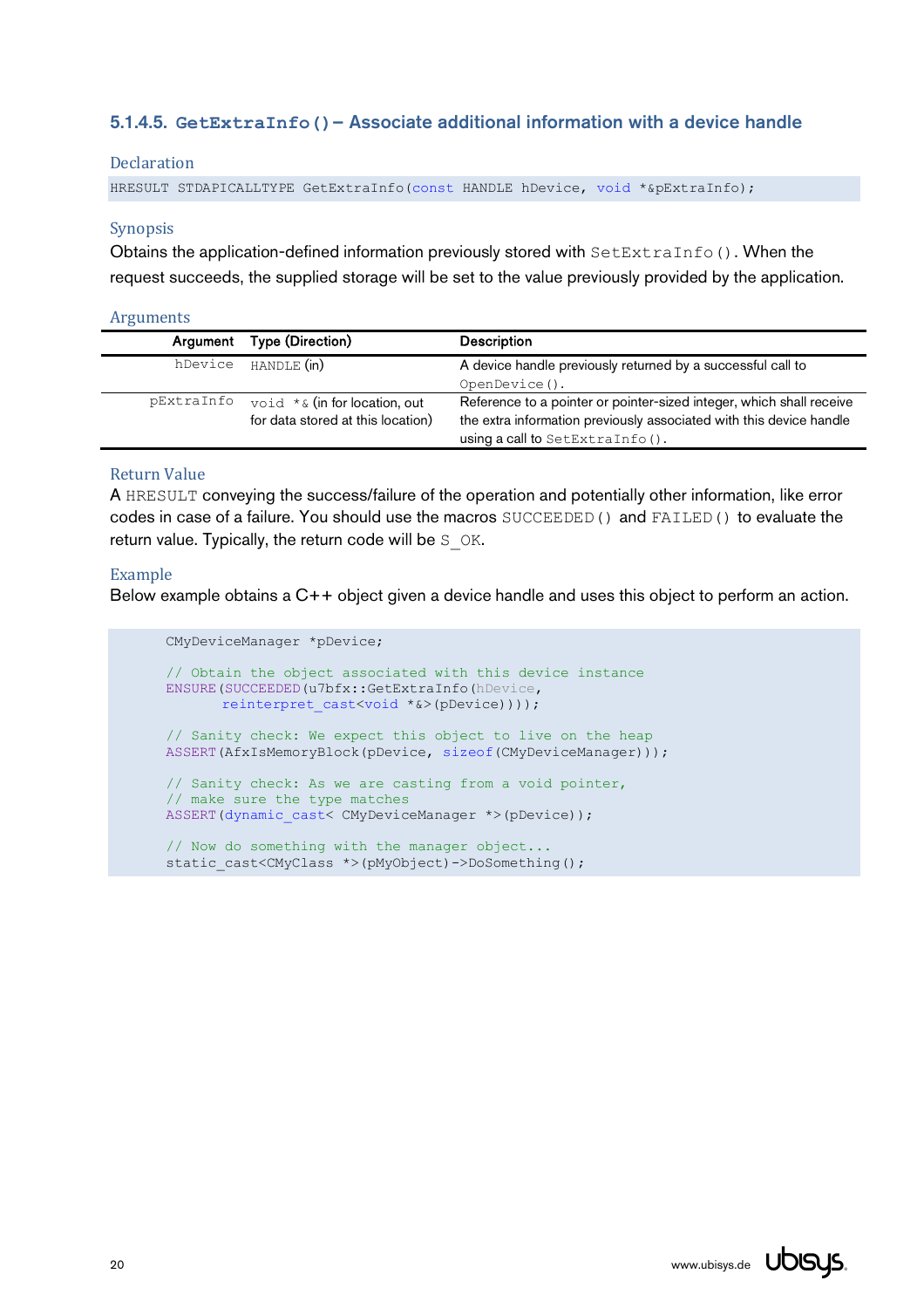# 5.1.4.6. **GetVersions()**– Obtain Application, Stack and Hardware Versions

```
Declaration
```

```
HRESULT STDAPICALLTYPE GetVersions(const HANDLE hDevice,
      unsigned int &dwFirmwareVersion, unsigned char &bStackVersion,
      unsigned char &bHardwareVersion);
```
#### Synopsis

Obtains the version numbers of ZigBee/USB adapter application firmware, Compact7B™ ZigBee Stack release and the underlying hardware platform.

#### Arguments

| Argument          | Type (Direction)         | <b>Description</b>                                                   |
|-------------------|--------------------------|----------------------------------------------------------------------|
| hDevice           | HANDLE (in)              | A device handle previously returned by a successful call to          |
|                   |                          | OpenDevice().                                                        |
| dwFirmwareVersion | unsigned int $\&$ (out)  | Reference to a 32-bit unsigned integer, which receives the           |
|                   |                          | firmware version. This version follows the OTA Upgrade cluster       |
|                   |                          | scheme, i.e. is organized as AAaaSSss, where:                        |
|                   |                          | AA (MSB) is the major application version                            |
|                   |                          | aa is the minor application version<br>$\overline{a}$                |
|                   |                          | SS is the major Compact7B™ ZigBee stack version                      |
|                   |                          | ss (LSB) is the minor Compact7B™ ZigBee stack version                |
|                   |                          | For example, firmware application version 1.70 embedding             |
|                   |                          | Compact7B™ ZigBee stack release version 1.86 is encoded as           |
|                   |                          | 0x01460156.                                                          |
| bStackVersion     | unsigned char & (out)    | Reference to an 8-bit unsigned integer, which receives the           |
|                   |                          | ZigBee specification version. This value is always 0 for existing    |
|                   |                          | devices.                                                             |
| bHardwareVersion  | unsigned char $\&$ (out) | Reference to an 8-bit unsigned integer, which receives the           |
|                   |                          | hardware version, which is essentially the platform type and may     |
|                   |                          | include specific hardware revision information in the future:        |
|                   |                          | 0 - AT91SAM7S256 + CC2420                                            |
|                   |                          | 1 - ubisys U1, AT91SAM7S512 + CC2520                                 |
|                   |                          | 2 - ubisys U1-M, ATSAM4S8B + CC2520                                  |
|                   |                          | 3 - ZigBee Adapter provided by an embedded ZigBee Stack <sup>5</sup> |
|                   |                          | 4 - ubisys U1-Q, ATSAM4S8B + GP712 + RFX2411                         |

### Return Value

A HRESULT conveying the success/failure of the operation and potentially other information, like error codes in case of a failure. You should use the macros SUCCEEDED() and FAILED() to evaluate the return value. Typically, the return code will be S OK.

#### Example

```
ENSURE (SUCCEEDED(u7bfx::GetVersions(hDevice, dwFirmwareVersion, 
        bStackVersion, bHardwareVersion)));
std::wcout << L"firmware version: " << (dwFirmwareVersion >> 24) 
        \langle \langle L' \rangle \rangle \langle \langle S \rangle and \langle L' \rangle and \langle \langle S \rangle \rangle and \langle L' \rangle and \langle L' \rangle<< ((dwFirmwareVersion >> 16) & 0xff) << L", stack release: " << std::setw(0) 
        << ((dwFirmwareVersion >> 8) & 0xff) << L'.' << std::setw(2) << std::setfill(L'0')
        << (dwFirmwareVersion & 0xff)
        << L", stack version: "
        << bStackVersion << L", hardware version: " << bHardwareVersion 
        << std::endl;
```
<sup>5</sup> This is a virtual adapter, which exists in applications incorporating an embedded Compact7B™ ZigBee stack. There is no further information about the underlying hardware. Examples are the ubisys ZigBee Gateway Service (zgdd) on a Rapsberry Pi with Qorvo GP711 or GP712 radio, with or without additional radio front-end module.



-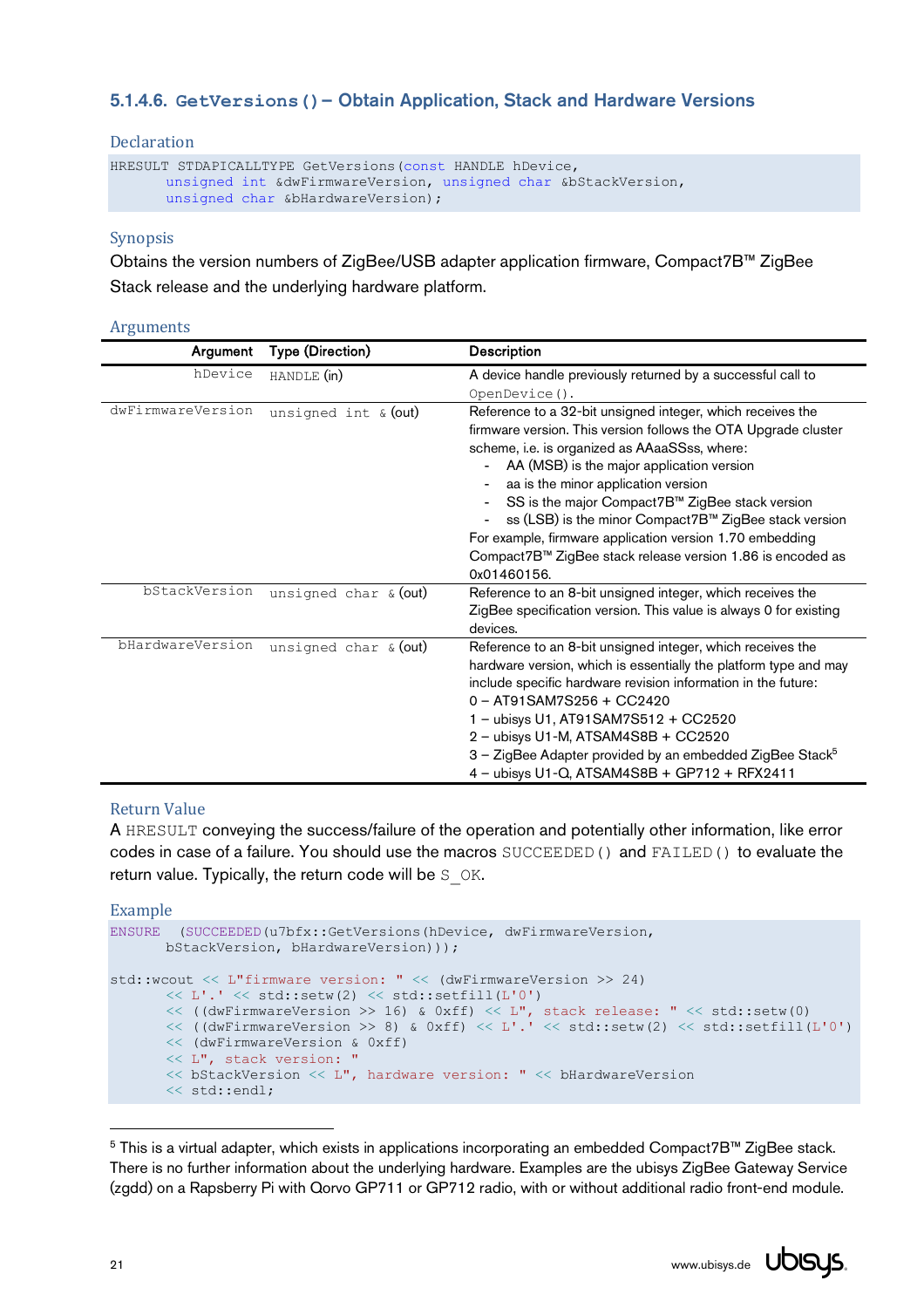# 5.1.4.7. **GetExtendedAddress()**– Obtain Adapter's IEEE EUI-64

#### Declaration

```
HRESULT STDAPICALLTYPE GetExtendedAddress(const HANDLE hDevice,
      unsigned long long &qwExtendedAddress);
```
### Synopsis

Returns the adapter's 64-bit IEEE 802.15.4 MAC hardware address, also referred to as MACID or EUI-64. This address is a fixed, universally unique identifier permanently stored in the adapter and typically printed on the housing.

### Arguments

| Argument Type (Direction)              | <b>Description</b>                                          |
|----------------------------------------|-------------------------------------------------------------|
| hDevice HANDLE (in)                    | A device handle previously returned by a successful call to |
|                                        | $OpenDevice()$ .                                            |
| qwExtendedAddress unsigned long long & | Reference to a 64-bit unsigned integer, which receives the  |
| (out)                                  | adapter's IEEE 802.15.4.                                    |

### Return Value

A HRESULT conveying the success/failure of the operation and potentially other information, like error codes in case of a failure. You should use the macros SUCCEEDED() and FAILED() to evaluate the return value. Typically, the return code will be S\_OK.

#### Example

ENSURE(SUCCEEDED(u7bfx::GetExtendedAddress(hDevice, qwExtendedAddress)));

std::wcout << L"IEEE extended address: " << std::hex << std::setw(16) << std::setfill(L'0') << qwExtendedAddress << std::endl;

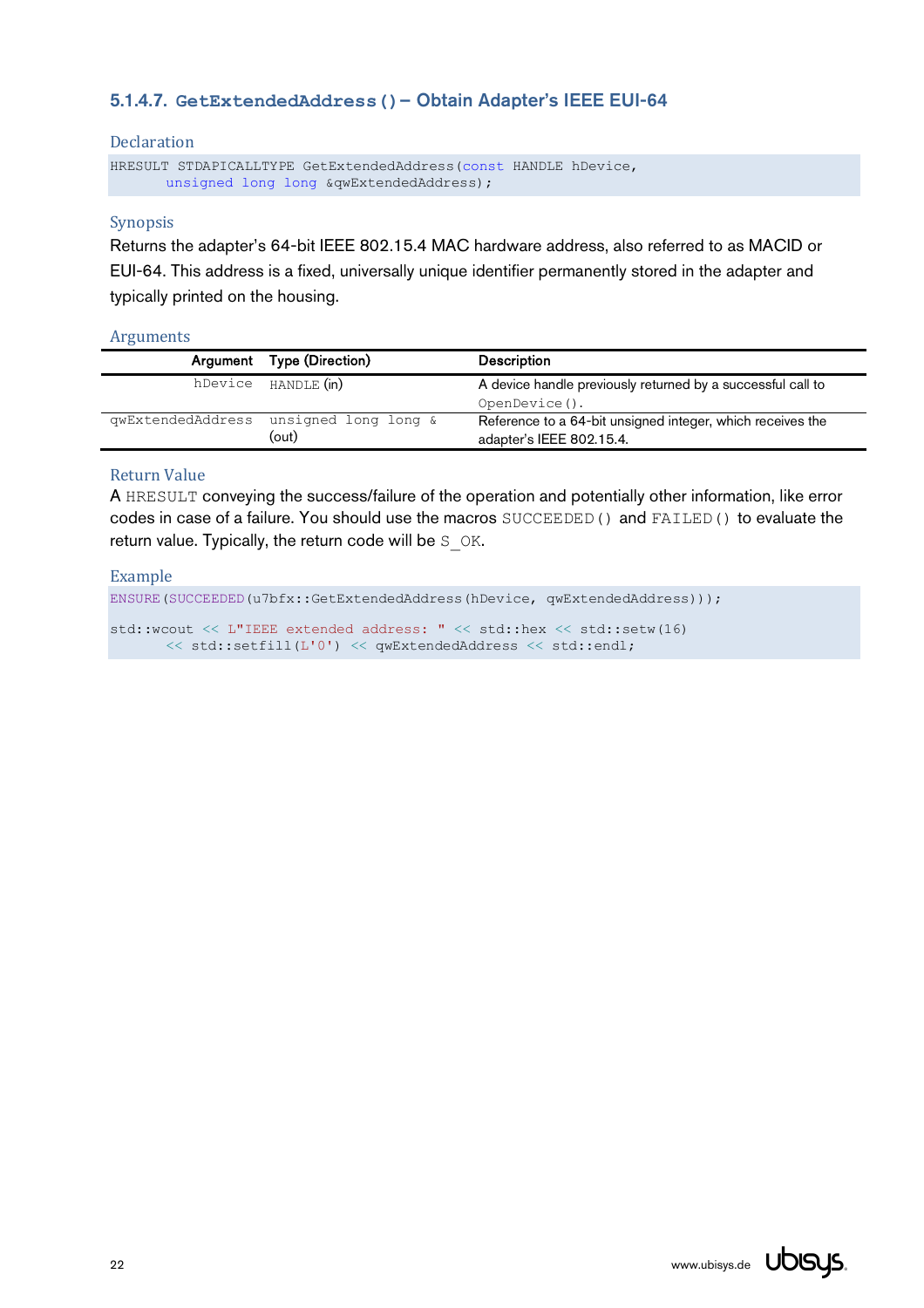# 5.1.4.8. **GetNetworkParameters()**– Obtain ZigBee Network Settings

#### Declaration

```
HRESULT STDAPICALLTYPE GetNetworkParameters(const HANDLE hDevice,
      unsigned long long &qwExtendedPANID, unsigned short &wPANID,
      unsigned short &wShortAddress, unsigned char &nChannel,
      bool &bAssociationPermit);
```
#### Synopsis

Returns the adapter's ZigBee network settings, for example the full 64-bit network identifier (extended PAN-ID), the 16-bit short network identifier used for addressing at the MAC level, the devices short address and operating channel. Some data is not valid before the device has started network operations. For example, a short address of 0xFFFF indicates that the device

#### Arguments

| Argument           | <b>Type (Direction)</b>   | <b>Description</b>                                              |
|--------------------|---------------------------|-----------------------------------------------------------------|
| hDevice            | HANDLE (in)               | A device handle previously returned by a successful call to     |
|                    |                           | OpenDevice().                                                   |
| qwExtendedPANID    | unsigned long long &      | Reference to a 64-bit unsigned integer, which receives the      |
|                    | (out)                     | extended PAN-ID of the ZigBee network as advertised in the      |
|                    |                           | beacon payload, for example. If this value is null, the adapter |
|                    |                           | does currently not belong to any network                        |
| WPANID             | unsigned short $\&$ (out) | Reference to a 16-bit unsigned integer, which receives the      |
|                    |                           | short PAN-ID of the ZigBee network, which is used for           |
|                    |                           | addressing at the MAC level                                     |
| wShortAddress      | unsigned short $\&$ (out) | Reference to a 16-bit unsigned integer, which receives the      |
|                    |                           | network short address of the adapter on the ZigBee network. If  |
|                    |                           | this address is equal to OxFFFF, the adapter is currently not   |
|                    |                           | operating on a network, i.e. it was not started yet.            |
| nChannel           | unsigned char $\&$ (out)  | Reference to an 8-bit unsigned integer, which receives the      |
|                    |                           | current operating channel of the ZigBee adapter.                |
| bAssociationPermit | $bool \& (out)$           | Reference to a Boolean, which receives the current permit       |
|                    |                           | joining (MAC association permit) state.                         |

### Return Value

A HRESULT conveying the success/failure of the operation and potentially other information, like error codes in case of a failure. You should use the macros SUCCEEDED() and FAILED() to evaluate the return value. Typically, the return code will be  $S$  OK.

#### Example

```
ENSURE(SUCCEEDED(u7bfx::GetNetworkParameters(hDevice, qwExtendedPANID,
      wPANID, wShortAddress, nChannel, bAssociationPermit)));
std::wcout << L"Extended PANID: " << std::hex << std::setw(16)
       << std::setfill(L'0') << qwExtendedPANID << std::endl;
std::wcout << L"Channel: #" << std::dec << nChannel;
std::wcout << L", PANID: " << std::hex << std::setw(4) << std::setfill(L'0') << wPANID;
std::wcout << L", network address: " << std::hex << std::setw(4)
      << std::setfill(L'0') << wShortAddress << std::endl;
```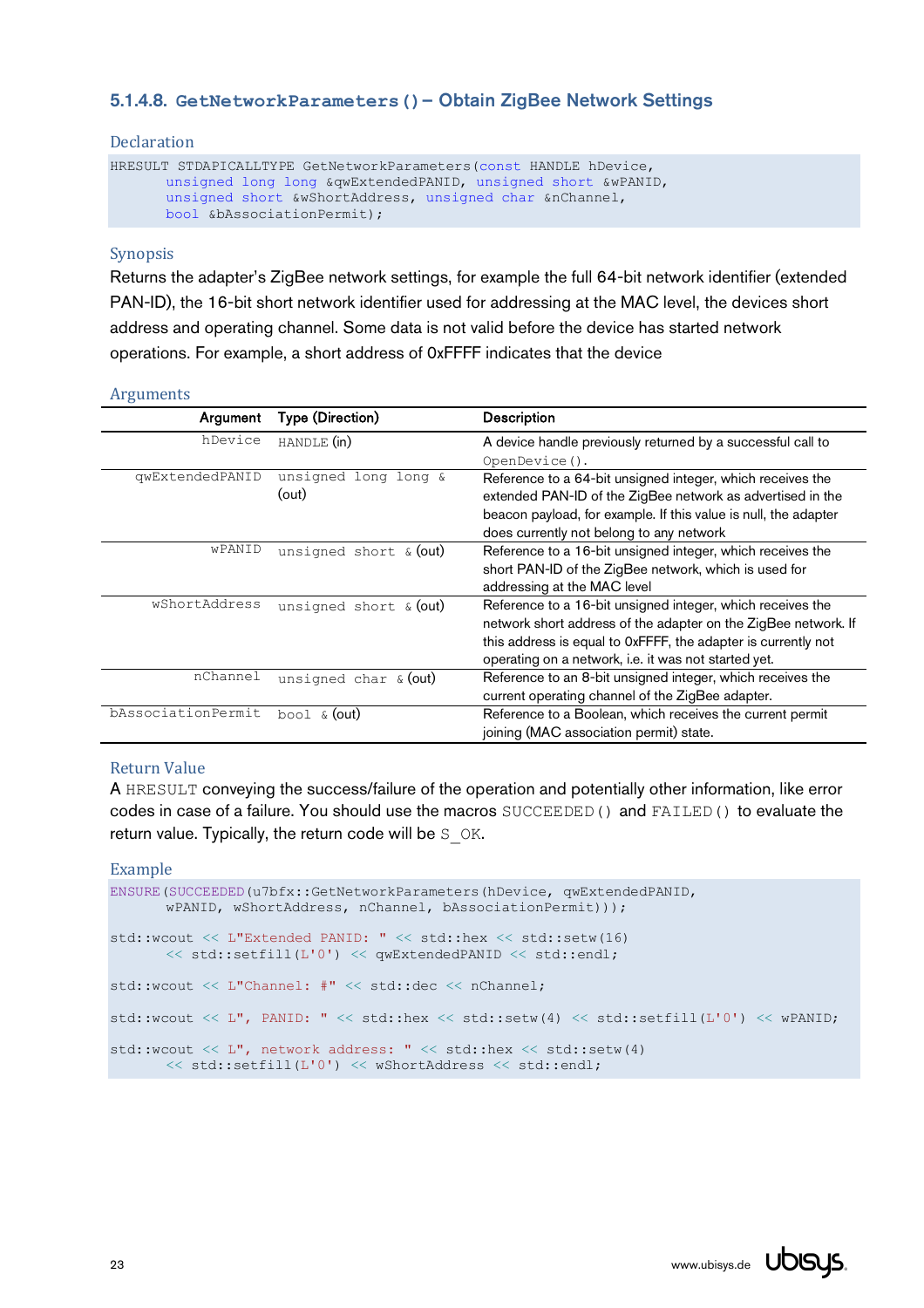# 5.1.4.9. **SetDesignatedRole()**– Configure the ZigBee Device Role

#### Declaration

|  | HRESULT STDAPICALLTYPE SetDesignatedRole (const HANDLE hDevice, |
|--|-----------------------------------------------------------------|
|  | const unsigned int nDeviceRole,                                 |
|  | const unsigned long long qwExtendedPANID = $0$ ull,             |
|  | const unsigned short wPANID = $0xffff$ ,                        |
|  | const unsigned short wShortAddress = $0xffff$ ,                 |
|  | const unsigned long dwChannelMask = $0x07fff800$ ,              |
|  | const unsigned long long $qwrrustCenterAddress = 0u11,$         |
|  | const unsigned char bStartupControl = $-1$ );                   |

#### Synopsis

The ZigBee/USB adapter can operate in different device roles, in particular as (a) ZigBee Coordinator and Trust Center, (b) ZigBee Router, or (c) ZigBee End-Device<sup>6</sup>. Depending on device role and the start-up control parameter, some values of the ZigBee start-up attribute set (SAS) can be specified by the application. For example, the EPID to use when forming a network or joining a specific network, rejoining as a specific device etc.

#### Arguments

| Argument             | Type (Direction)        | <b>Description</b>                                    |
|----------------------|-------------------------|-------------------------------------------------------|
| hDevice              | HANDLE (in)             | A device handle previously returned by a              |
|                      |                         | successful call to OpenDevice ().                     |
| nDeviceRole          | unsigned int $(in)$     | Any of the following device roles:                    |
|                      |                         | 0x00 - ZigBee Coordinator & Trust Center              |
|                      |                         | $0x01 - ZigBee$ Router                                |
|                      |                         | 0x02 - ZigBee End-Device, non-sleeping                |
|                      |                         | 0x82 - ZigBee End-Device, sleeping                    |
| qwExtendedPANID      | unsigned long long (in) | The 64-bit EPID of the network to join or form. If 0, |
|                      |                         | the stack will use the adapter's 64-bit IEEE          |
|                      |                         | extended address as EPID. Applications may also       |
|                      |                         | provide a random value to create new networks         |
|                      |                         | with each new formation request.                      |
| WPANID               | unsigned short (in)     | 16-bit PAN-ID of the network to join or form.         |
| wShortAddress        | unsigned short (in)     | 16-bit network short address on the network           |
| dwChannelMask        | unsigned int (in)       | 32-bit channel mask according to IEEE 802.15.4.       |
|                      |                         | Each bit corresponds to the according channel in      |
|                      |                         | the 2.4 GHz band, e.g. $0x00000800 =$ channel         |
|                      |                         | #11  0x04000000 = channel #26. For all 16             |
|                      |                         | channels use 0x07FFF800                               |
| qwTrustCenterAddress | unsigned long long (in) | IEEE extended address of the Trust Center. Set to     |
|                      |                         | 0 to form a centralized network, set to               |
|                      |                         | OxFFFFFFFFFFFFFFFF to form a distributed              |
|                      |                         | security network (ZigBee 3.0 and ZigBee Light         |
|                      |                         | Link only)                                            |
| bStartupControl      | unsigned $char(in)$     | Controls start-up behaviour:                          |
|                      |                         | $0$ – Resume operation                                |
|                      |                         | $1 -$ Form network                                    |
|                      |                         | 2 - Re-join network                                   |
|                      |                         | 3 - Join network                                      |

### Return Value

A HRESULT conveying the success/failure of the operation and potentially other information, like error codes in case of a failure. You should use the macros SUCCEEDED() and FAILED() to evaluate the return value. Typically, the return code will be S OK.

<sup>&</sup>lt;sup>6</sup> Operation as sleeping and non-sleeping ZigBee End-Device is primarily for debugging purposes. Customer applications should operate the adapter either as ZigBee Coordinator and Trust Center or as ZigBee Router.



 $\overline{a}$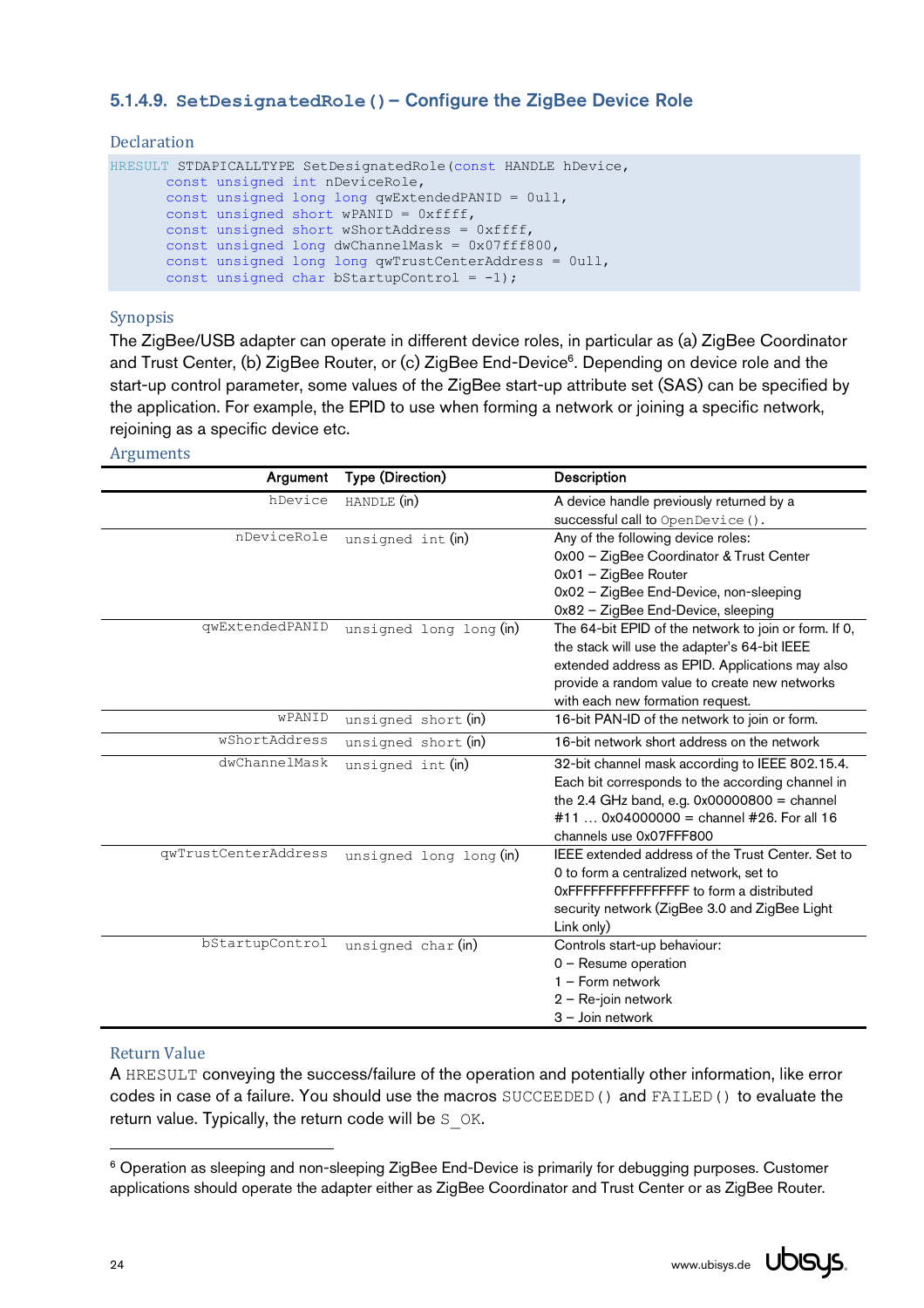# 5.1.4.10. **Startup()**– Start the ZigBee Stack

Declaration

```
HRESULT STDAPICALLTYPE Startup(const HANDLE hDevice, const unsigned char nFlags,
      unsigned char &nStatus);
```
# Synopsis

The controlling host application must explicitly start the Compact7B™ ZigBee stack embedded into the ZigBee/USB adapter by invoking this function. The stack provides fine-grained control over how the ZigBee stack starts and which actions it is allowed to perform:

- 1) Resume network operation (also called silent rejoin)
- 2) Perform a secure network rejoin
- 3) Perform a Trust Center rejoin (formerly known as "insecure" rejoin)
- 4) Associate from scratch
- 5) Form a new network

Instead of specifying allowed actions with this level of detail, the application can always use the default value of "0", which results in the ZigBee adapter deriving the allowed actions from the current settings in the ZigBee Start-up Attribute Set (SAS).

The stack will attempt all allowed actions in the order listed above, i.e. first it will try to resume; if that fails, it will try a secure re-join; if that fails, it will attempt a Trust Center re-join; if that fails, it will try to associate to a new network from scratch; if that fails, it will try to form a new network.

When not using the default value, these operations must match with the start-up mode specified in the SAS, as configured with SetDesignatedRole() or preconfigured at the factory. The factory-fresh role for U1 is ZigBee Coordinator and Trust Center, and the initial start-up control value "1" instructs the stack to form a new network. Once successful, a start-up control value of "0" reflects the fact that the device is in a commissioned state and shall not form a network on subsequent invocations of the start-up procedure.

If a network start-up is already in progress, the call will return with a status code of NWK: INVALID REQUEST. Otherwise, the immediate status will be SUCCESS (0), and the framework notifies the application via its start-up completion handler about the result of the start request.

| Argument | Type (Direction)         | <b>Description</b>                                                                                                                                              |
|----------|--------------------------|-----------------------------------------------------------------------------------------------------------------------------------------------------------------|
| hDevice  | HANDLE (in)              | A device handle previously returned by a successful call to                                                                                                     |
|          |                          | OpenDevice().                                                                                                                                                   |
| nFlags   | unsigned $char(in)$      | Either zero, to let the stack automatically determine the appropriate set<br>of actions, or a combination of the following bit flags in descending<br>priority: |
|          |                          | Bit $#0 -$ Allow resume                                                                                                                                         |
|          |                          | Bit $#1 -$ Allow secure rejoin                                                                                                                                  |
|          |                          | Bit $#2$ – Allow trust center rejoin                                                                                                                            |
|          |                          | Bit $#3 -$ Allow association                                                                                                                                    |
|          |                          | Bit $#4$ – Allow network formation                                                                                                                              |
| nStatus  | unsigned char $\&$ (out) | An immediate status code for the attempt to start the network.                                                                                                  |

#### Arguments

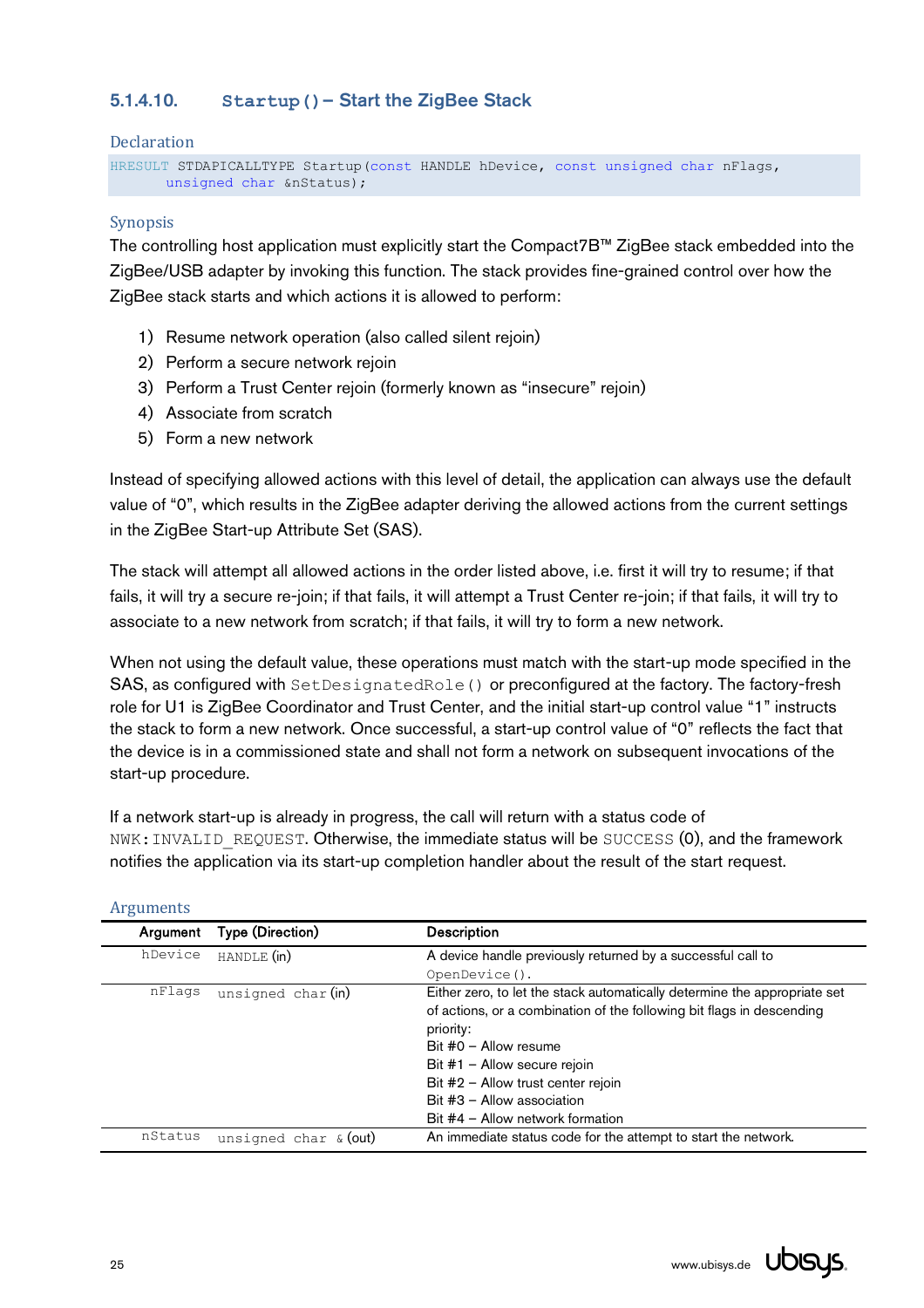For convenience, u7bfx.h defines following enumeration values for use as start-up flags:

```
enum { startupAllowResume = 0x01, startupAllowSecureRejoin = 0x02,
       startupAllowTrustCenterRejoin = 0x04, startupAllowAssociation = 0x08,
       startupAllowNetworkFormation = 0x10, startupDefault = 0,
      startupAllowJoining = startupAllowResume | startupAllowSecureRejoin |
      startupAllowTrustCenterRejoin | startupAllowAssociation,
      startupAllowRejoining = startupAllowSecureRejoin |
      startupAllowTrustCenterRejoin, startupModes = 0x1f };
```
### Return Value

A HRESULT conveying the success/failure of the operation and potentially other information, like error codes in case of a failure. You should use the macros SUCCEEDED() and FAILED() to evaluate the return value. Typically, the return code will be S OK.

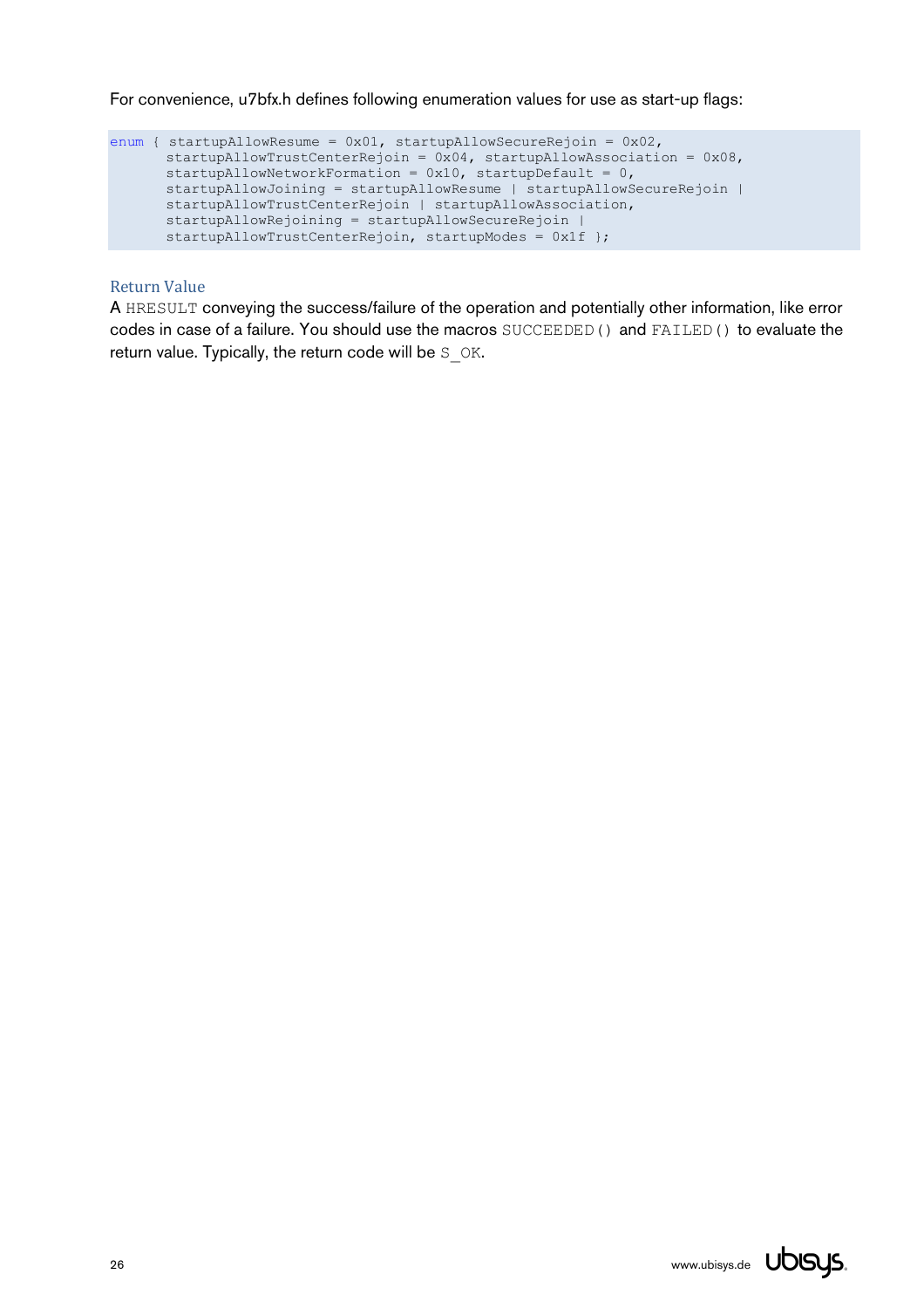# 5.1.4.11. **SetOnNotifyStartupComplete()**– Install Start-up Completion Handler

#### Declaration

HRESULT STDAPICALLTYPE SetOnNotifyStartupComplete(const HANDLE hDevice, const ONNOTIFYSTARTUPCOMPLETEHANDLER pfnOnNotifyStartupComplete);

### Synopsis

Installs a completion handler for the start-up procedure of the ZigBee networking stack. If Startup() succeeded (as determined by, both, the HRESULT return value and the nStatus code), the framework will call this user-defined handler when the start-up procedure actually completed and the ZigBee adapter is ready to be used for sending and receiving ZigBee traffic.

**CAUTION**: This callback is potentially invoked from another thread than the thread originally invoking Startup(). Make sure your handler is thread-safe.

### Arguments

| Argument                   | Type (Direction)               | <b>Description</b>                       |
|----------------------------|--------------------------------|------------------------------------------|
| hDevice                    | HANDLE (in)                    | A device handle previously returned by a |
|                            |                                | successful call to OpenDevice().         |
| pfnOnNotifyStartupComplete | ONNOTIFYSTARTUPCOMPLETEHANDLER | Pointer to an application-defined        |
|                            | (in)                           | callback, which the framework invokes    |
|                            |                                | when it has the completed ZigBee         |
|                            |                                | networking stack start-up sequence.      |

# Callback Signature

The callback handler must have the following signature:

typedef HRESULT (STDAPICALLTYPE \*ONNOTIFYSTARTUPCOMPLETEHANDLER) (const HANDLE hDevice, unsigned char bStatus);

#### Arguments

| Argument Type (Direction)  | <b>Description</b>                           |
|----------------------------|----------------------------------------------|
| hDevice HANDLE (in)        | A device handle previously returned by a     |
|                            | successful call to OpenDevice().             |
| bStatus unsigned char (in) | Result of the network start-up request, e.g. |
|                            | SUCCESS, STARTUP FAILURE, etc.               |

### Return Value

A HRESULT conveying the success/failure of the operation and potentially other information, like error codes in case of a failure. You should use the macros SUCCEEDED() and FAILED() to evaluate the return value. Typically, the return code will be S\_OK.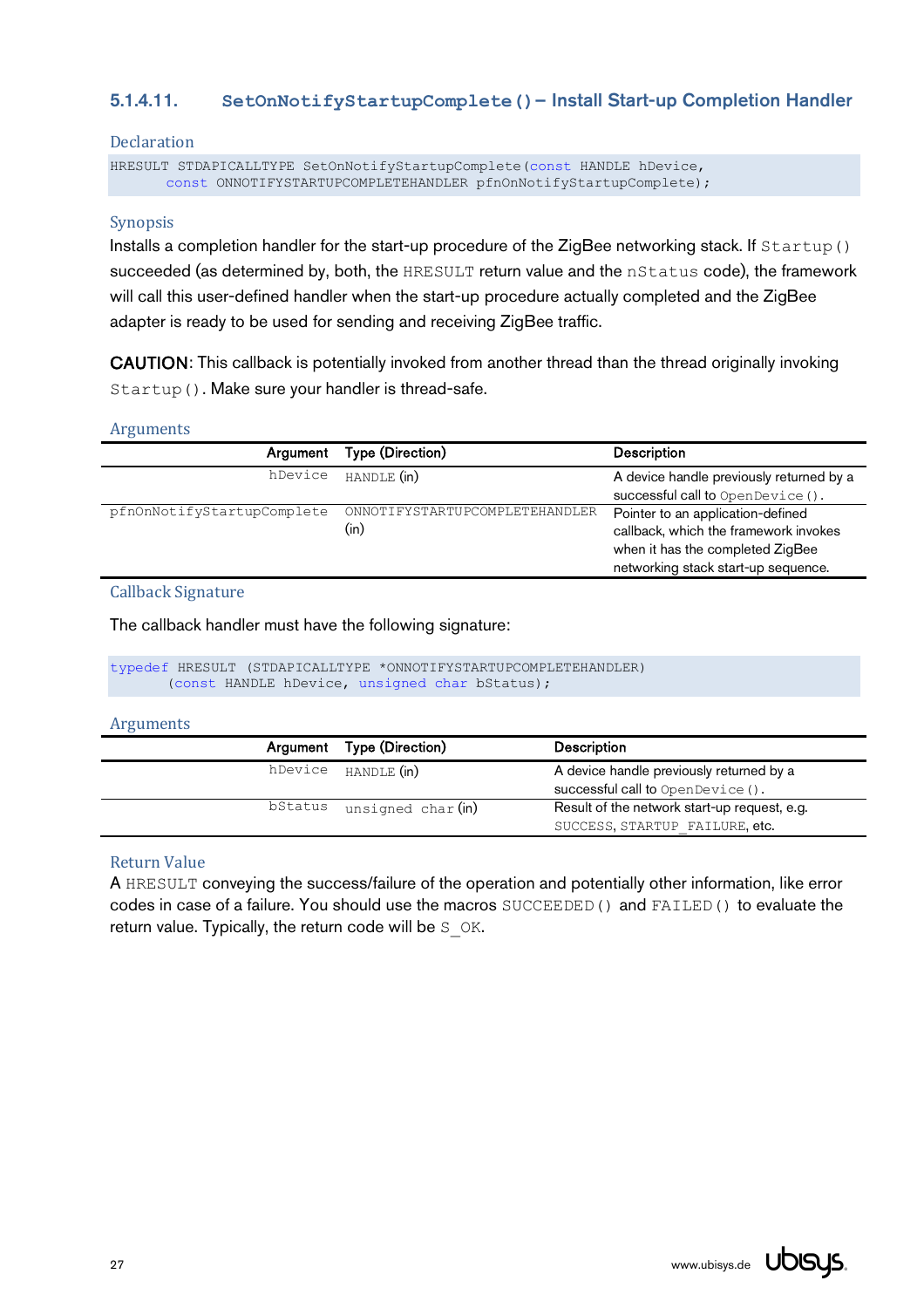# 5.1.4.12. **SetCurrentChannel()**– Set the Current Channel

#### **Declaration**

```
HRESULT STDAPICALLTYPE SetCurrentChannel(const HANDLE hDevice,
      const unsigned char nChannel, unsigned char &nStatus);
```
### Synopsis

Changes the current channel. This is only intended for Stub APS messaging, where the ZigBee/USB adapter is required to temporarily change channels, for example to perform a touch-link scan. After changing channels, always revert to the original ZigBee network channel<sup>7</sup>.

The following IEEE 802.15.4 PHY status codes are available for convenience:

```
namespace phy
{
      enum { statusTransceiverOff = 8, statusReceiverEnabled = 6,
             statusTransmitterEnabled = 9, statusTransmitting = 2, 
             statusReceiving = 1, statusSuccess = 7, statusChannelBusy = 0,
             statusChannelIdle = 4 };
}
```
**Important Notice:** Contrary to the usual habit of zero meaning SUCCESS, the IEEE 802.15.4 PHY defines SUCCESS as 7. For this API, this does only apply to SetCurrentChannel(). Do not confuse with SUCCESS (0) in other parts of this documentation and your code!

### Arguments

| Argument | Type (Direction)         | <b>Description</b>                                                                                                             |
|----------|--------------------------|--------------------------------------------------------------------------------------------------------------------------------|
| hDevice  | HANDLE (in)              | A device handle previously returned by a                                                                                       |
| nChannel | unsigned char (in)       | successful call to OpenDevice ().<br>Number of the channel to change to.                                                       |
| nStatus  | unsigned char $\&$ (out) | Reference to an 8-bit unsigned integer, which<br>receives the IEEE 802.15.4 PHY status code for<br>the channel change request. |

### Return Value

A HRESULT conveying the success/failure of the operation and potentially other information, like error codes in case of a failure. You should use the macros SUCCEEDED() and FAILED() to evaluate the return value. Typically, the return code will be  $S$  OK.

 $\overline{a}$ 

 $7$  This information is available via GetNetworkParameters().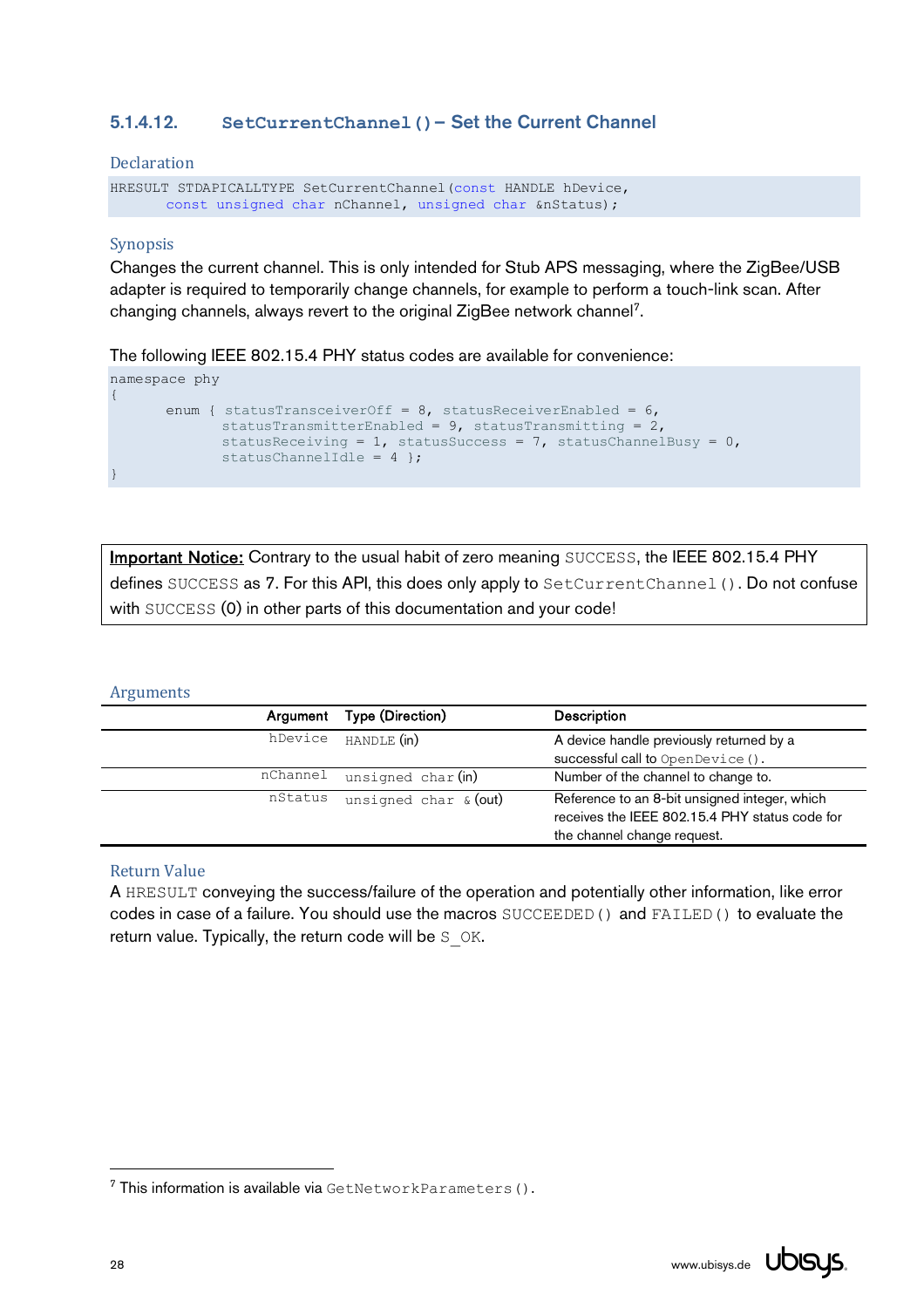# 5.1.5. ZigBee Application Support Sublayer (APS) Interface

# 5.1.5.1. **ConfigureEndpoint()**– Allocate/Configure a ZigBee Endpoint

### Declaration

HRESULT STDAPICALLTYPE ConfigureEndpoint(const HANDLE hDevice, const void \*const pSimpleDescriptor, const size t cbSimpleDescriptor, unsigned char &nStatus);

# Synopsis

Allocates and configures a ZigBee endpoint on the adapter, such that the application can use it for sending and receiving ZigBee APS traffic.

Notice endpoint #0 is reserved for the ZDO, and endpoint #255 is reserved as the "broadcast to all endpoints" address. Specifying these endpoints in the simple descriptor will result in a PARAMETER\_INVALID\_VALUE status.

Trying to configure an endpoint, which is occupied by the adapter firmware, will result in a NOT ALLOWED status.

The special endpoint #242 pertains to the ZigBee Green Power feature. By default, the adapter provides a Green Power Proxy on this endpoint, which a host application can promote to a Green Power Combined device, when it provides suitable Green Power sink functionality.

Only if the status code is SUCCESS, the application may use this endpoint for APS data transfers.

### Arguments

| Argument           | Type (Direction)         | <b>Description</b>                                              |
|--------------------|--------------------------|-----------------------------------------------------------------|
| hDevice            | HANDLE (in)              | A device handle previously returned by a successful call to     |
|                    |                          | OpenDevice().                                                   |
| pSimpleDescriptor  | void $*(in)$             | Pointer to a simple descriptor, in ZigBee over-the-air format,  |
|                    |                          | which the adapter shall apply to the endpoint.                  |
| cbSimpleDescriptor | size t (in)              | Size of the supplied simple descriptor, in bytes.               |
| nStatus            | unsigned char $\&$ (out) | Returns the status of the attempt to allocate or reconfigure an |
|                    |                          | endpoint.                                                       |

# Return Value

A HRESULT conveying the success/failure of the operation and potentially other information, like error codes in case of a failure. You should use the macros SUCCEEDED() and FAILED() to evaluate the return value. Typically, the return code will be  $S$  OK.

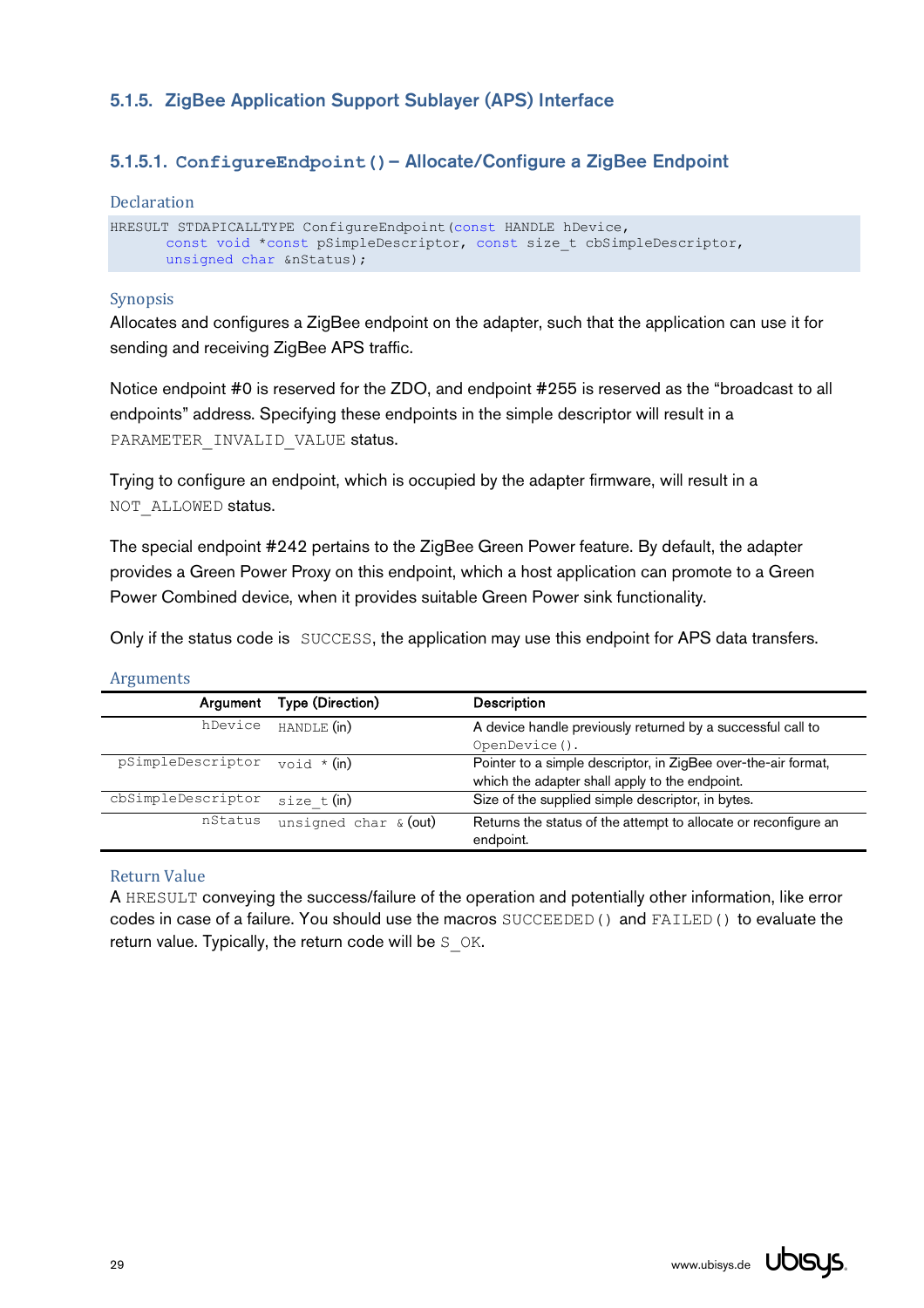# 5.1.5.2. **ClearEndpoint()**– Release a ZigBee Endpoint

Declaration

```
HRESULT STDAPICALLTYPE ClearEndpoint(const HANDLE hDevice,
      const unsigned char nEndpoint, unsigned char &nStatus);
```
#### Synopsis

Releases a previously allocated and configured ZigBee endpoint on the adapter. All inbound APS traffic for this endpoint will seize. Trying to clear an endpoint, which is under control of the adapter firmware, will result in a NOT\_ALLOWED status.

#### Arguments

|         | Argument Type (Direction)    | <b>Description</b>                                          |
|---------|------------------------------|-------------------------------------------------------------|
|         | hDevice HANDLE (in)          | A device handle previously returned by a successful call to |
|         |                              | OpenDevice().                                               |
|         | nEndpoint unsigned char (in) | Identifies the endpoint, which shall no longer be active.   |
| nStatus | unsigned char $\&$ (out)     | Returns the status of the attempt to release an endpoint.   |

### Return Value

A HRESULT conveying the success/failure of the operation and potentially other information, like error codes in case of a failure. You should use the macros SUCCEEDED() and FAILED() to evaluate the return value. Typically, the return code will be S OK.

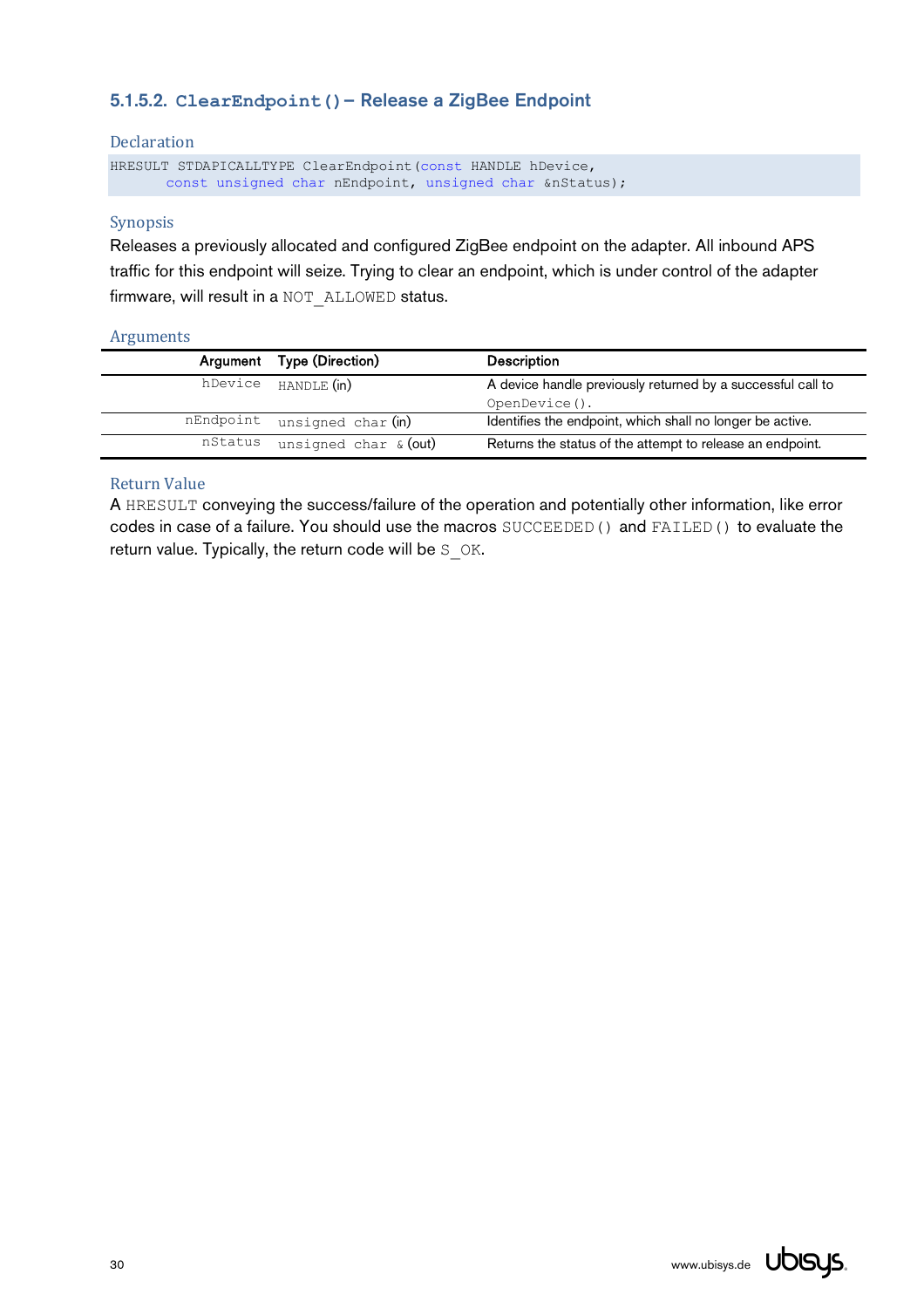# 5.1.5.3. **RequestData()**– Send APS Data Message

# Declaration

| HRESULT STDAPICALLTYPE RequestData (const HANDLE hDevice,          |
|--------------------------------------------------------------------|
| const unsigned int dwRequestID,                                    |
| const unsigned char bDestinationAddressingMode,                    |
| const unsigned short wDestinationAddress,                          |
| const unsigned long long gwDestinationAddress,                     |
| const unsigned char bDestinationEndpoint,                          |
| const unsigned short wProfileID, const unsigned short wClusterID,  |
| const unsigned char bSourceEndpoint,                               |
| const void *const pASDU, const unsigned short cbASDU,              |
| const unsigned char bTransmitOptions, const unsigned char bRadius, |
| const unsigned char bEnhancedOptions);                             |

#### Synopsis

Sends an APS datagram over the ZigBee network to a single device or a group of devices. A single device can be addressed using its network short address and a destination endpoint address, or using its IEEE extended address and destination endpoint address.

The source endpoint must have been configured via ConfigureEndpoint().

### Arguments

| Argument                   | Type (Direction)        | Description                                              |
|----------------------------|-------------------------|----------------------------------------------------------|
| hDevice                    | HANDLE (in)             | A device handle previously returned by a                 |
|                            |                         | successful call to OpenDevice().                         |
| dwRequestID                | unsigned int (in)       | A 32-bit identifier provided by the caller, which the    |
|                            |                         | framework will subsequently pass to the APS data         |
|                            |                         | confirmation handler to refer to this APS                |
|                            |                         | transaction.                                             |
| bDestinationAddressingMode | unsigned $char(in)$     | The destination addressing mode for this APS             |
|                            |                         | datagram:                                                |
|                            |                         | $1 =$ group-cast (and group address in                   |
|                            |                         | wDestinationAddress),                                    |
|                            |                         | $2 =$ unicast via network short address (in              |
|                            |                         | wDestinationAddressand                                   |
|                            |                         | bDestinationEndpoint),                                   |
|                            |                         | 3 = unicast via IEEE extended address (in                |
|                            |                         | qwDestinationAddress and                                 |
|                            |                         | bDestinationEndpoint).                                   |
| wDestinationAddress        | unsigned short (in)     | Network short address of the destination (in case        |
|                            |                         | of a unicast) or group address of the destination (in    |
|                            |                         | case of a group cast)                                    |
| qwDestinationAddress       | unsigned long long (in) | <b>IEEE</b> extended address of the destination (in case |
|                            |                         | of a unicast)                                            |
| bDestinationEndpoint       | unsigned char (in)      | Application endpoint on the destination (in case of      |
|                            |                         | a unicast).                                              |
| wProfileID                 | unsigned short (in)     | Application profile identifier, e.g. 0x0104 for          |
|                            |                         | ZigBee Home Automation, ZigBee Light Link and            |
|                            |                         | ZigBee 3.0                                               |
| wClusterID                 | unsigned short (in)     | Application cluster identifier, e.g. 0x0006 for the      |
|                            |                         | standard on/off cluster                                  |
| bSourceEndpoint            | unsigned char (in)      | Application endpoint to use as source address. An        |
|                            |                         | application must exist on this endpoint and the          |
|                            |                         | endpoint must have previously been initialized by        |
|                            |                         | ConfigureEndpoint().                                     |
| pASDU                      | const void $*(in)$      | Pointer to APS payload of cbASDU bytes length.           |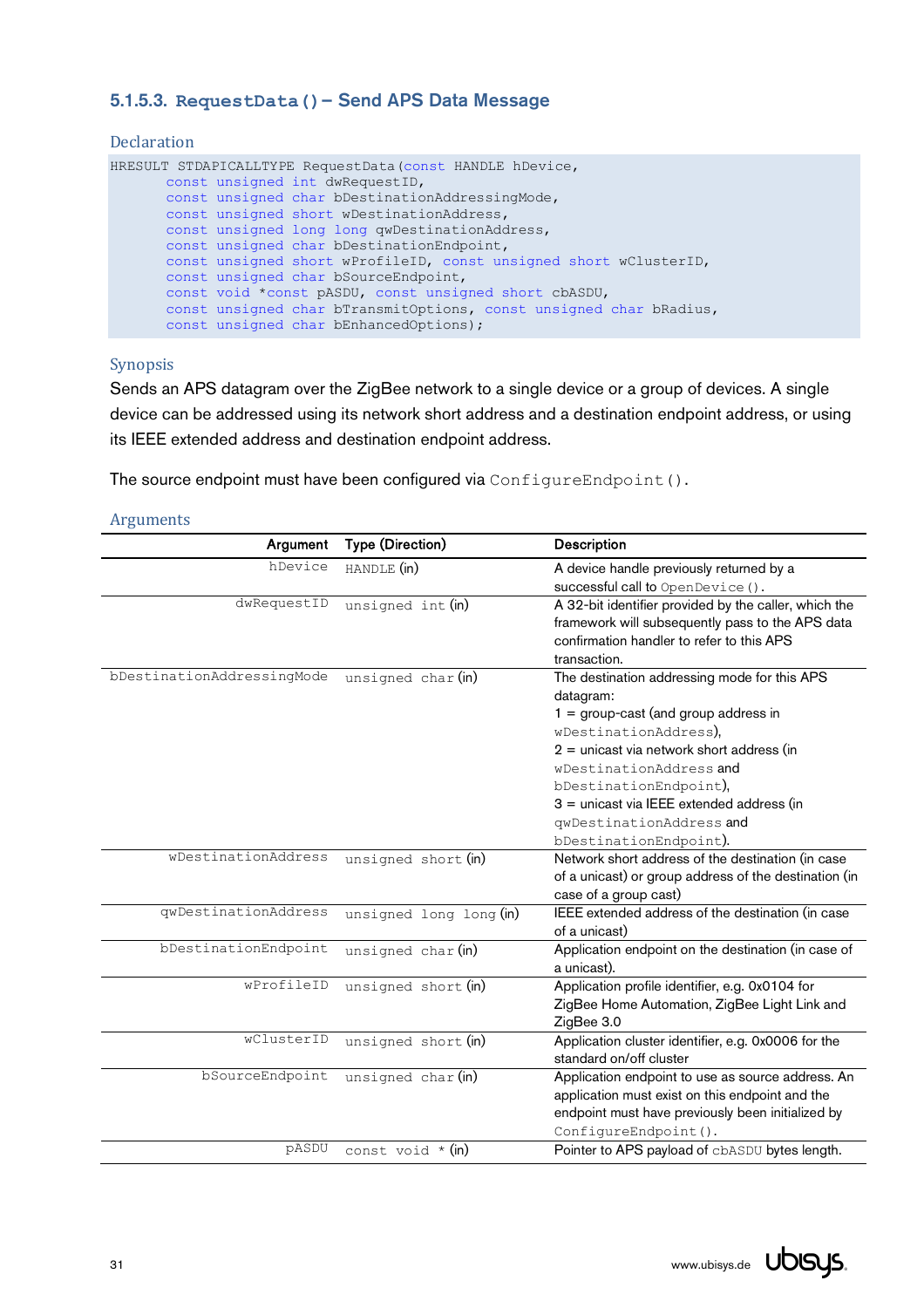| cbASDU           | unsigned short (in) | Size of the APS payload provided in the memory         |
|------------------|---------------------|--------------------------------------------------------|
|                  |                     | location pointed to by pASDU.                          |
| bTransmitOptions | unsigned $char(in)$ | APS transmit options. Please refer to APSDE-           |
|                  |                     | DATA.request for details.                              |
| bRadius          | unsigned $char(in)$ | Hop limit (time to live) for the message. Set to zero  |
|                  |                     | for the stack default value (currently 30), or specify |
|                  |                     | another, typically smaller, hop limit.                 |
| bEnhancedOptions | unsigned char (in)  | Enhanced transmit options. For example, bit #6         |
|                  |                     | (0x40) enables broadcast reflection, an ubisys-        |
|                  |                     | specific APS feature that forwards a broadcast to      |
|                  |                     | the device itself for local processing in addition to  |
|                  |                     | sending the broadcast over-the-air. Refer to           |
|                  |                     | Compact7B™ documentation for full details.             |

# Return Value

A HRESULT conveying the success/failure of the operation and potentially other information, like error codes in case of a failure. You should use the macros SUCCEEDED() and FAILED() to evaluate the return value. Typically, the return code will be S OK. In case of success, a confirmation handler will be invoked after APS transmission has completed to convey the result of the APS data transmission.

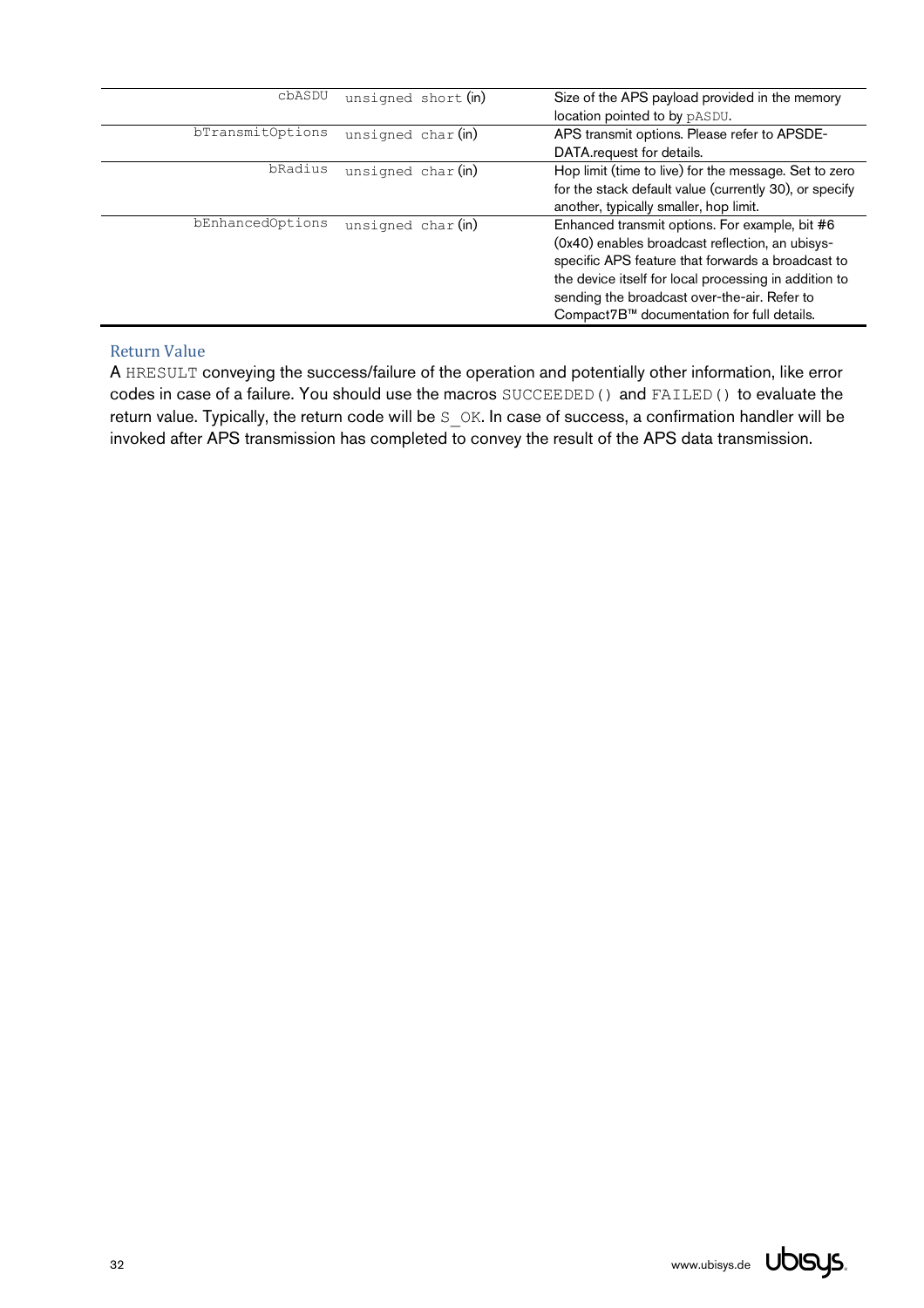# 5.1.5.4. **SetOnConfirmData()**– Install Confirmation Handler for Outbound APS Data

### Declaration

HRESULT STDAPICALLTYPE SetOnConfirmData(const HANDLE hDevice, const ONCONFIRMDATAHANDLER pfnOnConfirmData);

#### Synopsis

Installs a data indication handler for outbound APS datagrams sent using RequestData() over one of the endpoints the application has previously configured.

**CAUTION**: This callback is potentially invoked from another thread than the thread originally invoking RequestData(). Make sure your handler is thread-safe.

#### Arguments

|                           | <b>Description</b>                                |
|---------------------------|---------------------------------------------------|
| HANDLE (in)               | A device handle previously returned by a          |
|                           | successful call to OpenDevice().                  |
| ONCONFIRMDATAHANDLER (in) | Pointer to an application-defined callback, which |
|                           | the framework invokes when it has completed       |
|                           | transmission of an APS datagram.                  |
|                           | Type (Direction)                                  |

#### Callback Signature

The callback handler must have the following signature:

```
typedef HRESULT (STDAPICALLTYPE *ONCONFIRMDATAHANDLER)(const HANDLE hDevice,
      unsigned int dwRequestID, unsigned int dwTimestamp, 
      unsigned char bStatus);
```
#### Arguments

| Argument    | <b>Type (Direction)</b> | <b>Description</b>                                   |
|-------------|-------------------------|------------------------------------------------------|
| hDevice     | HANDLE (in)             | A device handle previously returned by a             |
|             |                         | successful call to OpenDevice().                     |
| dwRequestID | unsigned int (in)       | The 32-bit request identifier originally supplied to |
|             |                         | RequestData (), when the application queued          |
|             |                         | an APS data transmission request.                    |
| dwTimestamp | unsigned long long (in) | Time-stamp of the frame as reported by the IEEE      |
|             |                         | 802.15.4 MAC layer.                                  |
| bStatus     | unsigned $char(in)$     | If transmission was successful, this status code     |
|             |                         | equals SUCCESS (0); else, it conveys an APS,         |
|             |                         | NWK, or MAC status code identifying the reason       |
|             |                         | of the failure.                                      |

#### Return Value

A HRESULT conveying the success/failure of the operation and potentially other information, like error codes in case of a failure. You should use the macros SUCCEEDED() and FAILED() to evaluate the return value. Typically, the return code will be S OK.

33 [www.ubisys.de](http://www.ubisys.de) UDGYS.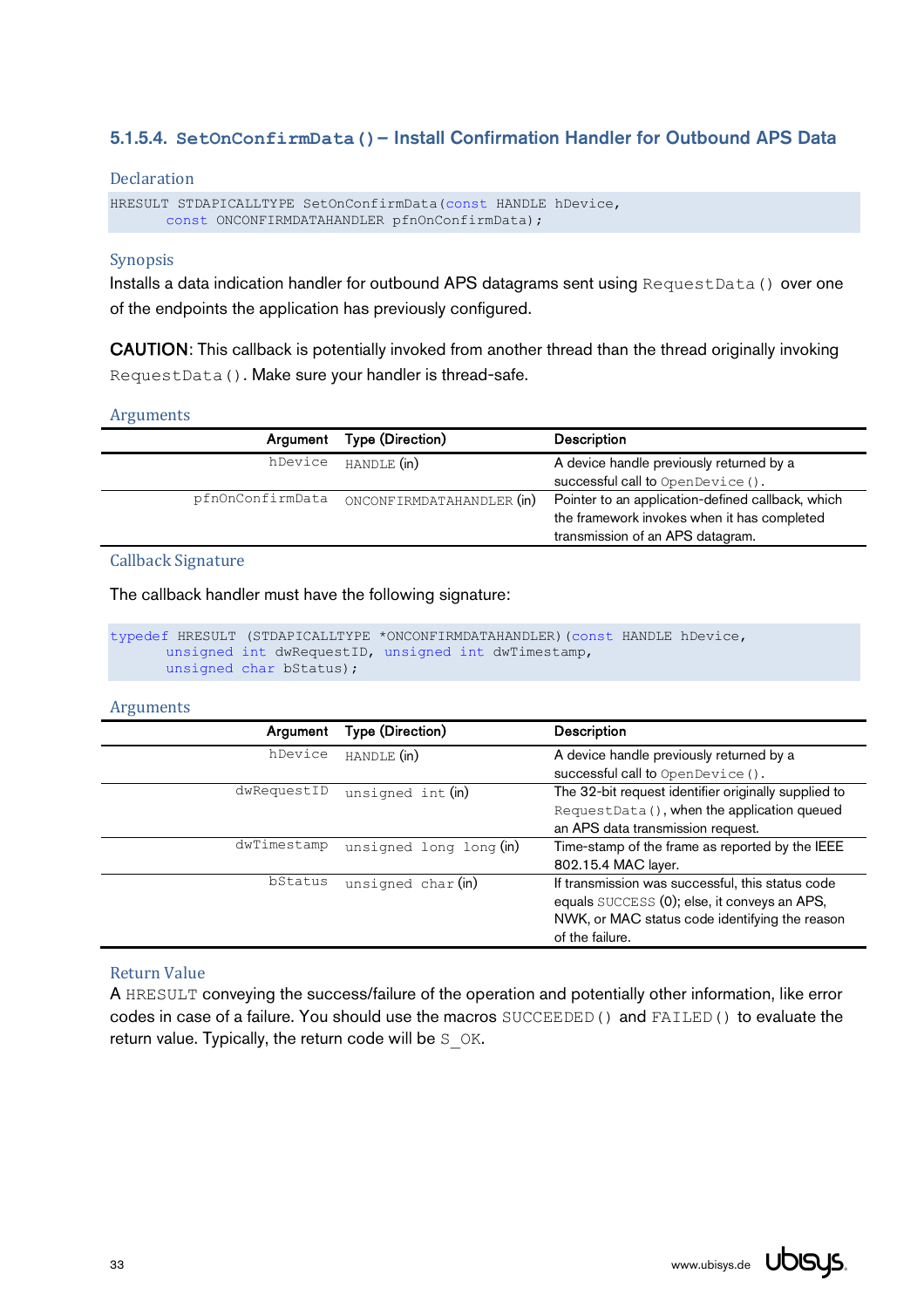# 5.1.5.5. **SetOnIndicateData()**– Install Indication Handler for Inbound APS Data

Declaration

```
HRESULT STDAPICALLTYPE SetOnIndicateData(const HANDLE hDevice,
      const ONINDICATEDATAHANDLER pfnOnIndicateData);
```
#### Synopsis

Installs a data indication handler for inbound APS datagrams, which target one of the endpoints the application has previously configured.

**CAUTION**: This callback is potentially invoked from another thread than the application's main thread. Make sure your handler is thread-safe.

#### Arguments

| Argument | Type (Direction)                        | <b>Description</b>                                |
|----------|-----------------------------------------|---------------------------------------------------|
| hDevice  | HANDLE (in)                             | A device handle previously returned by a          |
|          |                                         | successful call to OpenDevice().                  |
|          | pfnOnIndicateData ONINDICATEDATAHANDLER | Pointer to an application-defined callback, which |
|          | (in)                                    | the framework invokes when it receives an APS     |
|          |                                         | datagram for the application.                     |

#### Callback Signature

The callback handler must have the following signature:

```
typedef HRESULT (STDAPICALLTYPE *ONINDICATEDATAHANDLER)(const HANDLE hDevice,
      unsigned char bApplication, unsigned long long qwSourceAddress, 
      unsigned short wSourceAddress, unsigned char bSourceEndpoint, 
      unsigned char bSourceAddressingMode, unsigned short wDestinationAddress,
      unsigned char bDestinationEndpoint, 
      unsigned char bDestinationAddressingMode, unsigned short wProfileID,
      unsigned short wClusterID, unsigned int dwTimestamp, 
      unsigned char bLinkQuality, unsigned char bStatus, 
      unsigned char bSecurityStatus, const void *const pASDU,
      const unsigned short cbASDU);
```
### Arguments

| Argument        | Type (Direction)        | <b>Description</b>                                                                                                                                                                                                                                                      |
|-----------------|-------------------------|-------------------------------------------------------------------------------------------------------------------------------------------------------------------------------------------------------------------------------------------------------------------------|
| hDevice         | HANDLE (in)             | A device handle previously returned by a<br>successful call to OpenDevice().                                                                                                                                                                                            |
| bApplication    | unsigned char $(in)$    | The application endpoint this APS datagram is for.<br>For example, if the destination endpoint address is<br>the broadcast endpoint (255) or this was a<br>multicast, the framework provides multiple<br>indications of the same message for each<br>matching endpoint. |
| qwSourceAddress | unsigned long long (in) | IEEE extended address of the device originating<br>the APS data frame.                                                                                                                                                                                                  |
| wSourceAddress  | unsigned short (in)     | Network short address of the device originating the<br>APS data frame.                                                                                                                                                                                                  |
| bSourceEndpoint | unsigned char (in)      | Application source endpoint on the device<br>originating the APS data frame.                                                                                                                                                                                            |

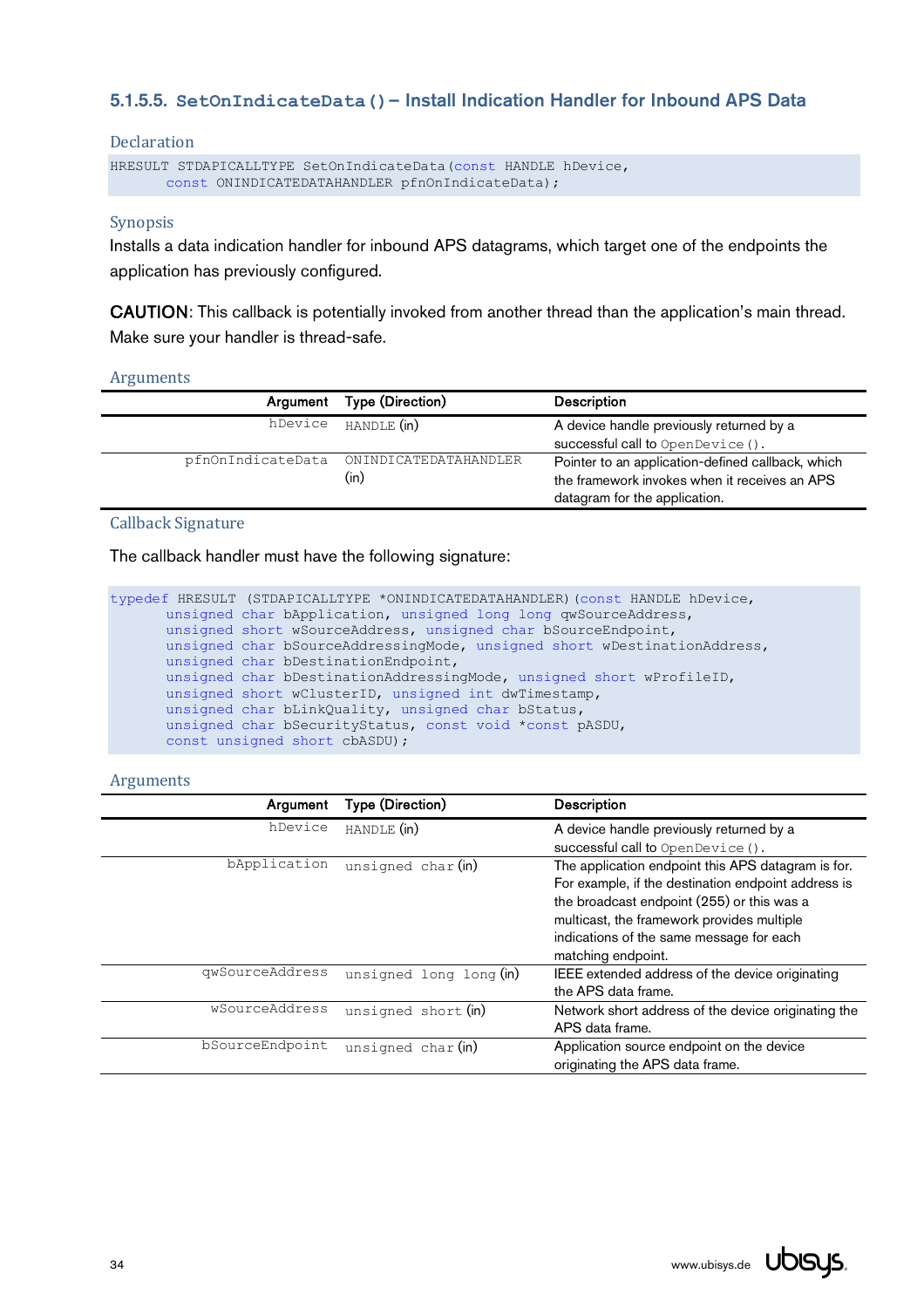| bSourceAddressingMode      | unsigned char (in)  | Source addressing mode, either                      |
|----------------------------|---------------------|-----------------------------------------------------|
|                            |                     | $2$ = network short address (in                     |
|                            |                     | wDestinationAddressand                              |
|                            |                     | bDestinationEndpoint), or                           |
|                            |                     | $3 = IEEE$ extended address (in                     |
|                            |                     | qwDestinationAddress and                            |
|                            |                     | bDestinationEndpoint).                              |
| wDestinationAddress        | unsigned short (in) | Either a group or network short address, as         |
|                            |                     | determined by                                       |
|                            |                     | bDestinationAddressingMode.                         |
| bDestinationEndpoint       | unsigned char (in)  | Destination endpoint as specified in the APS        |
|                            |                     | frame.                                              |
| bDestinationAddressingMode | unsigned char (in)  | Destination addressing mode, either                 |
|                            |                     | $1 =$ group-cast (and group address in              |
|                            |                     | wDestinationAddress), or                            |
|                            |                     | $2 =$ unicast via network short address (in         |
|                            |                     | wDestinationAddressand                              |
|                            |                     | bDestinationEndpoint),                              |
| wProfileID                 | unsigned short (in) | Application profile identifier, e.g. 0x0104 for     |
|                            |                     | ZigBee Home Automation, ZigBee Light Link and       |
|                            |                     | ZigBee 3.0                                          |
| wClusterID                 | unsigned short (in) | Application cluster identifier, e.g. 0x0006 for the |
|                            |                     | standard on/off cluster                             |
| dwTimestamp                | unsigned int (in)   | Time-stamp of the frame as reported by the IEEE     |
|                            |                     | 802.15.4 MAC layer                                  |
| bLinkQuality               | unsigned char (in)  | LQI of the frame as reported by the IEEE 802.15.4   |
|                            |                     | MAC layer                                           |
| bStatus                    | unsigned char (in)  | This is currently always SUCCESS (0).               |
| bSecurityUsed              | bool (in)           | True, if the frame was secured at the APS layer.    |
| pASDU                      | const void $*(in)$  | Pointer to a location in memory, which holds the    |
|                            |                     | APS payload conveyed in the datagram, the size of   |
|                            |                     | which is provided in cbASDU.                        |
| cbASDU                     | unsigned short (in) | Size of the APS payload at pASDU.                   |

# Return Value

A HRESULT conveying the success/failure of the operation and potentially other information, like error codes in case of a failure. You should use the macros SUCCEEDED() and FAILED() to evaluate the return value. Typically, the return code will be S OK.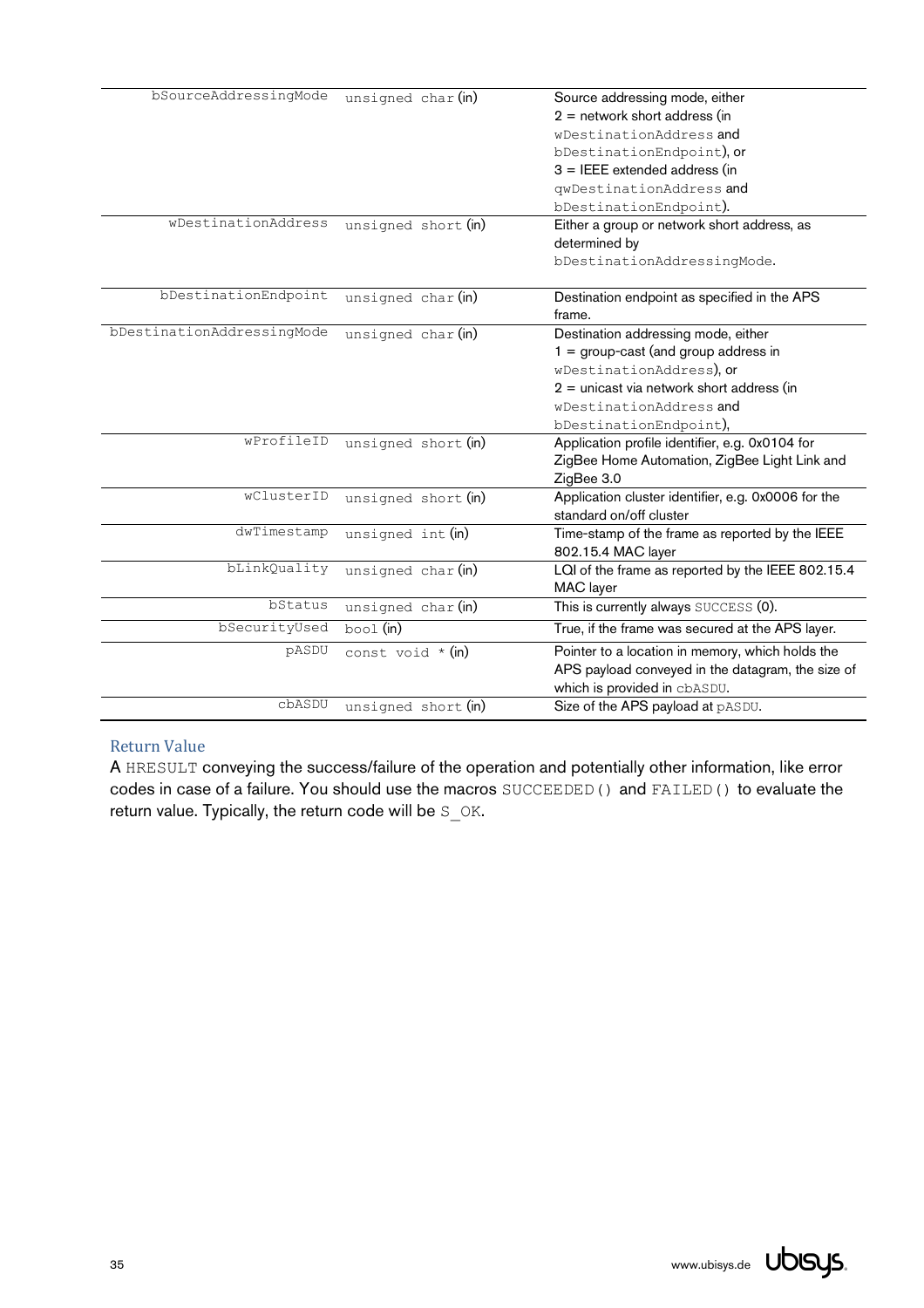# 5.1.5.6. **RequestDataStub()**– Send Stub APS Data Message

### Declaration

| HRESULT STDAPICALLTYPE RequestDataStub (const HANDLE hDevice,     |
|-------------------------------------------------------------------|
| const unsigned int dwRequestID,                                   |
| const unsigned char bDestinationAddressingMode,                   |
| const unsigned short wDestinationPANID,                           |
| const unsigned short wDestinationAddress,                         |
| const unsigned long long qwDestinationAddress,                    |
| const unsigned short wProfileID, const unsigned short wClusterID, |
| const void *const pASDU, const unsigned short cbASDU);            |

### Synopsis

Sends datagram over the ZigBee Stub APS, a thin layer on top of the IEEE 802.15.4 MAC, which effectively bypasses the ZigBee networking stack. This feature is also known as inter-PAN messaging<sup>8</sup> and is the basis for touch-link commissioning as defined by the ZigBee Light Link application profile.

You might want to temporarily change channels with SetCurrentChannel () prior to calling RequestDataStub().

#### Arguments

| Argument                   | <b>Type (Direction)</b> | Description                                           |
|----------------------------|-------------------------|-------------------------------------------------------|
| hDevice                    | HANDLE (in)             | A device handle previously returned by a              |
|                            |                         | successful call to OpenDevice().                      |
| dwRequestID                | unsigned int (in)       | A 32-bit identifier provided by the caller, which the |
|                            |                         | framework will subsequently pass to the APS data      |
|                            |                         | confirmation handler to refer to this APS             |
|                            |                         | transaction.                                          |
| bDestinationAddressingMode | unsigned $char(in)$     | The destination addressing mode for this APS          |
|                            |                         | datagram:                                             |
|                            |                         | $0 =$ group-cast or unicast to all matching targets   |
|                            |                         | specified in the binding table,                       |
|                            |                         | $1 =$ group-cast (and group address in                |
|                            |                         | wDestinationAddress),                                 |
|                            |                         | $2 =$ unicast via network short address (in           |
|                            |                         | wDestinationAddressand                                |
|                            |                         | bDestinationEndpoint),                                |
|                            |                         | 3 = unicast via IEEE extended address (in             |
|                            |                         | qwDestinationAddress and                              |
|                            |                         | bDestinationEndpoint).                                |
| wDestinationPANID          | unsigned short (in)     | Network identifier of the destination.                |
| wDestinationAddress        | unsigned short (in)     | Network short address of the destination (in case     |
|                            |                         | of a unicast) or group address of the destination (in |
|                            |                         | case of a group cast)                                 |
| qwDestinationAddress       | unsigned long long (in) | IEEE extended address of the destination (in case     |
|                            |                         | of a unicast)                                         |
| wProfileID                 | unsigned short (in)     | Application profile identifier, e.g. 0xC05E for       |
|                            |                         | ZigBee Light Link                                     |
| wClusterID                 | unsigned short (in)     | Application cluster identifier, e.g. 0x1000 for the   |
|                            |                         | touch-link commissioning cluster                      |
| pASDU                      | const void $*(in)$      | Pointer to APS payload of cbASDU bytes length.        |
| cbASDU                     | unsigned short (in)     | Size of the APS payload provided in the memory        |
|                            |                         | location pointed to by pASDU.                         |

<sup>&</sup>lt;sup>8</sup> The stub APS was originally designed for ZigBee Smart Energy to enable low-cost in-home price displays



-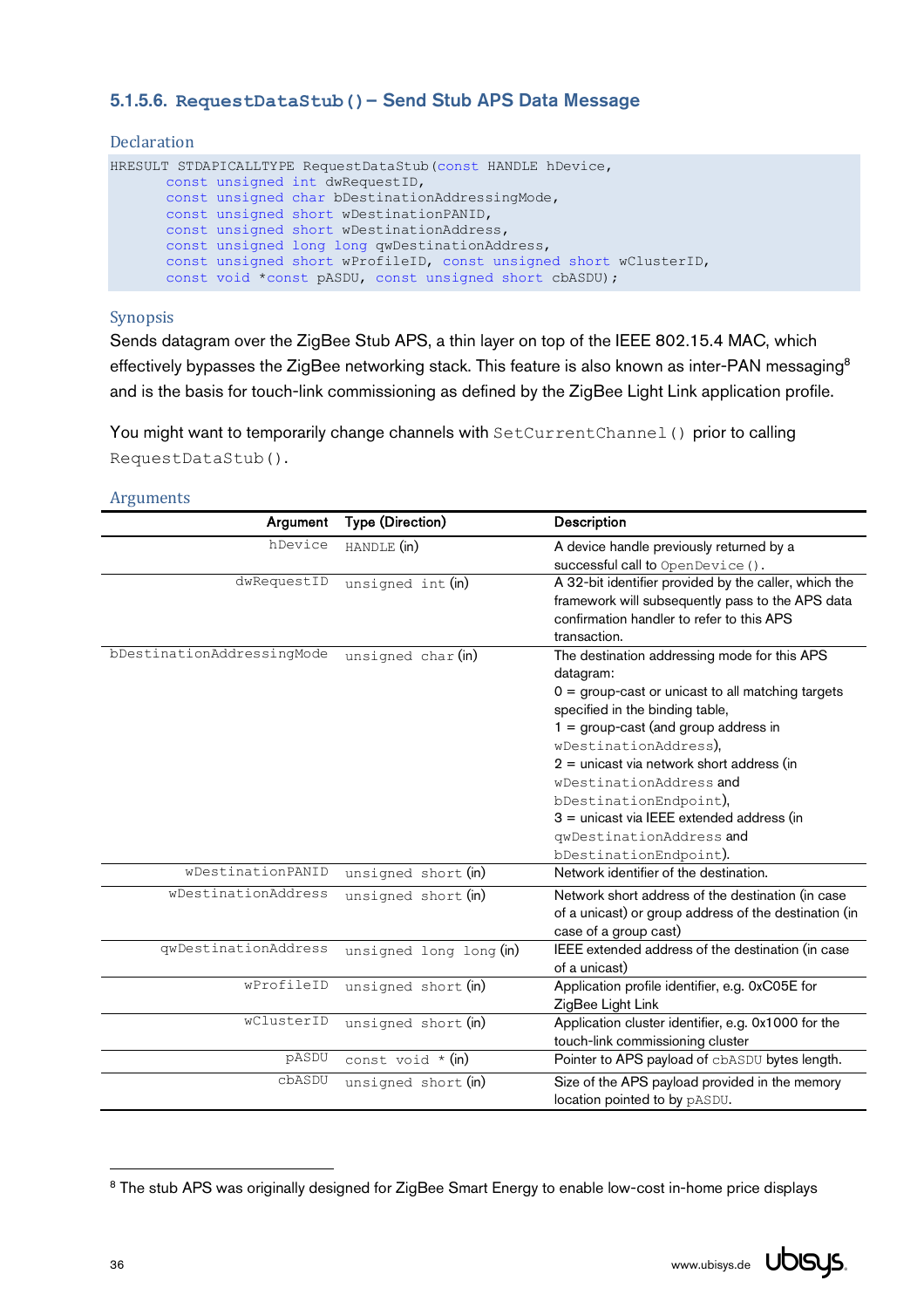# Return Value

A HRESULT conveying the success/failure of the operation and potentially other information, like error codes in case of a failure. You should use the macros SUCCEEDED() and FAILED() to evaluate the return value. Typically, the return code will be S\_OK. In case of success, a confirmation handler will be invoked after transmission has completed to convey the result of the APS stub data transmission.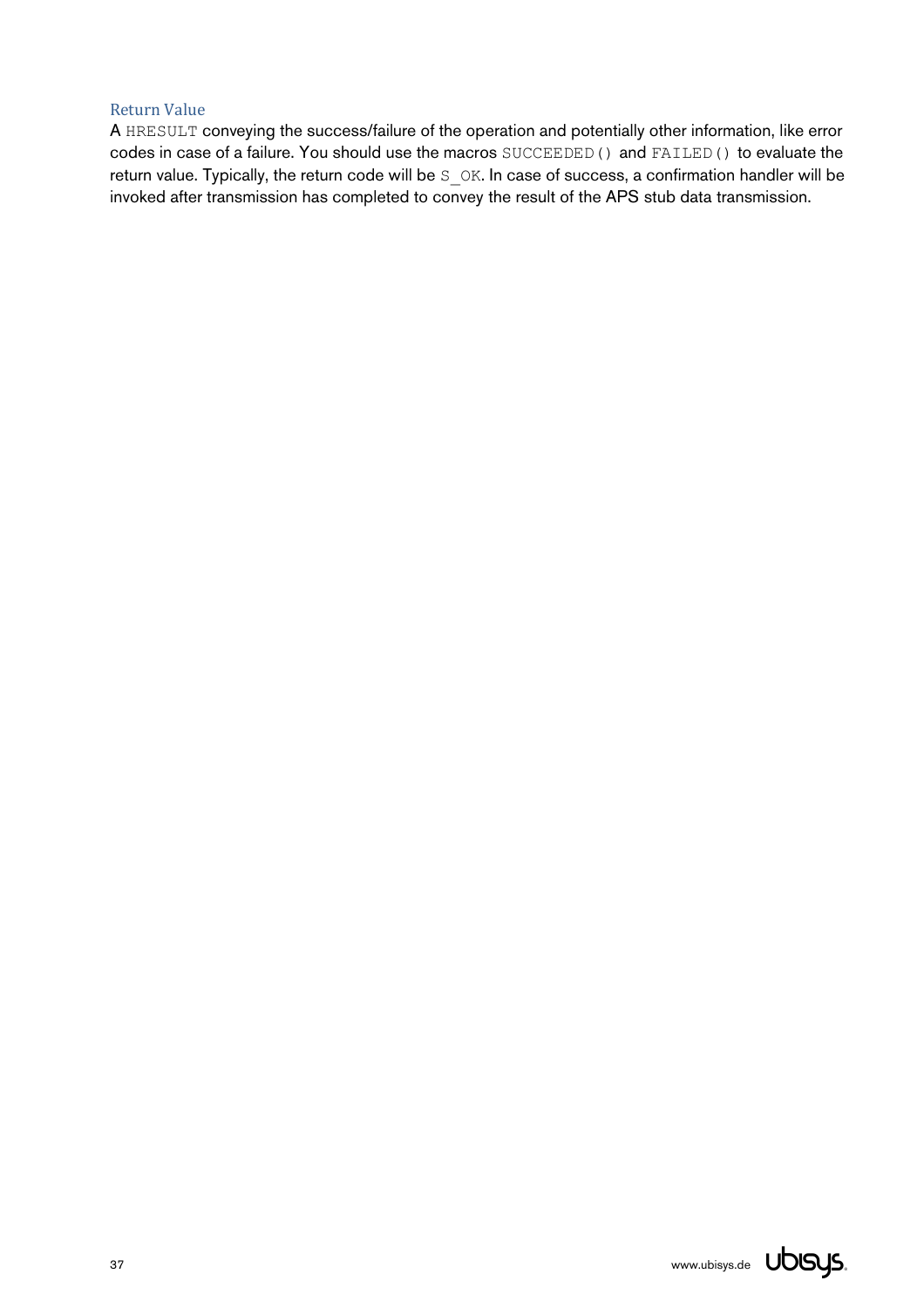# 5.1.5.7. **SetOnConfirmDataStub()**– Install Confirmation Handler Stub APS Data

#### Declaration

```
HRESULT STDAPICALLTYPE SetOnConfirmDataStub(const HANDLE hDevice,
      const ONCONFIRMDATASTUBHANDLER pfnOnConfirmData);
```
## Synopsis

Installs a data indication handler for outbound APS datagrams sent using RequestData() over one of the endpoints the application has previously configured.

**CAUTION**: This callback is potentially invoked from another thread than the thread originally invoking RequestData(). Make sure your handler is thread-safe.

## Arguments

|                  | Argument Type (Direction) | <b>Description</b>                                |
|------------------|---------------------------|---------------------------------------------------|
| hDevice          | HANDLE (in)               | A device handle previously returned by a          |
|                  |                           | successful call to OpenDevice ().                 |
| pfnOnConfirmData | ONCONFIRMDATASTUBHANDLER  | Pointer to an application-defined callback, which |
|                  | (in)                      | the framework invokes when it has completed       |
|                  |                           | transmission of a Stub APS datagram.              |

#### Callback Signature

The callback handler must have the following signature:

```
typedef HRESULT (STDAPICALLTYPE *ONCONFIRMDATASTUBHANDLER)(const HANDLE hDevice,
      unsigned int dwRequestID, unsigned int dwTimestamp, 
      unsigned char bStatus);
```
## Arguments

| Argument    | Type (Direction)        | <b>Description</b>                                   |
|-------------|-------------------------|------------------------------------------------------|
| hDevice     | HANDLE (in)             | A device handle previously returned by a             |
|             |                         | successful call to OpenDevice().                     |
| dwRequestID | unsigned $int (in)$     | The 32-bit request identifier originally supplied to |
|             |                         | RequestDataStub(), when the application              |
|             |                         | queued a Stub APS data transmission request.         |
| dwTimestamp | unsigned long long (in) | Time-stamp of the frame as reported by the IEEE      |
|             |                         | 802.15.4 MAC layer.                                  |
| bStatus     | unsigned $char(in)$     | If transmission was successful, this status code     |
|             |                         | equals SUCCESS (0); else, it conveys an APS,         |
|             |                         | NWK, or MAC status code identifying the reason       |
|             |                         | of the failure.                                      |

## Return Value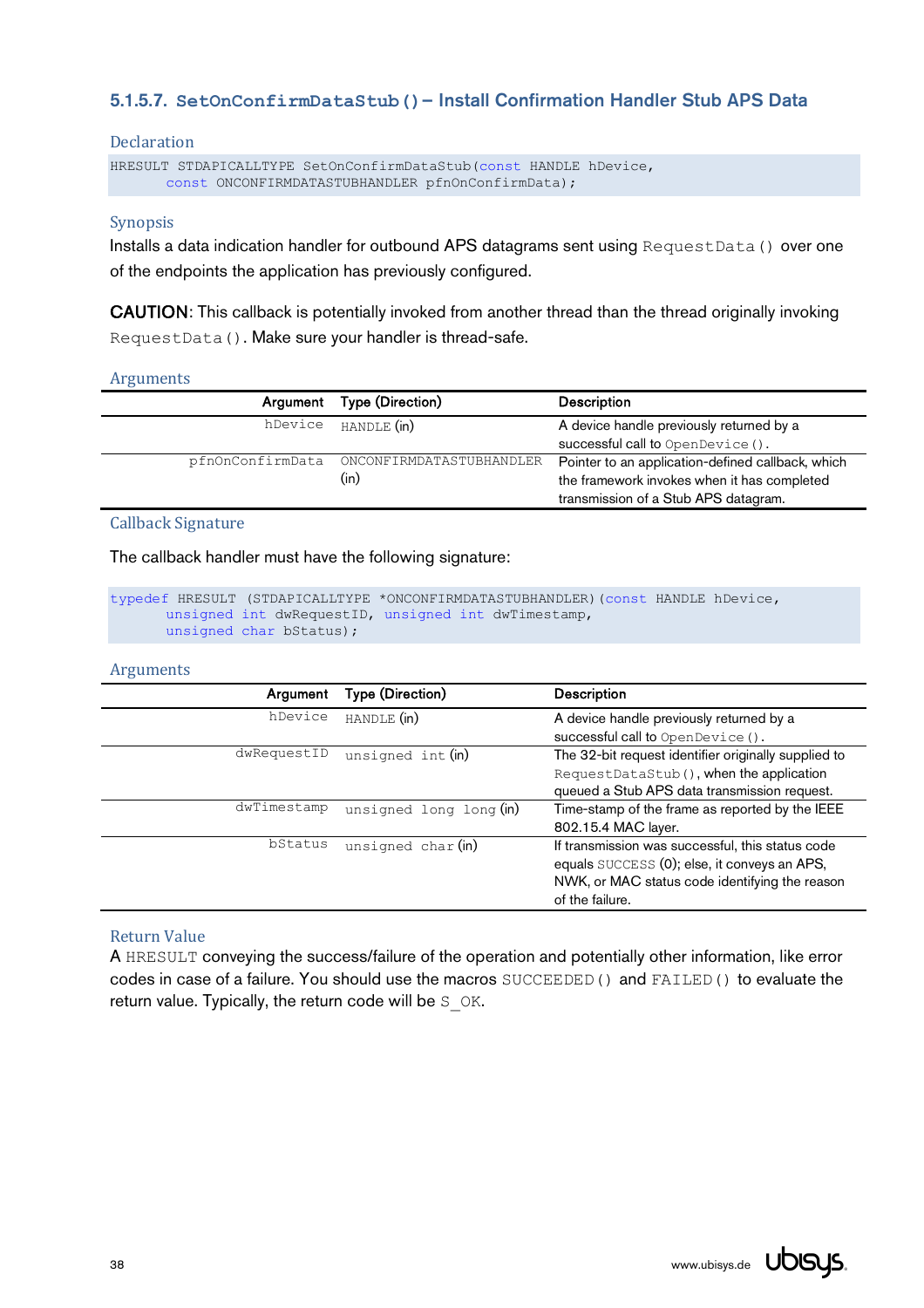# 5.1.5.8. **SetOnIndicateDataStub()**– Install Indication Handler for Stub APS Data

Declaration

```
HRESULT STDAPICALLTYPE SetOnIndicateDataStub(const HANDLE hDevice,
      const ONINDICATEDATASTUBHANDLER pfnOnIndicateData);
```
#### Synopsis

Installs a data indication handler for inbound Stub APS datagrams.

**CAUTION**: This callback is potentially invoked from another thread than the application's main thread. Make sure your handler is thread-safe.

#### Arguments

|         | Argument Type (Direction)                   | <b>Description</b>                                |
|---------|---------------------------------------------|---------------------------------------------------|
| hDevice | HANDLE (in)                                 | A device handle previously returned by a          |
|         |                                             | successful call to OpenDevice().                  |
|         | pfnOnIndicateData ONINDICATEDATASTUBHANDLER | Pointer to an application-defined callback, which |
|         | (in)                                        | the framework invokes when it receives a Stub     |
|         |                                             | APS datagram for the application.                 |

#### Callback Signature

The callback handler must have the following signature:

```
typedef HRESULT (STDAPICALLTYPE *ONINDICATEDATASTUBHANDLER)
      (const HANDLE hDevice, unsigned long long qwSourceAddress, 
      unsigned short wSourceAddress, unsigned short wSourcePANID, 
      unsigned char bSourceAddressingMode, 
      unsigned long long qwDestinationAddress, unsigned short wDestinationAddress,
      unsigned short wDestinationPANID, unsigned char bDestinationAddressingMode,
      unsigned int dwTimestamp, unsigned char bLinkQuality,
      const unsigned short wProfileID, const unsigned short wClusterID,
      const void *const pASDU, const unsigned short cbASDU);
```
## Arguments

| Argument              | Type (Direction)        | <b>Description</b>                                     |
|-----------------------|-------------------------|--------------------------------------------------------|
| hDevice               | HANDLE (in)             | A device handle previously returned by a               |
|                       |                         | successful call to OpenDevice().                       |
| qwSourceAddress       | unsigned long long (in) | IEEE extended address of the device originating        |
|                       |                         | the APS data frame.                                    |
| wSourceAddress        | unsigned short (in)     | Network short address of the device originating the    |
|                       |                         | APS data frame.                                        |
| WSOUrcePANID          | unsigned short (in)     | Network identifier of the device originating the       |
|                       |                         | Stub APS data frame.                                   |
| bSourceAddressingMode | unsigned $char(in)$     | Source addressing mode, either                         |
|                       |                         | $2$ = network short address (in                        |
|                       |                         | wDestinationAddress and                                |
|                       |                         | bDestinationEndpoint), or                              |
|                       |                         | $3 = IEEE$ extended address (in                        |
|                       |                         | qwDestinationAddress and                               |
|                       |                         | bDestinationEndpoint).                                 |
| qwDestinationAddress  | unsigned long long (in) | <b>IEEE</b> extended address of the device targeted by |
|                       |                         | the Stub APS data frame.                               |
| wDestinationAddress   | unsigned short (in)     | Network short address of the device targeted by        |
|                       |                         | the APS data frame.                                    |
| wDestinationPANID     | unsigned short (in)     | Network identifier of the device targeted by the       |
|                       |                         | Stub APS data frame.                                   |

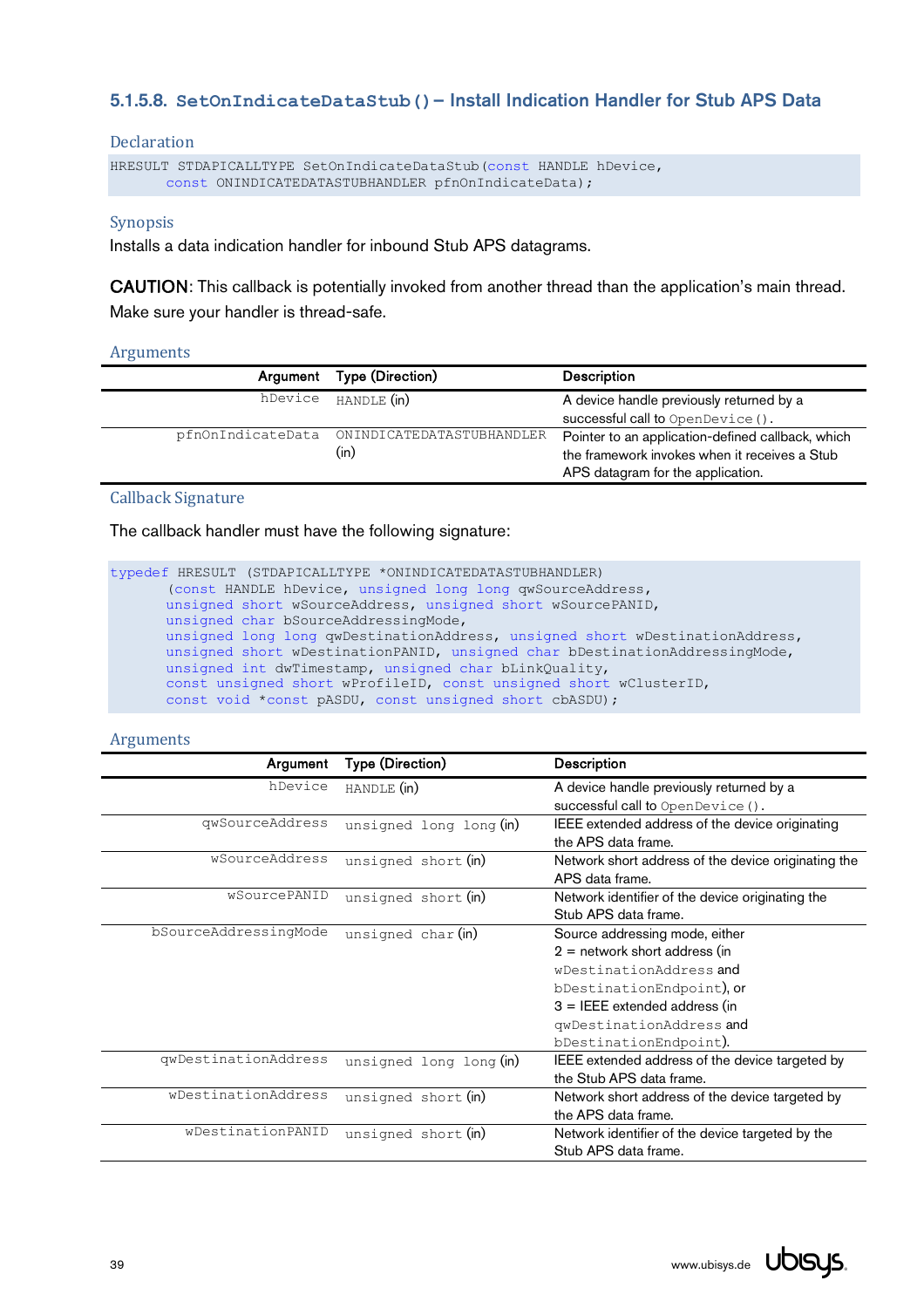| bDestinationAddressingMode | unsigned $char(in)$ | Source addressing mode, either                      |
|----------------------------|---------------------|-----------------------------------------------------|
|                            |                     | $=$ group-cast (and group address in                |
|                            |                     | wDestinationAddress).                               |
|                            |                     | $2$ = unicast via network short address (in         |
|                            |                     | wDestinationAddress and                             |
|                            |                     | bDestinationEndpoint),                              |
| dwTimestamp                | unsigned int (in)   | Time-stamp of the frame as reported by the IEEE     |
|                            |                     | 802.15.4 MAC layer                                  |
| bLinkOuality               | unsigned $char(in)$ | LQI of the frame as reported by the IEEE 802.15.4   |
|                            |                     | MAC layer                                           |
| wProfileID                 | unsigned short (in) | Application profile identifier, e.g. 0xC05E for     |
|                            |                     | ZigBee Light Link                                   |
| wClusterID                 | unsigned short (in) | Application cluster identifier, e.g. 0x1000 for the |
|                            |                     | touch-link commissioning cluster                    |
| pASDU                      | const void $*(in)$  | Pointer to a location in memory, which holds the    |
|                            |                     | Stub APS payload conveyed in the datagram, the      |
|                            |                     | size of which is provided in cbASDU.                |
| cbASDU                     | unsigned short (in) | Size of the Stub APS payload at pASDU.              |

# Return Value

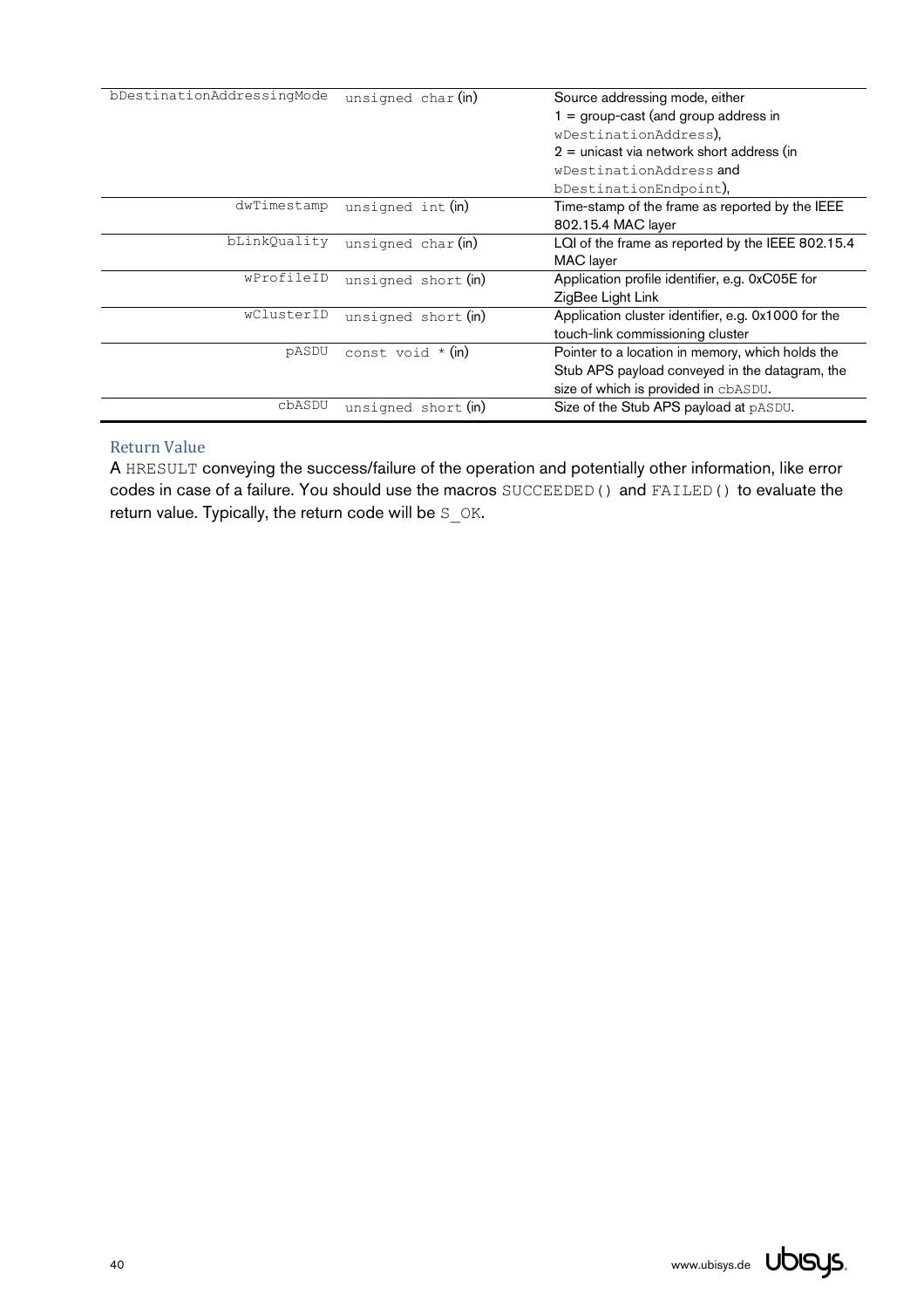# 5.1.6. ZigBee Device Object (ZDO) Interface

# 5.1.6.1. **RequestDeviceTransaction()**– Perform ZDO Transaction

| <b>Declaration</b>                                                     |                                                                      |  |  |
|------------------------------------------------------------------------|----------------------------------------------------------------------|--|--|
| HRESULT STDAPICALLTYPE RequestDeviceTransaction (const HANDLE hDevice, |                                                                      |  |  |
|                                                                        | const unsigned int dwRequestID,                                      |  |  |
|                                                                        | const unsigned char bDestinationAddressingMode,                      |  |  |
|                                                                        | const unsigned short wDestinationAddress,                            |  |  |
|                                                                        | const unsigned long long gwDestinationAddress,                       |  |  |
|                                                                        | const unsigned short wClusterID, const void *const pTransactionData, |  |  |
|                                                                        | const unsigned short cbTransactionData,                              |  |  |
|                                                                        | const unsigned char bTransmitOptions, const unsigned char bRadius,   |  |  |
|                                                                        | const unsigned char bEnhancedOptions, const unsigned int dwTimeout); |  |  |

## Synopsis

Sends a ZDO datagram over the ZigBee network and optionally waits for a response.

Notice that the Compact7B™ stack embedded into the adapter's firmware is also using the ZDO internally, which is why the adapter maintains ZDP transaction sequence counters; the ZDO is a shared resource. In addition, it will always perform necessary processing of incoming ZDO frames, like device annce and additionally notify the application where appropriate. The host application need not (and cannot) implement any ZDO behaviour. This is contrary to the APS data service, where the application has exclusive access and ownership.

The APS broadcast reflection feature is useful for permit joining operations, such that the adapter will both permit joining locally and broadcast the permit joining frame to other routers in the network.

Currently, only the first response will be taken into account, should there be multiple responses to a single request.

The ZDO uses stock endpoint #0 and profile ID 0x0000, ZigBee Device Profile (ZDP). There is no need to configure an endpoint via ConfigureEndpoint() for executing ZDO transactions.

| Argument                   | Type (Direction)    | <b>Description</b>                                    |
|----------------------------|---------------------|-------------------------------------------------------|
| hDevice                    | HANDLE (in)         | A device handle previously returned by a              |
|                            |                     | successful call to OpenDevice().                      |
| dwRequestID                | unsigned int (in)   | A 32-bit identifier provided by the caller, which the |
|                            |                     | framework will subsequently pass to the APS data      |
|                            |                     | confirmation handler to refer to this APS             |
|                            |                     | transaction.                                          |
| bDestinationAddressingMode | unsigned $char(in)$ | The destination addressing mode for this APS          |
|                            |                     | datagram:                                             |
|                            |                     | $1 =$ group-cast (and group address in                |
|                            |                     | wDestinationAddress).                                 |
|                            |                     | $2$ = unicast via network short address (in           |
|                            |                     | wDestinationAddressand                                |
|                            |                     | bDestinationEndpoint),                                |
|                            |                     | 3 = unicast via IEEE extended address (in             |
|                            |                     | qwDestinationAddress and                              |
|                            |                     | bDestinationEndpoint).                                |

### Arguments

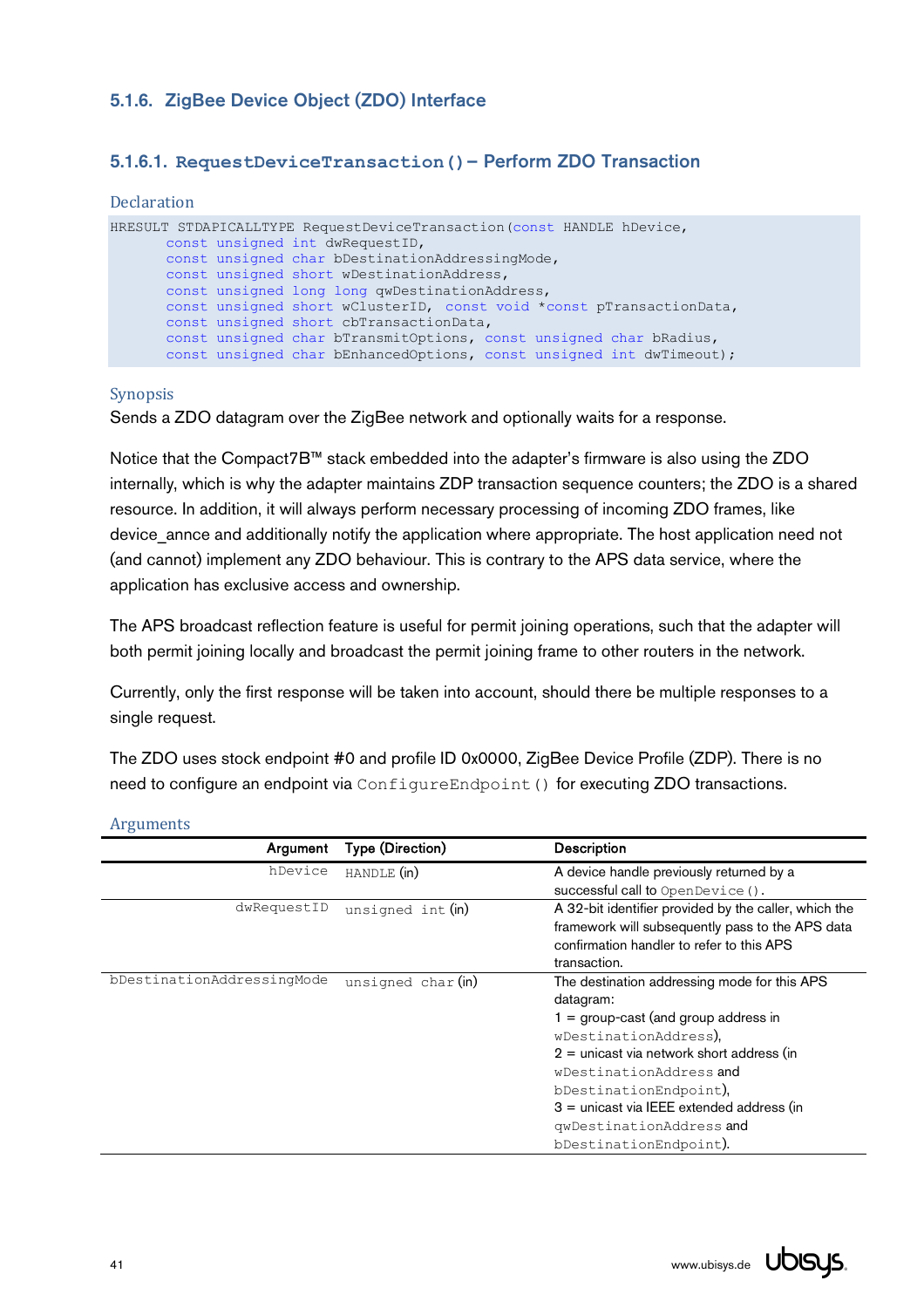| wDestinationAddress  | unsigned short (in)     | Network short address of the destination (in case      |
|----------------------|-------------------------|--------------------------------------------------------|
|                      |                         | of a unicast) or group address of the destination (in  |
|                      |                         | case of a group cast)                                  |
| qwDestinationAddress | unsigned long long (in) | IEEE extended address of the destination (in case      |
|                      |                         | of a unicast)                                          |
| wClusterID           | unsigned short (in)     | ZDP cluster identifier, e.g. 0x0036 for a              |
|                      |                         | mgmt_permit_joining_req                                |
| pTransactionData     | const void $*(in)$      | Pointer to ZDO transaction data of                     |
|                      |                         | cbTransactionData bytes length. This is only           |
|                      |                         | the transaction data part of a ZDP frame, without      |
|                      |                         | the transaction sequence number.                       |
| cbTransactionData    | unsigned short (in)     | Size of the ZDO transaction data in the memory         |
|                      |                         | location pointed to by pTransactionData.               |
| bTransmitOptions     | unsigned char (in)      | APS transmit options. Please refer to APSDE-           |
|                      |                         | DATA.request for details.                              |
| bRadius              | unsigned char $(in)$    | Hop limit (time to live) for the message. Set to zero  |
|                      |                         | for the stack default value (currently 30), or specify |
|                      |                         | another, typically smaller, hop limit.                 |
| bEnhancedOptions     | unsigned $char(in)$     | Enhanced transmit options. For example, bit #6         |
|                      |                         | (0x40) enables broadcast reflection, an ubisys-        |
|                      |                         | specific APS feature that forwards a broadcast to      |
|                      |                         | the device itself for local processing in addition to  |
|                      |                         | sending the broadcast over-the-air. Refer to           |
|                      |                         | Compact7B™ documentation for full details.             |
| dwTimeout            | unsigned int (in)       | Specifies the time, in microseconds, to wait for a     |
|                      |                         | response frame in order to complete the                |
|                      |                         | transaction. A value of 0 means do not wait for a      |
|                      |                         | response and should be used when the caller does       |
|                      |                         | not expect a response frame, e.g. when                 |
|                      |                         | broadcasting a mgmt_permit_joining_req.                |

# Return Value

A HRESULT conveying the success/failure of the operation and potentially other information, like error codes in case of a failure. You should use the macros SUCCEEDED() and FAILED() to evaluate the return value. Typically, the return code will be S OK. In case of success, a confirmation handler will be invoked after APS transmission has completed to convey the result of the APS data transmission.

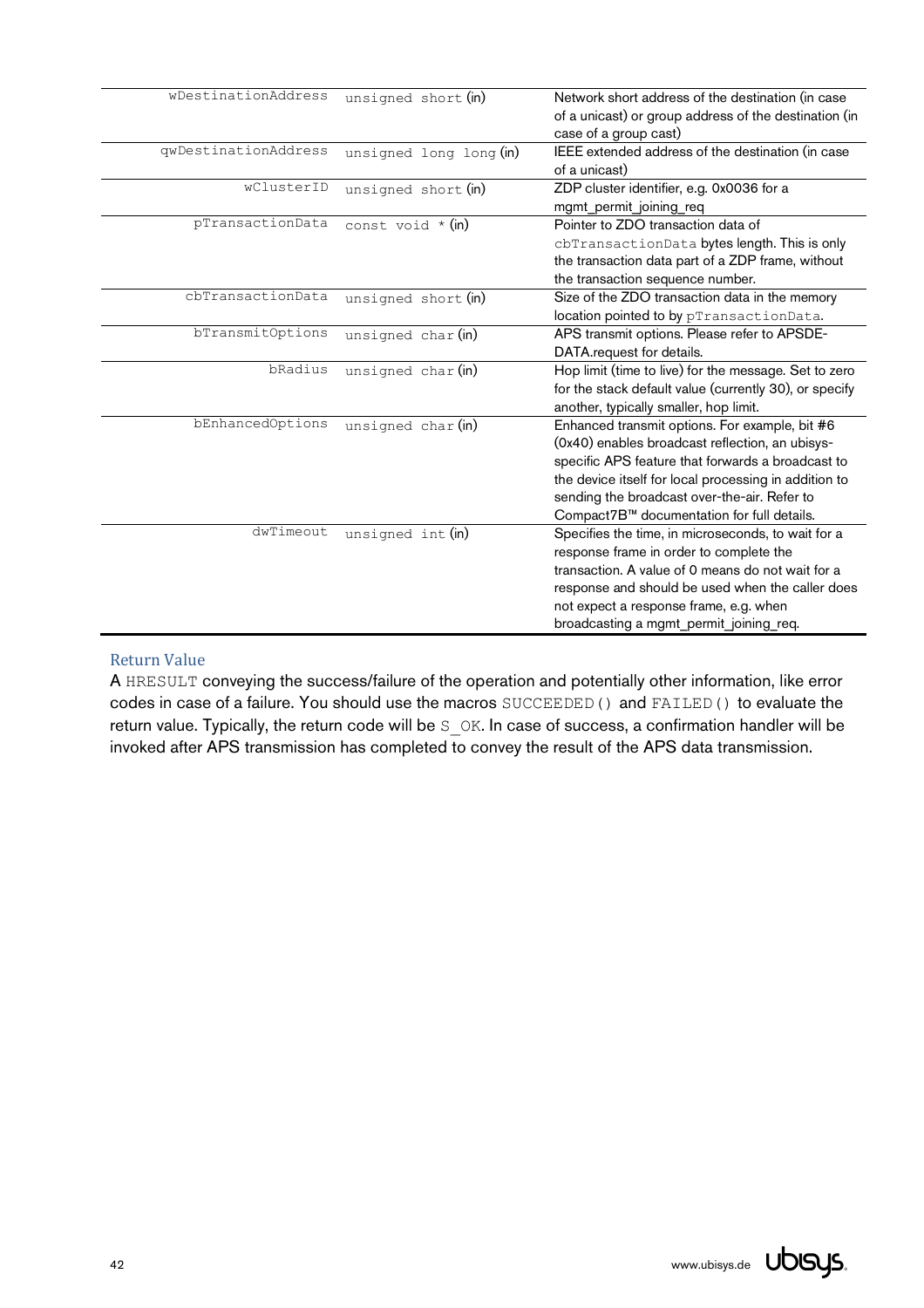# 5.1.7. Raw Packet Capture Interface

The ZigBee/USB Adapter U1 has the ability to acquire raw MAC frames<sup>9</sup>. With this feature, application developers can build protocol analysers, test and production line equipment using U1 for any IEEE 802.15.4 based protocol, including ZigBee, ZigBee Green Power, 6lowpan, Thread, WirelessHART ISA 100.11a, and others.

**Important Notice:** This feature is not to be confused with the ubisys IEEE 802.15.4 USB Stick for Wireshark, which is a different product that runs a different firmware (Network Adapter using the RNDIS USB protocol) and does not provide any ZigBee functionality.

# 5.1.7.1. **EnablePromiscuousMode()**– Set the Current Channel

**Declaration** 

```
HRESULT STDAPICALLTYPE EnablePromiscuousMode(const HANDLE hDevice,
      unsigned char &nStatus, const bool bEnable = true,
      const unsigned char nChannel = 11, const bool bAutoStartStop = true,
      const bool bForceStartStop = false);
```
# Synopsis

Enters or leaves IEEE 802.15.4 MAC promiscuous mode. In promiscuous mode, the ZigBee/USB adapter operates as a raw capture device (protocol sniffer), which acquires MAC frames and presents them unmodified to the host application without further processing. The host application must install a suitable handler via SetOnIndicatePromiscuousData(). It is possible to switch back and forth between normal operating mode as a node on a ZigBee network and raw packet acquisition mode.

**Important Notice:** While in MAC promiscuous mode, the ZigBee/USB adapter U1 is off the ZigBee network. It does not process incoming frames other than forwarding to the host application.

# Arguments

| Argument        | Type (Direction)         | <b>Description</b>                                |
|-----------------|--------------------------|---------------------------------------------------|
| hDevice         | HANDLE (in)              | A device handle previously returned by a          |
|                 |                          | successful call to OpenDevice().                  |
| nStatus         | unsigned char $\&$ (out) | Reference to an 8-bit unsigned integer, which     |
|                 |                          | receives the IEEE 802.15.4 MAC status code for    |
|                 |                          | the mode change request.                          |
| bEnable         | bool (in)                | Enables or disables MAC promiscuous mode.         |
| nChannel        | unsigned $char(in)$      | Number of the channel to start packet acquisition |
|                 |                          | on.                                               |
| bAutoStartStop  | bool (in)                | Automatically start/stop the capture, based on    |
|                 |                          | bEnable.                                          |
| bForceStartStop | bool (in)                | Force starting/stopping the capture.              |

# Return Value

A HRESULT conveying the success/failure of the operation and potentially other information, like error codes in case of a failure. You should use the macros SUCCEEDED() and FAILED() to evaluate the return value. Typically, the return code will be S OK.

-

<sup>&</sup>lt;sup>9</sup> Since application firmware version 1.70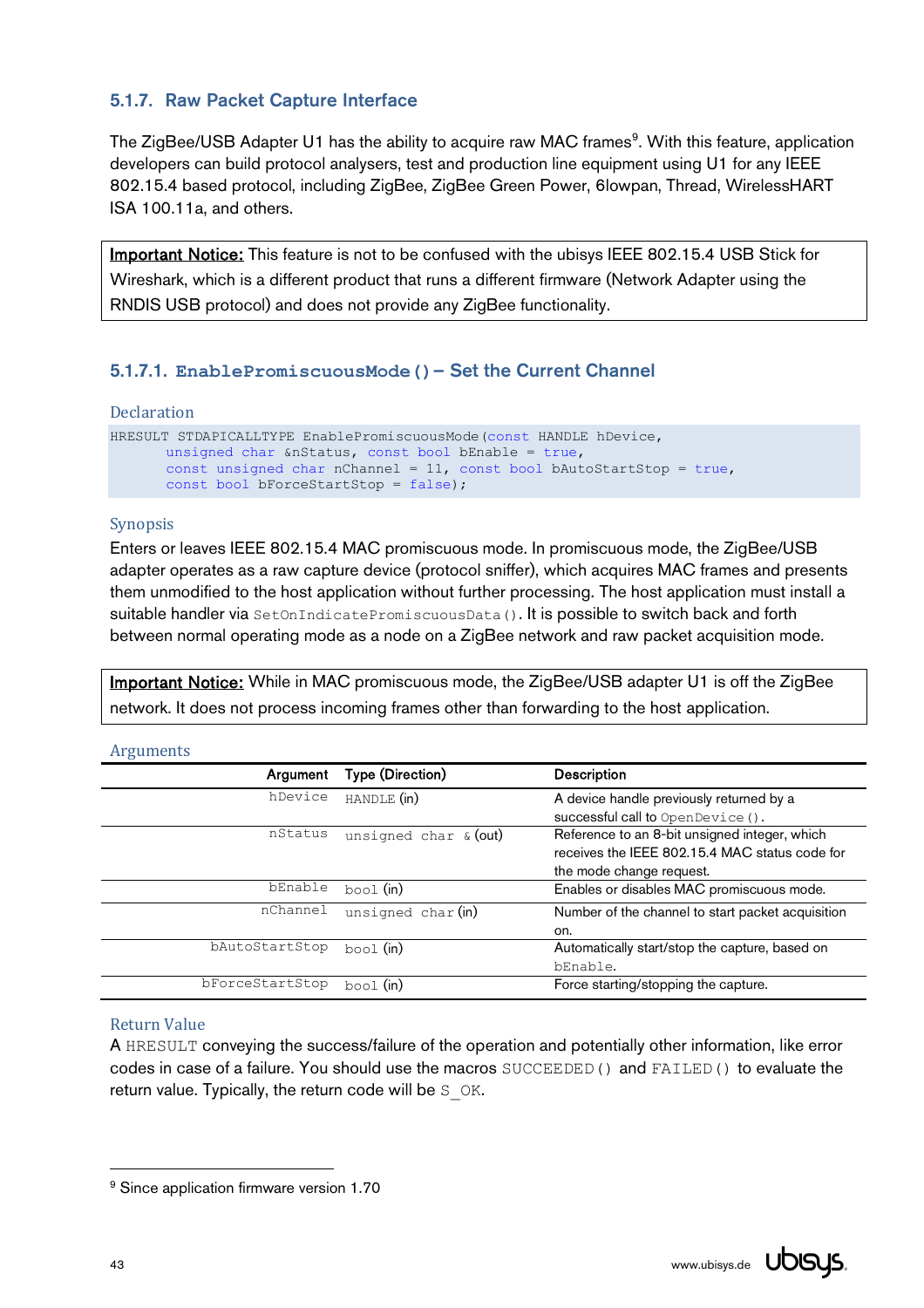# 5.1.7.2. **SetOnIndicatePromiscuousData()**– Install Raw MAC Capture Handler

#### Declaration

```
HRESULT STDAPICALLTYPE SetOnIndicatePromiscuousData(const HANDLE hDevice,
      const ONINDICATEPROMISCUOUSDATAHANDLER pfnOnIndicatePromiscousData);
```
#### Synopsis

Installs a data indication handler for raw MAC frames.

**CAUTION**: This callback is potentially invoked from another thread than the application's main thread. Make sure your handler is thread-safe.

#### Arguments

| Argument                    | Type (Direction)                 | <b>Description</b>                  |
|-----------------------------|----------------------------------|-------------------------------------|
| hDevice                     | HANDLE (in)                      | A device handle previously returned |
|                             |                                  | by a successful call to             |
|                             |                                  | OpenDevice().                       |
| pfnOnIndicatePromiscousData | ONINDICATEPROMISCUOUSDATAHANDLER | Pointer to an application-defined   |
|                             | (in)                             | callback, which the framework       |
|                             |                                  | invokes when it receives a MAC      |
|                             |                                  | frame.                              |

## Callback Signature

The callback handler must have the following signature:

```
typedef HRESULT(STDAPICALLTYPE *ONINDICATEPROMISCUOUSDATAHANDLER)
      (const HANDLE hDevice, unsigned int dwTimestamp,
      unsigned char bChannel, unsigned char bLinkQuality,
      signed char bRSSI, unsigned char bCorrelation,
      const void *const pMPDU, const unsigned short cbMPDU);
```
## Arguments

| Argument     | Type (Direction)    | <b>Description</b>                                 |
|--------------|---------------------|----------------------------------------------------|
| hDevice      | HANDLE (in)         | A device handle previously returned by a           |
|              |                     | successful call to OpenDevice().                   |
| dwTimestamp  | unsigned int (in)   | Time-stamp of the frame as reported by the IEEE    |
|              |                     | 802.15.4 MAC layer                                 |
| bChannel     | unsigned $char(in)$ | Number of the IEEE 802.15.4 channel this frame     |
|              |                     | was acquired on                                    |
| bLinkOuality | unsigned $char(in)$ | LQI of the frame as reported by the IEEE 802.15.4  |
|              |                     | MAC layer                                          |
| bRSSI        | signed char (in)    | Received signal strength indicator of the frame as |
|              |                     | reported by the IEEE 802.15.4 radio                |
| bCorrelation | unsigned $char(in)$ | Raw receiver correlation value of the frame as     |
|              |                     | reported by the IEEE 802.15.4 radio                |
| pMPDU        | const void $*(in)$  | Pointer to a location in memory, which holds the   |
|              |                     | MPDU, the size of which is provided in cbMPDU.     |
| cbMPDU       | unsigned short (in) | Size of the MPDU at pMPDU.                         |

## Return Value

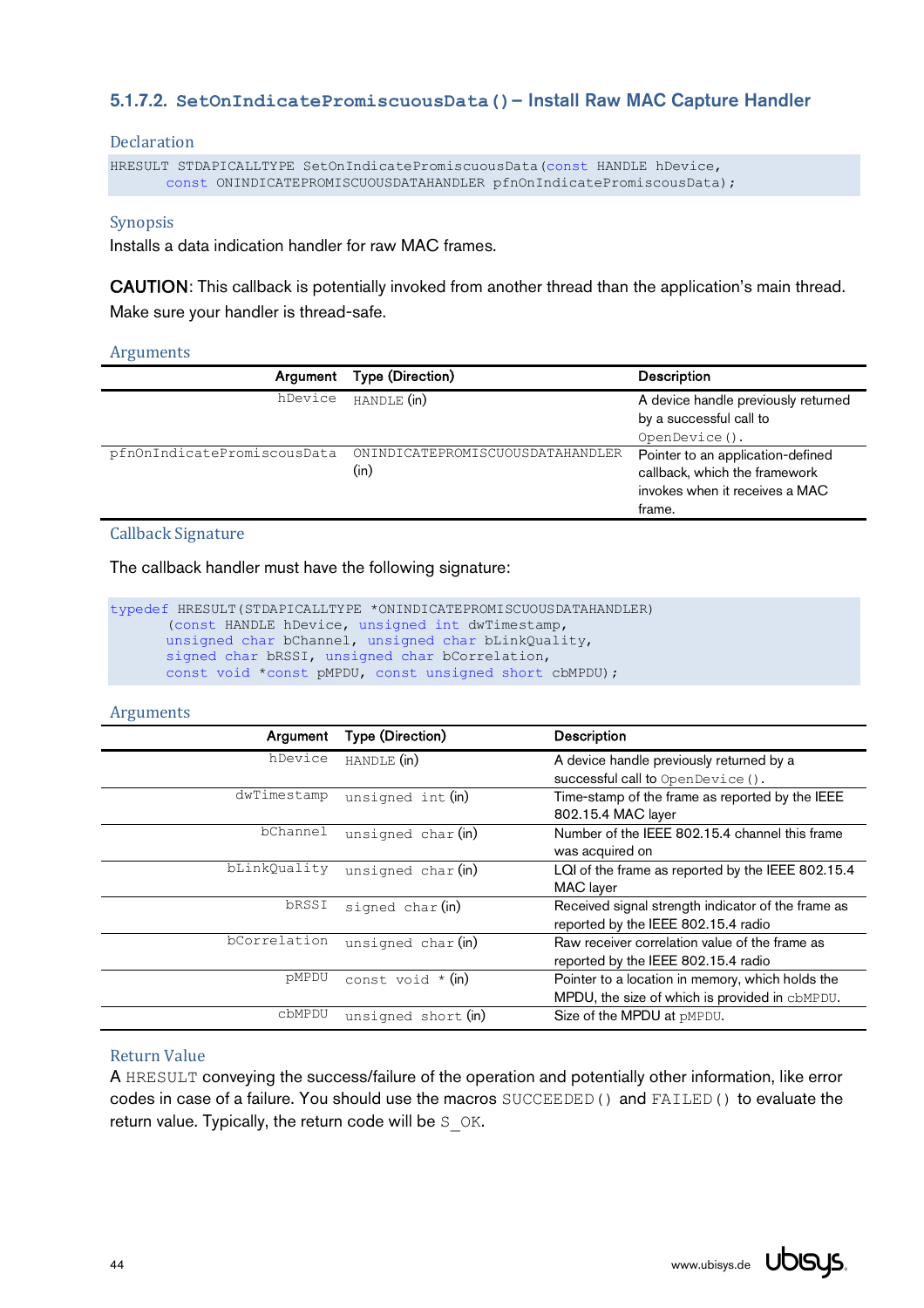# 5.1.7.3. **SetOnConfirmDeviceTransaction()**– Install ZDO Completion Handler

#### Declaration

```
HRESULT STDAPICALLTYPE SetOnConfirmDeviceTransaction(const HANDLE hDevice,
      const ONCONFIRMDEVICETRANSACTIONHANDLER pfnOnConfirmDeviceTransaction);
```
## Synopsis

Installs a completion handler for ZDO transactions issued via RequestDeviceTransaction(). The framework will call this user-defined handler for each completed ZDO transaction to convey the results of the transaction.

**CAUTION**: This callback is potentially invoked from another thread than the thread originally invoking RequestDeviceTransaction(). Make sure your handler is thread-safe.

# Arguments

| Argument                      | Type (Direction)                          | <b>Description</b>                                                                                                        |
|-------------------------------|-------------------------------------------|---------------------------------------------------------------------------------------------------------------------------|
| hDevice                       | HANDLE (in)                               | A device handle previously<br>returned by a successful call to<br>OpenDevice().                                           |
| pfnOnConfirmDeviceTransaction | ONCONFIRMDEVICETRANSACTIONHANDLER<br>(in) | Pointer to an application-defined<br>callback, which the framework<br>invokes when it has completed a<br>ZDO transaction. |

# Callback Signature

The callback handler must have the following signature:

typedef HRESULT (STDAPICALLTYPE \*ONCONFIRMDEVICETRANSACTIONHANDLER) (const HANDLE hDevice, unsigned int dwRequestID, unsigned char bResult, unsigned long long qwSourceAddress, unsigned short wSourceAddress, unsigned char bSourceAddressingMode, unsigned short wDestinationAddress, unsigned short wClusterID, unsigned char bStatusTX, unsigned int dwTimestampTX, unsigned int dwTimestampRX, unsigned char bLinkQuality, unsigned char bStatusRX, bool bSecurityUsed, const void \*const pResponse, const unsigned short cbResponse);

## Arguments

| Argument              | Type (Direction)        | <b>Description</b>                                     |
|-----------------------|-------------------------|--------------------------------------------------------|
| hDevice               | HANDLE (in)             | A device handle previously returned by a               |
|                       |                         | successful call to OpenDevice().                       |
| dwRequestID           | unsigned int (in)       | The 32-bit request identifier originally supplied to   |
|                       |                         | RequestData (), when the application queued            |
|                       |                         | an APS data transmission request.                      |
| qwSourceAddress       | unsigned long long (in) | <b>IEEE</b> extended address of the device originating |
|                       |                         | the APS data frame.                                    |
| wSourceAddress        | unsigned short (in)     | Network short address of the device originating the    |
|                       |                         | APS data frame.                                        |
| bSourceAddressingMode | unsigned $char(in)$     | Source addressing mode, either                         |
|                       |                         | $2$ = network short address (in                        |
|                       |                         | wDestinationAddressand                                 |
|                       |                         | bDestinationEndpoint), or                              |
|                       |                         | $3 = IEEE$ extended address (in                        |
|                       |                         | qwDestinationAddress and                               |
|                       |                         | bDestinationEndpoint).                                 |

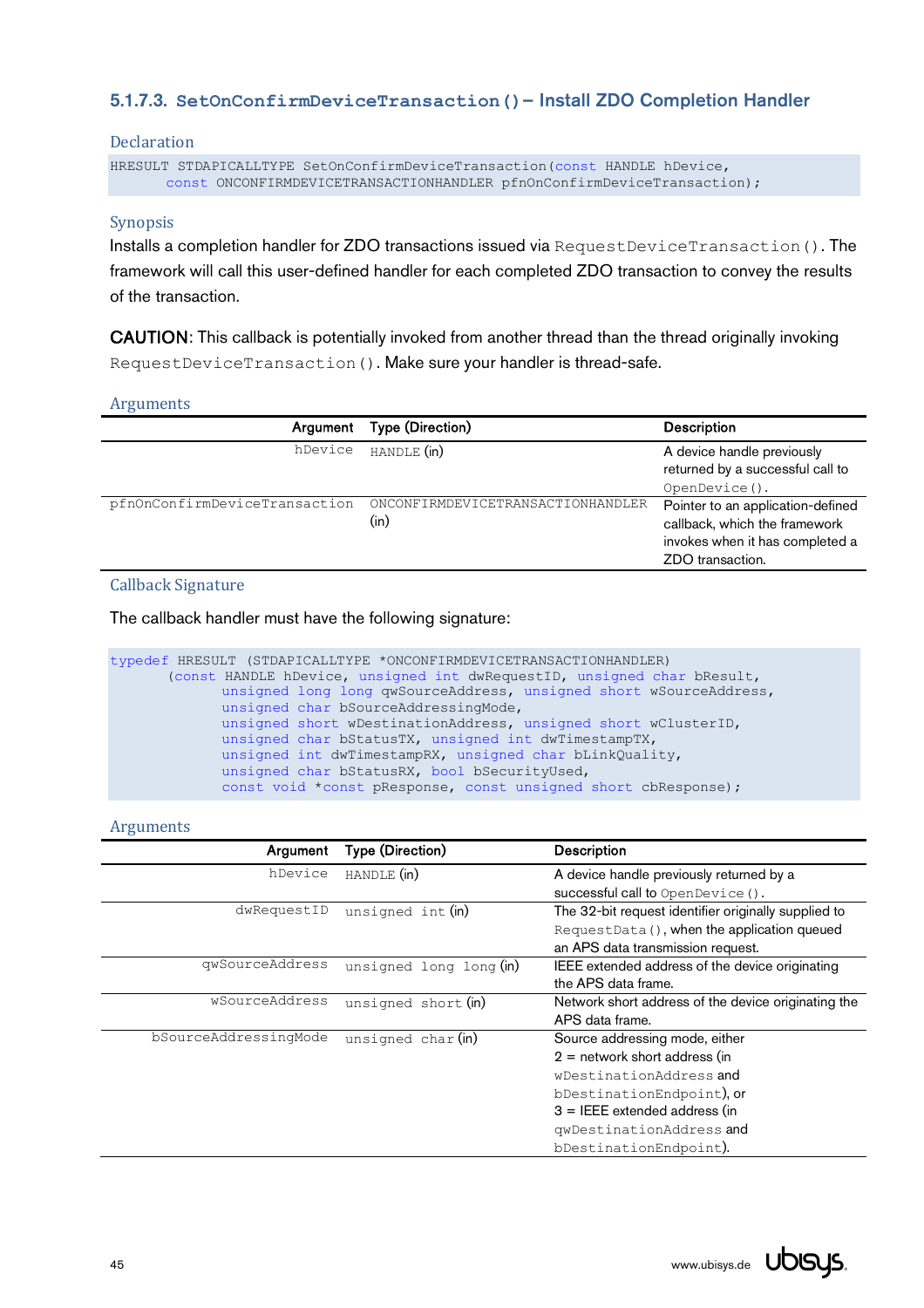| wDestinationAddress |                     |                                                     |
|---------------------|---------------------|-----------------------------------------------------|
|                     | unsigned short (in) | Destination addressing mode, either                 |
|                     |                     | $1 =$ group-cast (and group address in              |
|                     |                     | wDestinationAddress),                               |
|                     |                     | $2$ = unicast via network short address (in         |
|                     |                     | wDestinationAddress and                             |
|                     |                     | bDestinationEndpoint),                              |
| wClusterID          | unsigned short (in) | Application cluster identifier, e.g. 0x0006 for the |
|                     |                     | standard on/off cluster                             |
| bStatusTX           | unsigned char (in)  | Status of the transmission attempt, any APS,        |
|                     |                     | NWK, or MAC status code.                            |
| dwTimestampTX       | unsigned int (in)   | Time-stamp of the request frame as reported by      |
|                     |                     | the IEEE 802.15.4 MAC layer                         |
| dwTimestampRX       | unsigned int $(in)$ | Time-stamp of the response frame as reported by     |
|                     |                     | the IEEE 802.15.4 MAC layer                         |
| bLinkQuality        | unsigned char (in)  | LQI of the frame as reported by the IEEE 802.15.4   |
|                     |                     | MAC layer                                           |
| bStatusRX           | unsigned $char(in)$ | This is currently always SUCCESS (0).               |
| bSecurityUsed       | bool (in)           | True, if the frame was secured at the APS layer.    |
| pResponse           | const void $*(in)$  | Pointer to a location in memory, which holds the    |
|                     |                     | ZDO response, the size of which is specified in     |
|                     |                     | cbResponse.                                         |
| cbResponse          | unsigned short (in) | Size of the ZDO response at pResponse.              |
|                     |                     |                                                     |

# Return Value

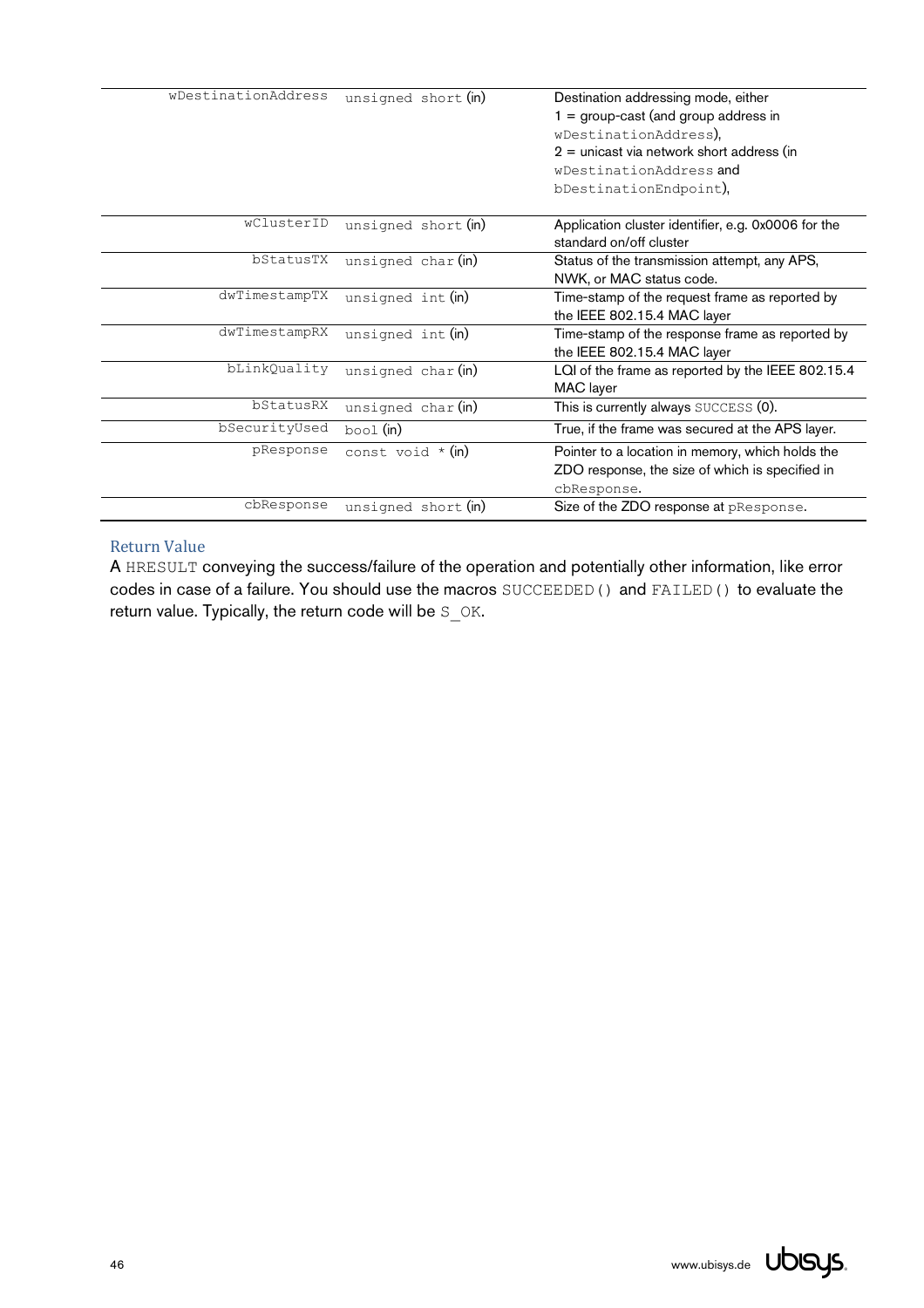# 5.1.7.4. **SetOnNotifyDeviceAnnouncement()**– Install ZDO Announcement Handler

#### Declaration

HRESULT STDAPICALLTYPE SetOnNotifyDeviceAnnouncement(const HANDLE hDevice, const ONNOTIFYDEVICEANNOUNCEMENTHANDLER pfnOnNotifyDeviceAnnoucement);

#### Synopsis

Installs a notification handler for ZDO device announcements received from devices joining the network for the first time or re-joining the network after temporarily losing network connectivity, potentially after power-up, etc.

This is usually a good time to configure devices joining the network for the first time.

Notice: You will also receive device announcements for ZigBee Green Power devices. Such announcements have an IEEE extended address marked as invalid (FF:FF:FF:FF:FF:FF:FF:FF), and should typically be ignored.

**CAUTION**: This callback is potentially invoked from another thread than the main thread. Make sure your handler is thread-safe.

#### Arguments

| Argument                     | Type (Direction)                  | <b>Description</b>                                             |
|------------------------------|-----------------------------------|----------------------------------------------------------------|
| hDevice                      | HANDLE (in)                       | A device handle previously<br>returned by a successful call to |
|                              |                                   | OpenDevice().                                                  |
| pfnOnNotifyDeviceAnnoucement | ONNOTIFYDEVICEANNOUNCEMENTHANDLER | Pointer to an application-defined                              |
|                              | (in)                              | callback, which the framework                                  |
|                              |                                   | invokes when it has received a                                 |
|                              |                                   | ZDO device announcement.                                       |

#### Callback Signature

The callback handler must have the following signature:

```
typedef HRESULT (STDAPICALLTYPE *ONNOTIFYDEVICEANNOUNCEMENTHANDLER)
      (const HANDLE hDevice, const unsigned char bApplication,
      unsigned long long qwAddress, unsigned short wAddress, 
      unsigned char bCapabilities, unsigned int dwTimestamp);
```
#### Arguments

| Argument      | Type (Direction)        | <b>Description</b>                                  |
|---------------|-------------------------|-----------------------------------------------------|
| hDevice       | HANDLE (in)             | A device handle previously returned by a            |
|               |                         | successful call to OpenDevice ().                   |
| bApplication  | unsigned char (in)      | The application endpoint this notification is for.  |
|               |                         | Each registered application endpoint will receive a |
|               |                         | notification.                                       |
| qwAddress     | unsigned long long (in) | IEEE extended address of the device joining or re-  |
|               |                         | joining the network.                                |
| wAddress      | unsigned short (in)     | Network short address of the device joining or re-  |
|               |                         | joining the network.                                |
| bCapabilities | unsigned $char(in)$     | The IEEE 802.15.4 MAC layer capabilities of the     |
|               |                         | device joining or re-joining the network.           |
| dwTimestamp   | unsigned $int (in)$     | Time-stamp of the device announcement frame as      |
|               |                         | reported by the IEEE 802.15.4 MAC layer             |

## Return Value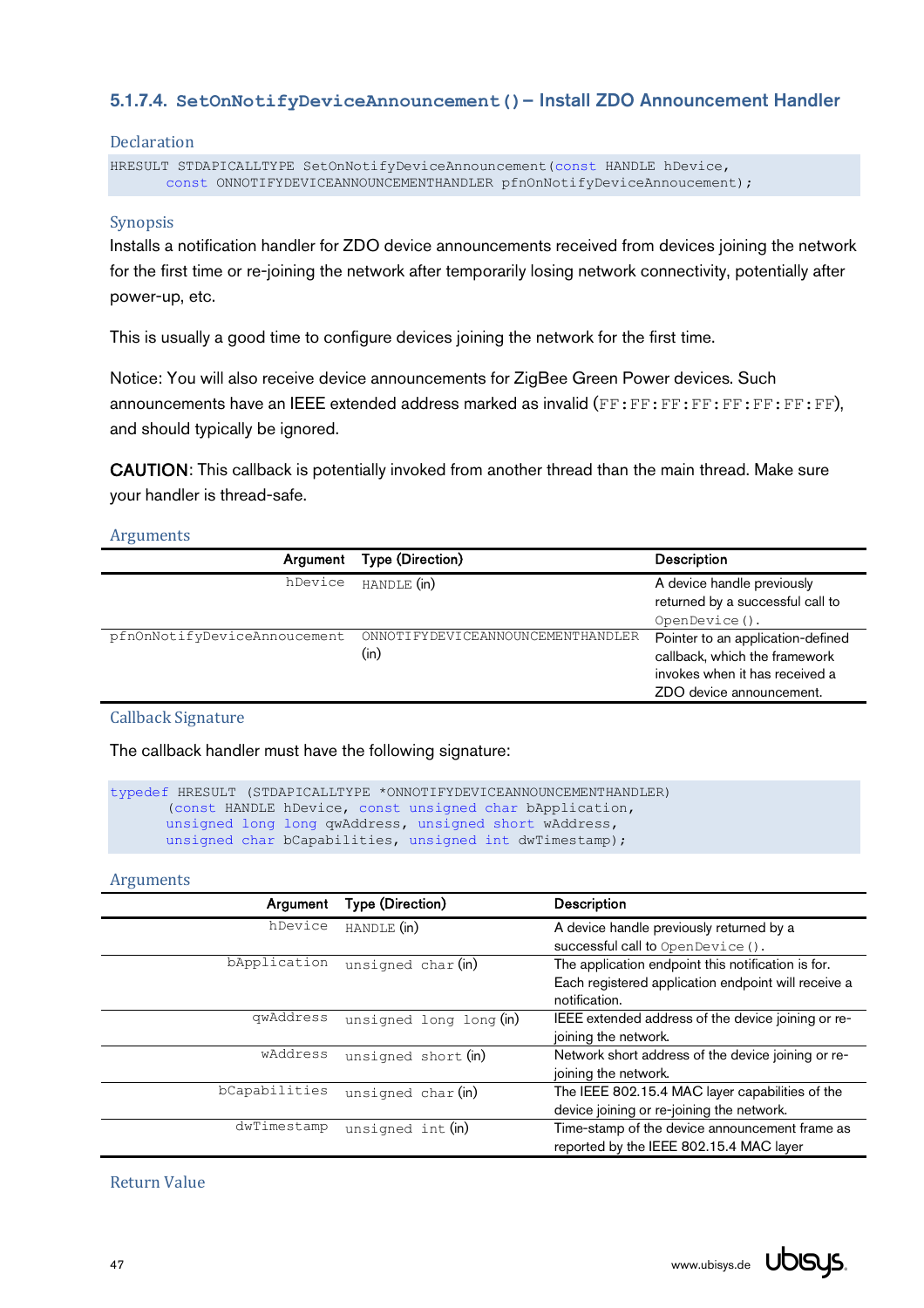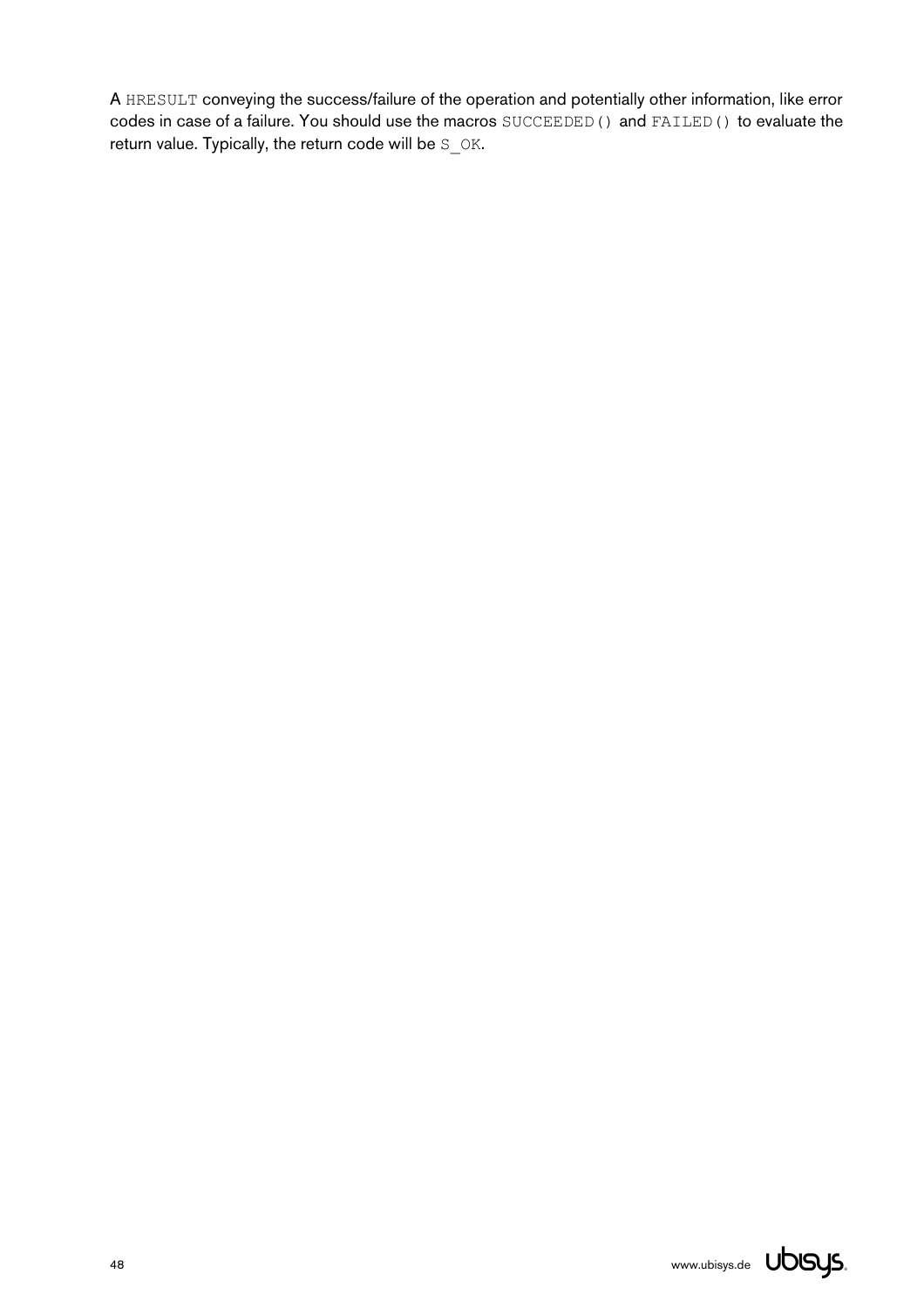# 5.1.7.5. **SetOnNotifyPermitJoining()**– Install Permit Joining Handler

#### Declaration

```
HRESULT STDAPICALLTYPE SetOnNotifyPermitJoining(const HANDLE hDevice,
      const ONNOTIFYPERMITJOININGHANDLER pfnOnNotifyPermitJoining);
```
## Synopsis

Installs a notification handler for changes to the adapter's permit joining state. This covers both cases, the ZigBee adapter opening the network for joining, or another device on the network opening the network for joining. It is not directly connected to the ZDO, rather to the MAC layer.

**CAUTION**: This callback is potentially invoked from another thread than the main thread. Make sure your handler is thread-safe.

# Arguments

| Argument                 | Type (Direction)             | <b>Description</b>                          |
|--------------------------|------------------------------|---------------------------------------------|
| hDevice                  | HANDLE (in)                  | A device handle previously returned by a    |
|                          |                              | successful call to OpenDevice ().           |
| pfnOnNotifyPermitJoining | ONNOTIFYPERMITJOININGHANDLER | Pointer to an application-defined callback, |
|                          | (in)                         | which the framework invokes when the local  |
|                          |                              | permit joining state changes.               |

## Callback Signature

The callback handler must have the following signature:

typedef HRESULT (STDAPICALLTYPE \*ONNOTIFYPERMITJOININGHANDLER) (const HANDLE hDevice, bool bAssociationPermit);

## Arguments

|                              | Argument Type (Direction) | <b>Description</b>                            |
|------------------------------|---------------------------|-----------------------------------------------|
| hDevice                      | HANDLE (in)               | A device handle previously returned by a      |
|                              |                           | successful call to OpenDevice().              |
| bAssociationPermit bool (in) |                           | True if the IEEE 802.15.4 MAC layer currently |
|                              |                           | permits association of new devices, false     |
|                              |                           | otherwise.                                    |
|                              |                           |                                               |

## Return Value

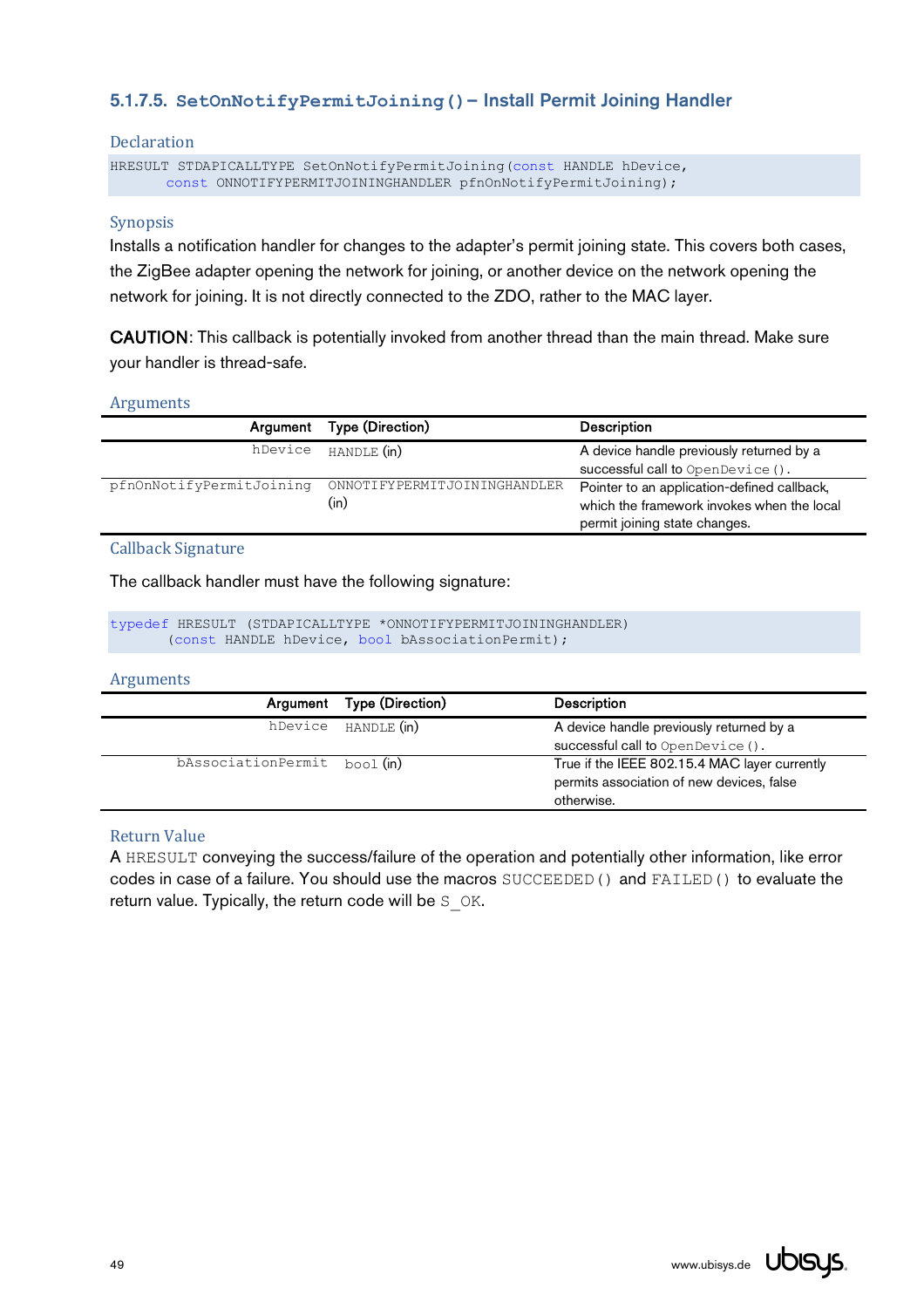# 5.1.8. Utility Functions

# 5.1.8.1. **GetStatusString()**– ZigBee status code as text

#### Declaration

HRESULT STDAPICALLTYPE GetStatusString(const LPTSTR pszStatus, const size\_t cwStatus, const unsigned char nStatus);

## Synopsis

Returns a human-readable string for the status code passed-in by the caller. Covers status codes of the IEEE 802.15.4 Medium Access Control Layer (MAC), ZigBee Network Layer (NWK) and ZigBee Application Support Sublayer (APS). The string is suitable for creating debug output messages. It is typically not useful for presentation to end-users, as it is extremely technical and English only. Examples are "SUCCESS" for a status of zero, "NWK:INVALID\_PARAMETER" for status code 0xC1, etc. When possible, the function will denote the subsystem where the status code originated as either "MAC", "NWK", or "APS". For unknown status codes, it will provide a hexadecimal number as ASCII string.

# Arguments

| Argument  | Type (Direction)                                                  | Description                                                                                                                                                                                                                                        |
|-----------|-------------------------------------------------------------------|----------------------------------------------------------------------------------------------------------------------------------------------------------------------------------------------------------------------------------------------------|
| pszStatus | LPTSTR (in for location, out for<br>data stored at this location) | Pointer to a string buffer, which will receive a status string with a<br>textual representation for the status code supplied in nStatus.<br>The buffer must be large enough to store cwStatus characters,<br>including a trailing null terminator. |
| cwStatus  | size $t$ (in)                                                     | Number of characters, including a trailing zero, which can be<br>stored in the output buffer. Notice this is the number of characters,<br>not the size in bytes.                                                                                   |
| nStatus   | unsigned $char(in)$                                               | A status code from the IEEE 802.15.4 MAC, the ZigBee Network<br>Layer (NWK), or the ZigBee Application Support Sublayer (APS).                                                                                                                     |

## Return Value

A HRESULT conveying the success/failure of the operation and potentially other information, like error codes in case of a failure. You should use the macros SUCCEEDED() and FAILED() to evaluate the return value. Typically, the return code will be  $S$  OK.

#### Example

```
std::wstring GetStatusString(const unsigned char nStatus)
{
      wchar t szStatus[32];
      VERIFY(SUCCEEDED(u7bfx::GetStatusString(szStatus, _countof(szStatus),
             nStatus)));
      return std::wstring(szStatus);
}
HRESULT STDAPICALLTYPE OnConfirmData(const HANDLE hDevice, 
      unsigned int dwRequestID, unsigned int dwTimestamp, unsigned char bStatus)
{
      std::wcout << L"APSDE-DATA.confirm (request #" << std::dec << dwRequestID
             << L", status = " << std::hex << std::setw(2) << std::setfill(L'0')
             << static cast<unsigned int>(bStatus) << L" - "
             << GetStatusString(bStatus).c_str() << L", time-stamp = " << std::dec
             << dwTimestamp << L")" << std::endl;
      // Handle the APSDE-DATA.confirm...
```
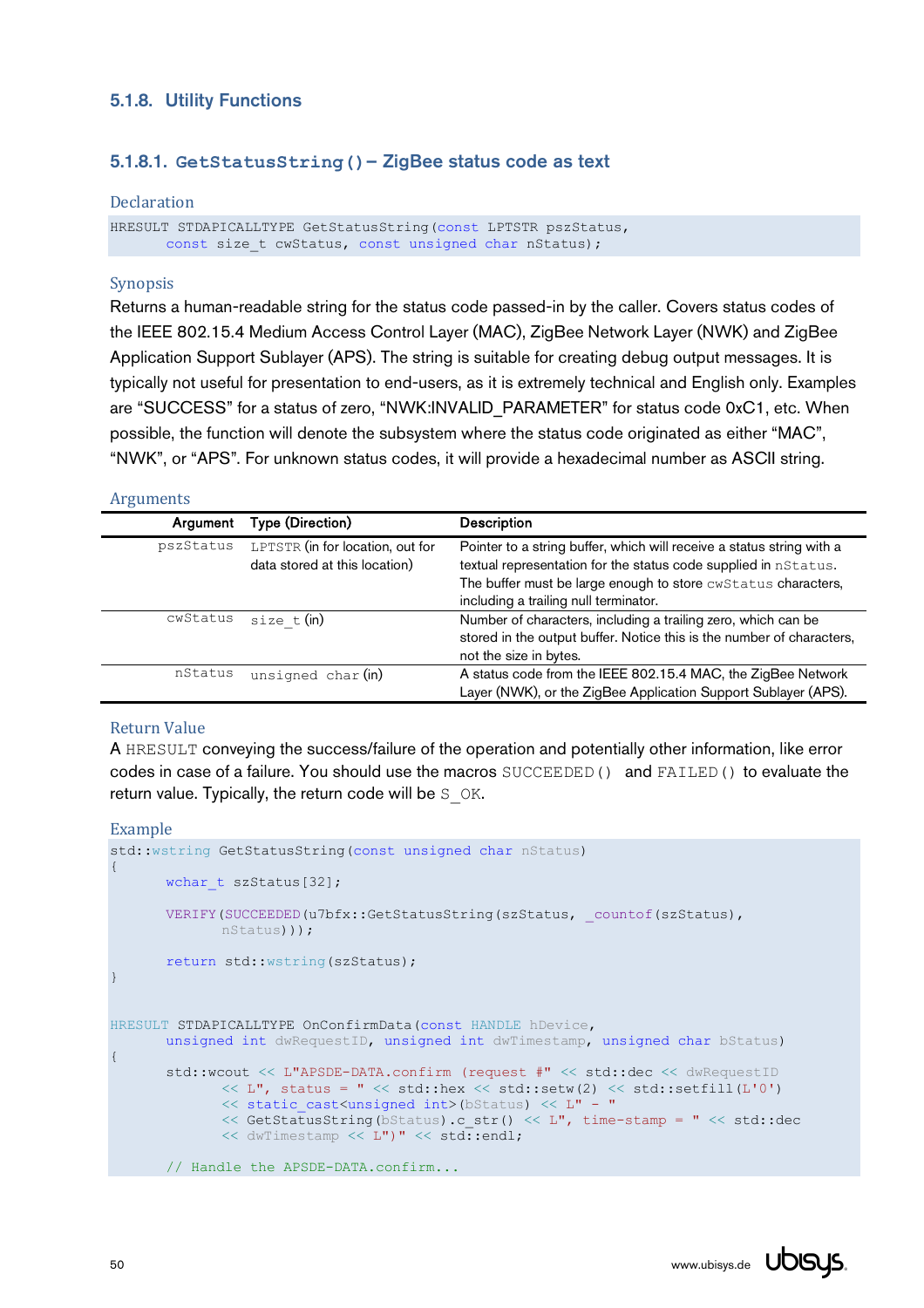

}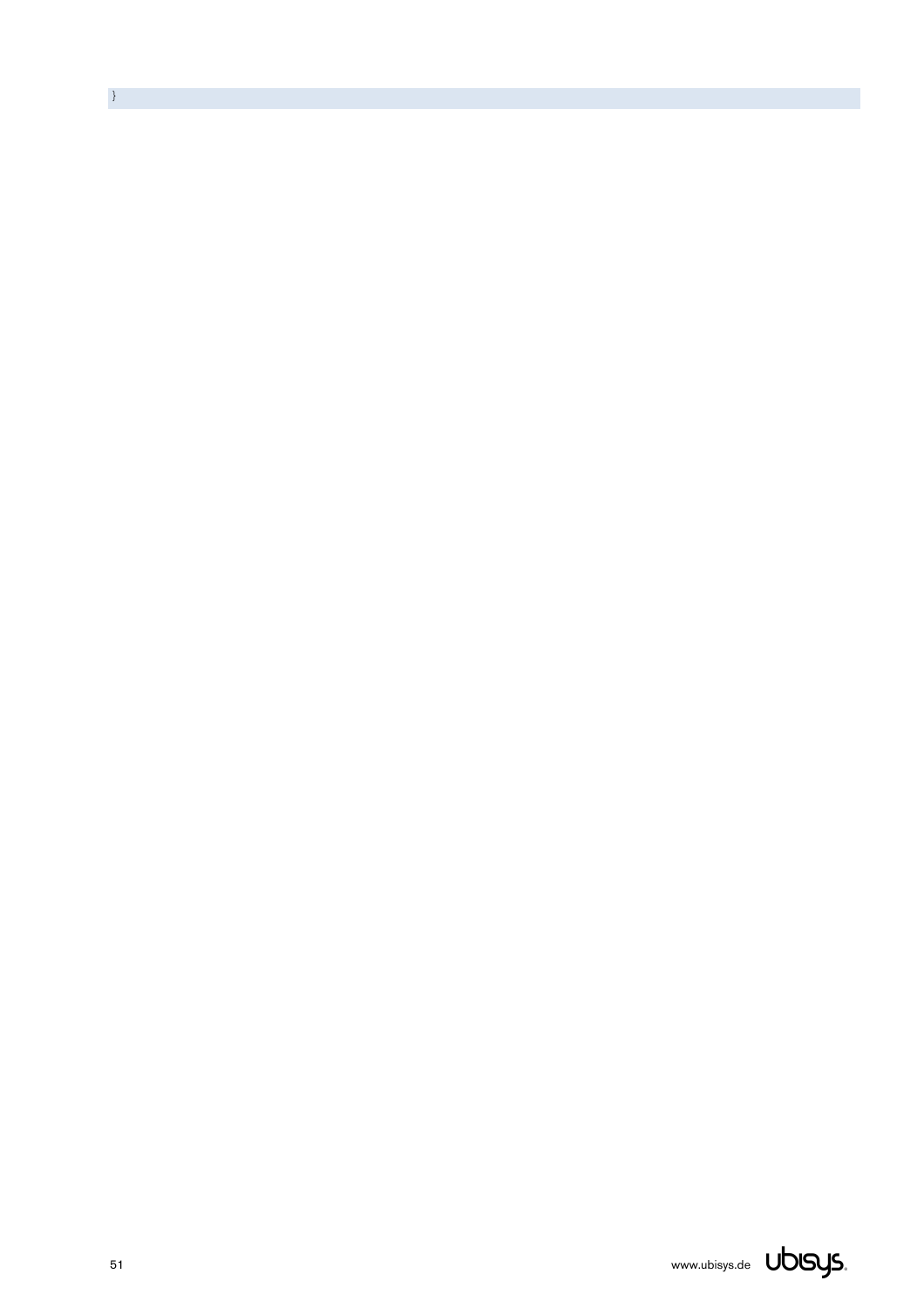# 5.1.8.2. **GetDeviceObjectStatusString()**– ZDO status code as text

#### Declaration

```
HRESULT STDAPICALLTYPE GetDeviceObjectsStatusString(const LPTSTR pszStatus,
      const size t cwStatus, const unsigned char nStatus);
```
# Synopsis

Returns a human-readable string for the status code passed-in by the caller. Covers status codes of the ZigBee Device Objects (ZDO) and for unknown status codes, GetStatusString() will be called implicitly, adding coverage for MAC, NWK and APS. The string is suitable for creating debug output messages. It is typically not useful for presentation to end-users, as it is extremely technical and English only. Examples are "SUCCESS" for a status of zero, "ZDO:INV\_REQUESTTYPE" for status code 0x80, etc.

# Arguments

| Argument  | Type (Direction)                                                  | <b>Description</b>                                                                                                                                                                                                                                 |
|-----------|-------------------------------------------------------------------|----------------------------------------------------------------------------------------------------------------------------------------------------------------------------------------------------------------------------------------------------|
| pszStatus | LPTSTR (in for location, out for<br>data stored at this location) | Pointer to a string buffer, which will receive a status string with a<br>textual representation for the status code supplied in nStatus.<br>The buffer must be large enough to store cwStatus characters,<br>including a trailing null terminator. |
| cwStatus  | size t(in)                                                        | Number of characters, including a trailing zero, which can be<br>stored in the output buffer. Notice this is the number of characters,<br>not the size in bytes.                                                                                   |
| nStatus   | unsigned $char(in)$                                               | A status code from the IEEE 802.15.4 MAC, the ZigBee Network<br>Layer (NWK), the ZigBee Application Support Sublayer (APS), or<br>the ZigBee Device Object (ZDO).                                                                                  |

# Return Value

A HRESULT conveying the success/failure of the operation and potentially other information, like error codes in case of a failure. You should use the macros SUCCEEDED() and FAILED() to evaluate the return value. Typically, the return code will be S\_OK.

## Example

Refer to the example in section 0 for GetStatusString(), which is very similar.

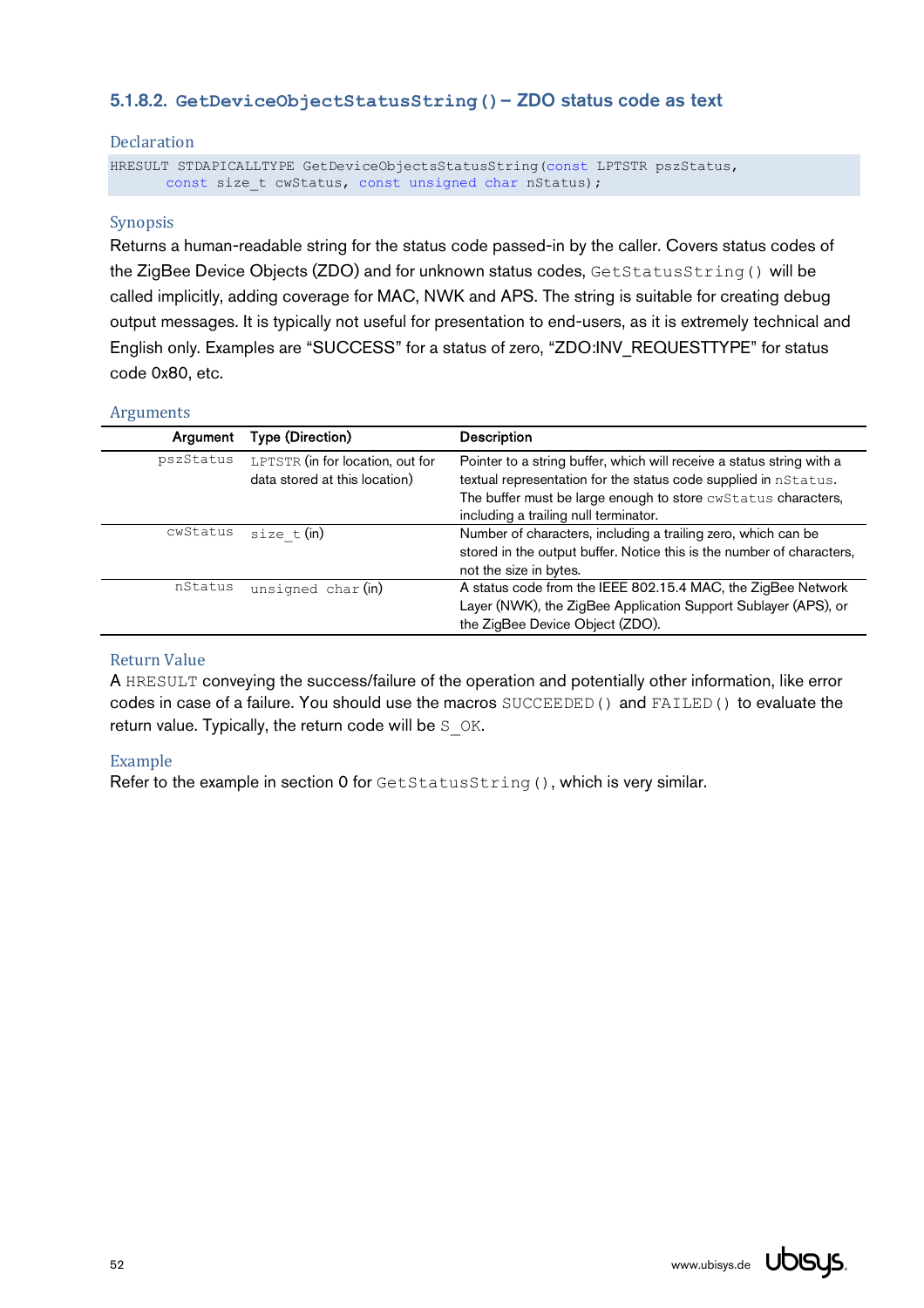# 5.1.8.3. **GetClusterLibraryStatusString()**– ZCL status code as text

#### Declaration

```
HRESULT STDAPICALLTYPE GetClusterLibraryStatusString(const LPTSTR pszStatus,
      const size t cwStatus, const unsigned char nStatus);
```
## Synopsis

Returns a human-readable string for the status code passed-in by the caller. Covers status codes of the ZigBee Cluster Library (ZCL). The string is suitable for creating debug output messages. It is typically not useful for presentation to end-users, as it is extremely technical and English only. Examples are "ZDO:SUCCESS" for a status of zero, "ZDO:FAILURE" for status code 0x01, etc. For unknown status codes, GetStatusString() will be called implicitly.

## Arguments

| Argument  | Type (Direction)                                                  | <b>Description</b>                                                                                                                                                                                        |
|-----------|-------------------------------------------------------------------|-----------------------------------------------------------------------------------------------------------------------------------------------------------------------------------------------------------|
| pszStatus | LPTSTR (in for location, out for<br>data stored at this location) | Pointer to a string buffer, which will receive a status string with a<br>textual representation for the status code supplied in nStatus.<br>The buffer must be large enough to store cwStatus characters, |
|           |                                                                   | including a trailing null terminator.                                                                                                                                                                     |
| cwStatus  | size $t$ (in)                                                     | Number of characters, including a trailing zero, which can be<br>stored in the output buffer. Notice this is the number of characters,<br>not the size in bytes.                                          |
| nStatus   | unsigned $char(in)$                                               | A status code from the IEEE 802.15.4 MAC, the ZigBee Network<br>Layer (NWK), the ZigBee Application Support Sublayer (APS), or<br>the ZigBee Cluster Library (ZCL).                                       |

## Return Value

A HRESULT conveying the success/failure of the operation and potentially other information, like error codes in case of a failure. You should use the macros SUCCEEDED() and FAILED() to evaluate the return value. Typically, the return code will be S OK.

## Example

Refer to the example in section 0 for GetStatusString(), which is very similar.

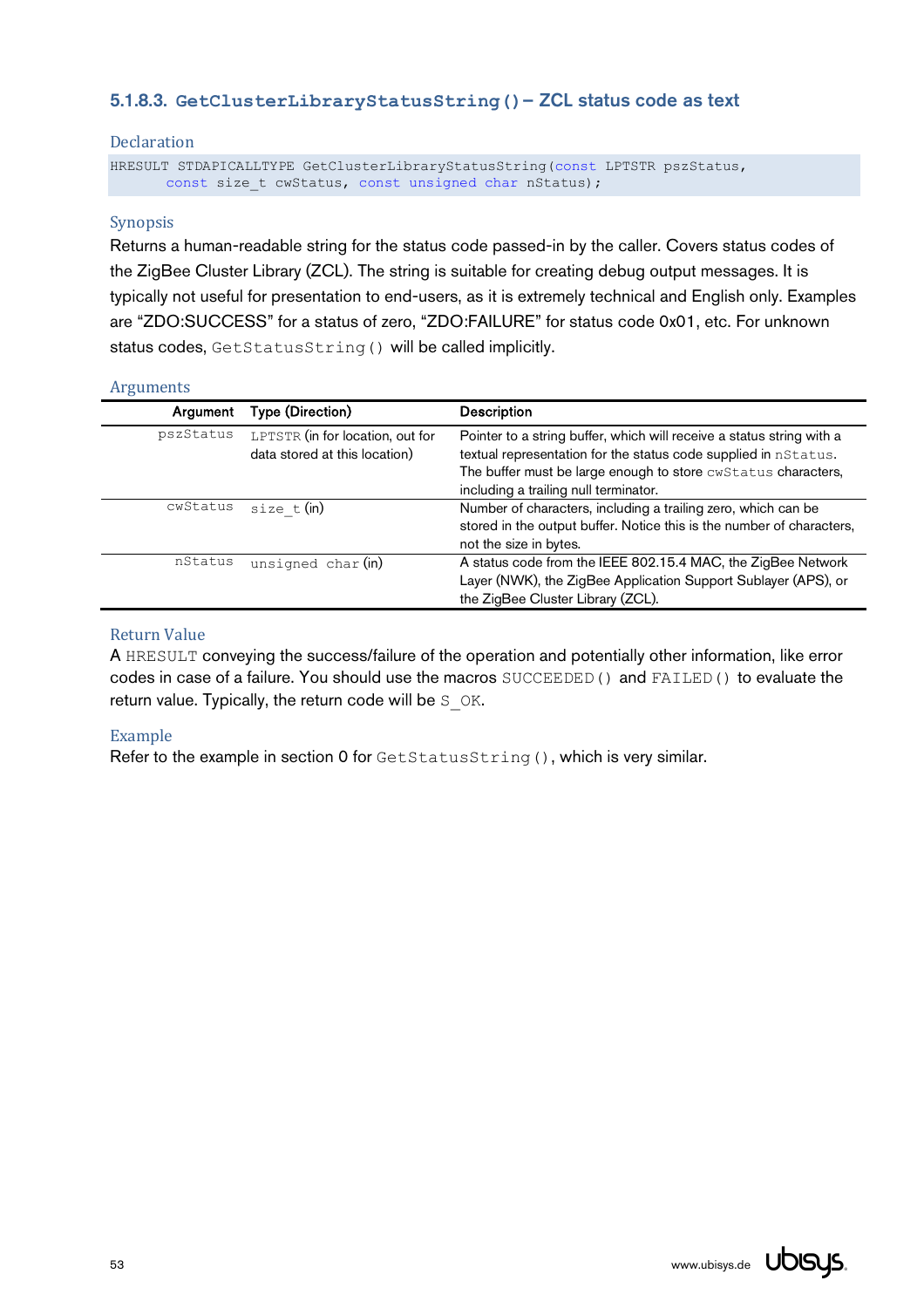# 5.1.8.4. **GetDataStatistics()**– Obtain APS statistics

#### Declaration

```
HRESULT STDAPICALLTYPE GetDataStatistics(const HANDLE hDevice,
      unsigned int &nDataRequests, unsigned int &nDataConfirms, 
      unsigned int &nDataIndications);
```
#### Synopsis

Returns the number of APS data requests, data confirmations and data indications exchanged over the adapter's APS interface. These are diver metrics, not metrics collected at the ZigBee stack level. Mainly for diagnostic purposes at early stages of integration into customer applications.

#### Arguments

| Argument         | Type (Direction)  | <b>Description</b>                                                            |
|------------------|-------------------|-------------------------------------------------------------------------------|
| hDevice          | HANDLE (in)       | A device handle previously returned by a                                      |
| nDataRequests    | unsigned int (in) | successful call to OpenDevice().<br>Number of data requests received from the |
|                  |                   | application.                                                                  |
| nDataConfirms    | unsigned int (in) | Number of data confirmations issued towards the<br>application.               |
| nDataIndications | unsigned int (in) | Number of data indications issued towards the<br>application.                 |

# Return Value

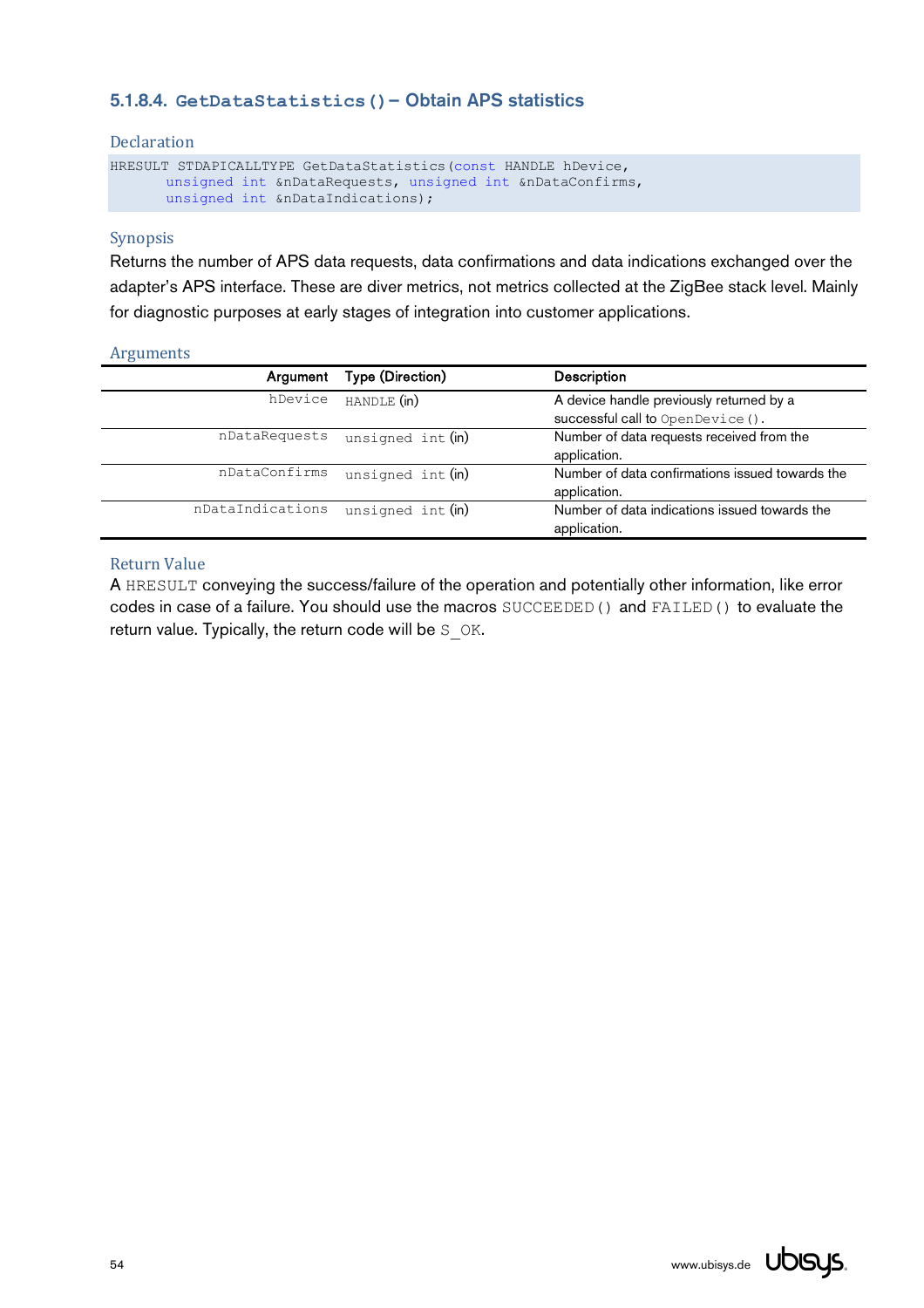# 5.1.8.5. **GetDeviceTransactionStatistics()**– Obtain ZDO statistics

#### Declaration

```
HRESULT STDAPICALLTYPE GetDeviceTransactionStatistics(const HANDLE hDevice,
      unsigned int &nRequests, unsigned int &nConfirms);
```
## Synopsis

Returns the number of ZDO requests and confirmations exchanged over the adapter's ZDO interface. These are driver metrics, not metrics collected at the ZigBee stack level. Mainly for diagnostic purposes at early stages of integration into customer applications.

## Arguments

| Argument  | Type (Direction)  | <b>Description</b>                             |
|-----------|-------------------|------------------------------------------------|
| hDevice   | HANDLE (in)       | A device handle previously returned by a       |
|           |                   | successful call to OpenDevice().               |
| nRequests | unsigned int (in) | Number of ZDO requests received from the       |
|           |                   | application.                                   |
| nConfirms | unsigned int (in) | Number of ZDO confirmations issued towards the |
|           |                   | application.                                   |

# Return Value

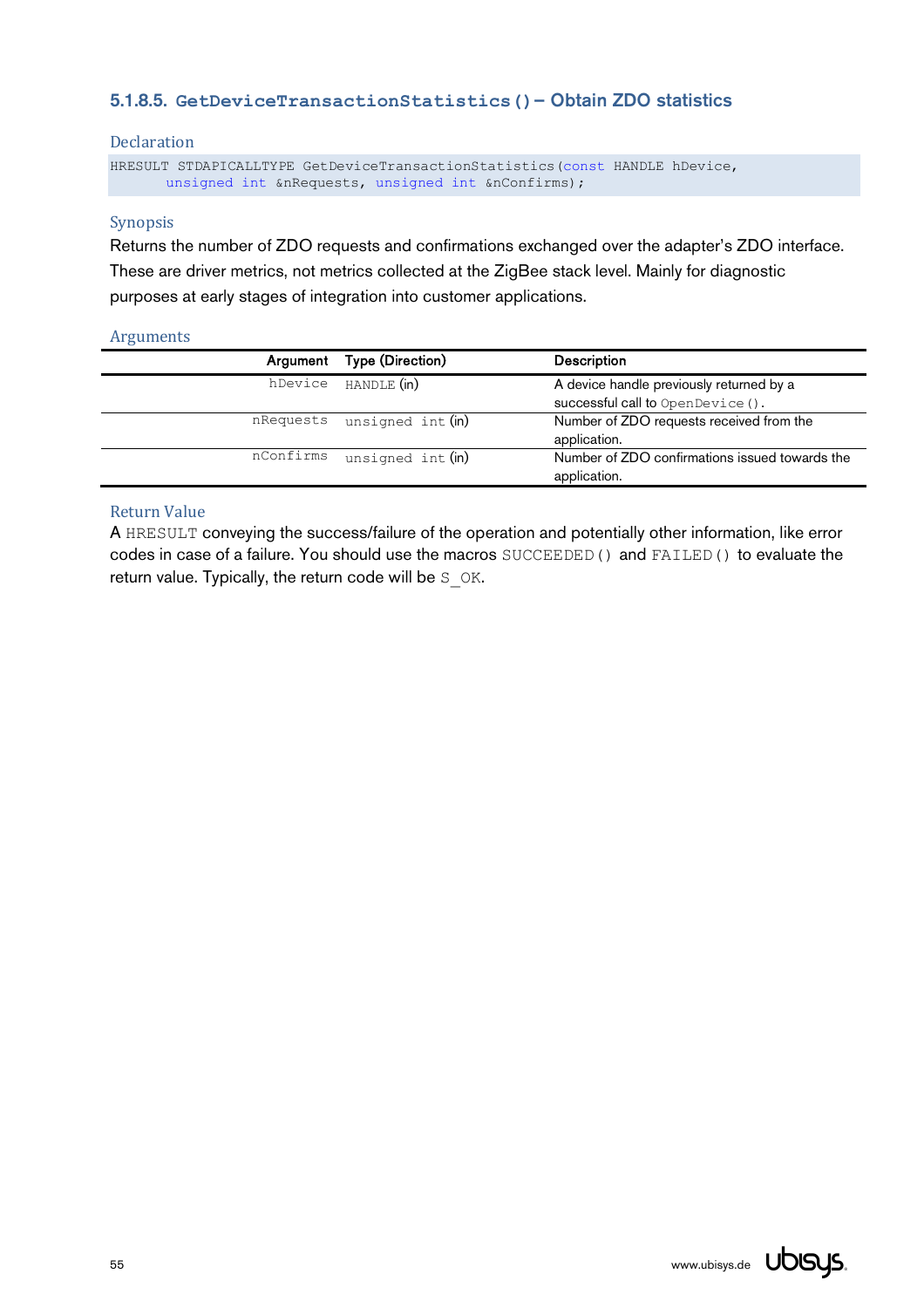# 5.1.8.6. **RequestNetworkDiscovery()**– Scan for ZigBee Networks in the Vicinity

### Declaration

HRESULT STDAPICALLTYPE RequestNetworkDiscovery(const HANDLE hDevice, const unsigned int dwScanChannels, const unsigned char bScanDuration, const ONCONFIRMNETWORKDISCOVERYHANDLER pfnOnConfirmNetworkDiscovery);

#### Synopsis

Scans a set of channels for ZigBee and other IEEE 802.15.4 networks. When complete, the application-defined callback receives a list of network descriptors. With this feature, an application might display a site survey, and provide users with a choice of networks to join, for example.

**CAUTION**: The completion handler is potentially invoked from another thread than the thread originally invoking RequestNetworkDiscovery(). Make sure your handler is thread-safe.

#### Arguments

| Argument                     | <b>Type (Direction)</b>               | <b>Description</b>                                                                                                        |
|------------------------------|---------------------------------------|---------------------------------------------------------------------------------------------------------------------------|
| hDevice                      | HANDLE (in)                           | A device handle previously<br>returned by a successful call to                                                            |
|                              |                                       | OpenDevice().                                                                                                             |
| dwScanChannels               | unsigned int (in)                     | A 32-bit channel mask<br>indicating which channels to                                                                     |
|                              |                                       | scan. For example,<br>0x07FFF800 scans all 16<br>channels in the 2.4GHz band.                                             |
| bScanDuration                | unsigned $char(in)$                   | Duration of the active scan on<br>each channel, as per IEEE<br>802.15.4. Refer to MLME-<br>SCAN request for details.      |
| pfnOnConfirmNetworkDiscovery | ONCONFIRMNETWORKDISCOVERYHANDLER (in) | Pointer to an application-<br>defined callback, which the<br>framework invokes when it has<br>completed the network scan. |

#### The completion handler has following signature:

typedef HRESULT (STDAPICALLTYPE \*ONCONFIRMNETWORKDISCOVERYHANDLER) (const HANDLE hDevice, unsigned char bStatus, const unsigned int nNetworkCount, const CZigBeeNetworkDescriptor \*const pDescriptors);

And each network will be conveyed as a CZigBeeNetworkDescriptor:

```
/////////////////////////////////////////////////////////////////////////////
// CZigBeeNetworkDescriptor
class CZigBeeNetworkDescriptor
{
      // Attributes
      public:
             // The 64-bit PAN identifier of the network
             unsigned long long m qwExtendedPANID;
             // The current logical channel occupied by the network
             unsigned char m nLogicalChannel;
             // A ZigBee stack profile identifier indicating the stack profile in
```
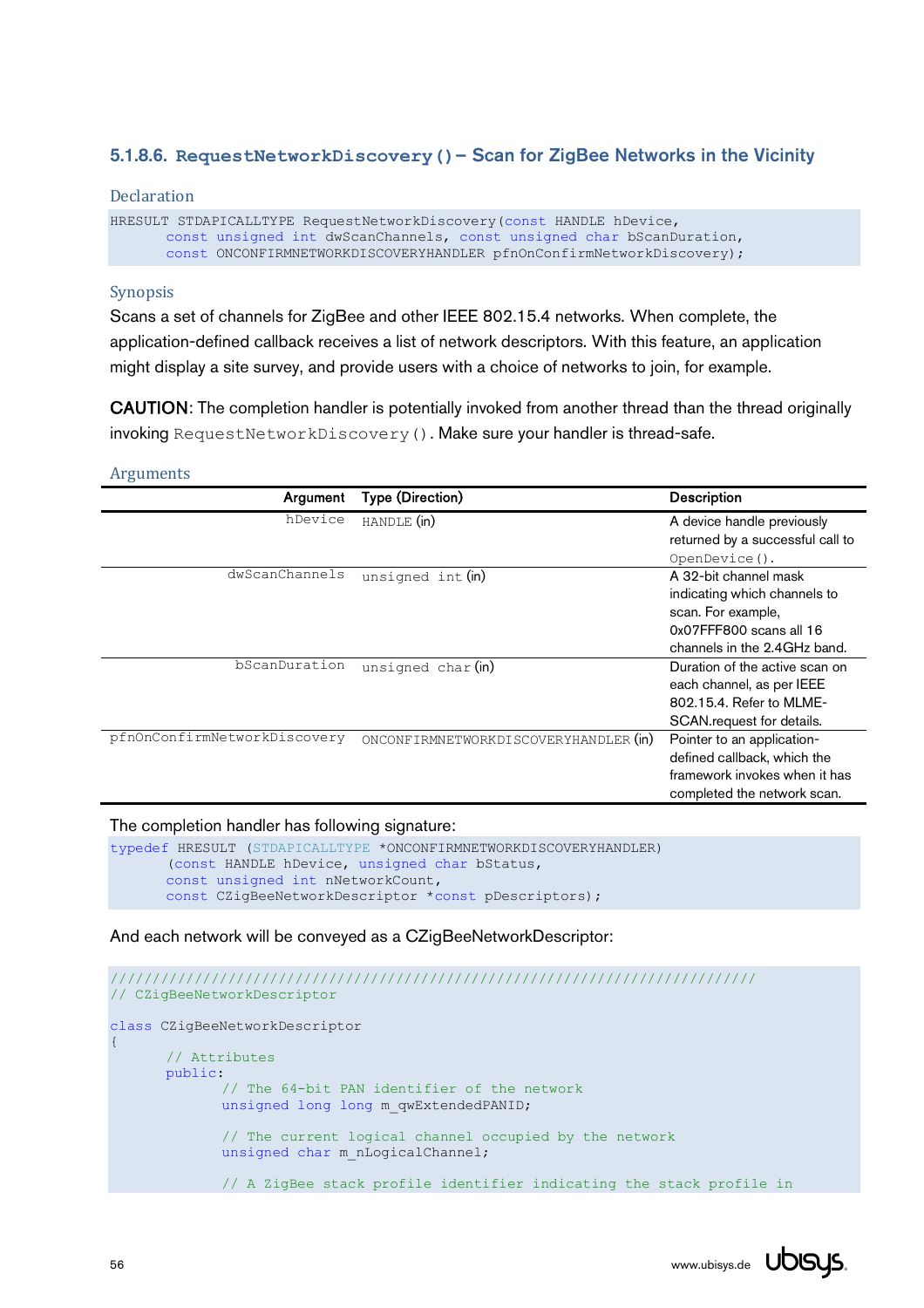```
// use in the discovered network
             unsigned char m nStackProfile;
             // The version of the ZigBee protocol in use in the discovered network
             unsigned char m_nZigBeeVersion;
             // This specifies how often the MAC sub-layer beacon is to be
             // transmitted by a given device on the network
             unsigned char m_nBeaconOrder;
             // For beacon-oriented networks, that is, beacon order < 15, this
             // specifies the length of the active period of the superframe
             unsigned char m_nSuperframeOrder;
             // A value of TRUE indicates that at least one ZigBee router on the
             // network currently permits joining, i.e. its NWK has been issued an
             // NLME-PERMIT-JOINING primitive and, the time limit if given, has not
             // yet expired
             bool m bPermitJoining;
             // This value is set to true if the device is capable of accepting join
             // requests from router-capable devices
             bool m bRouterCapacity;
             // This value is set to true if the device is capable of accepting join
             // requests from end devices and set to FALSE otherwise
             bool m bEndDeviceCapacity;
};
```
# Return Value

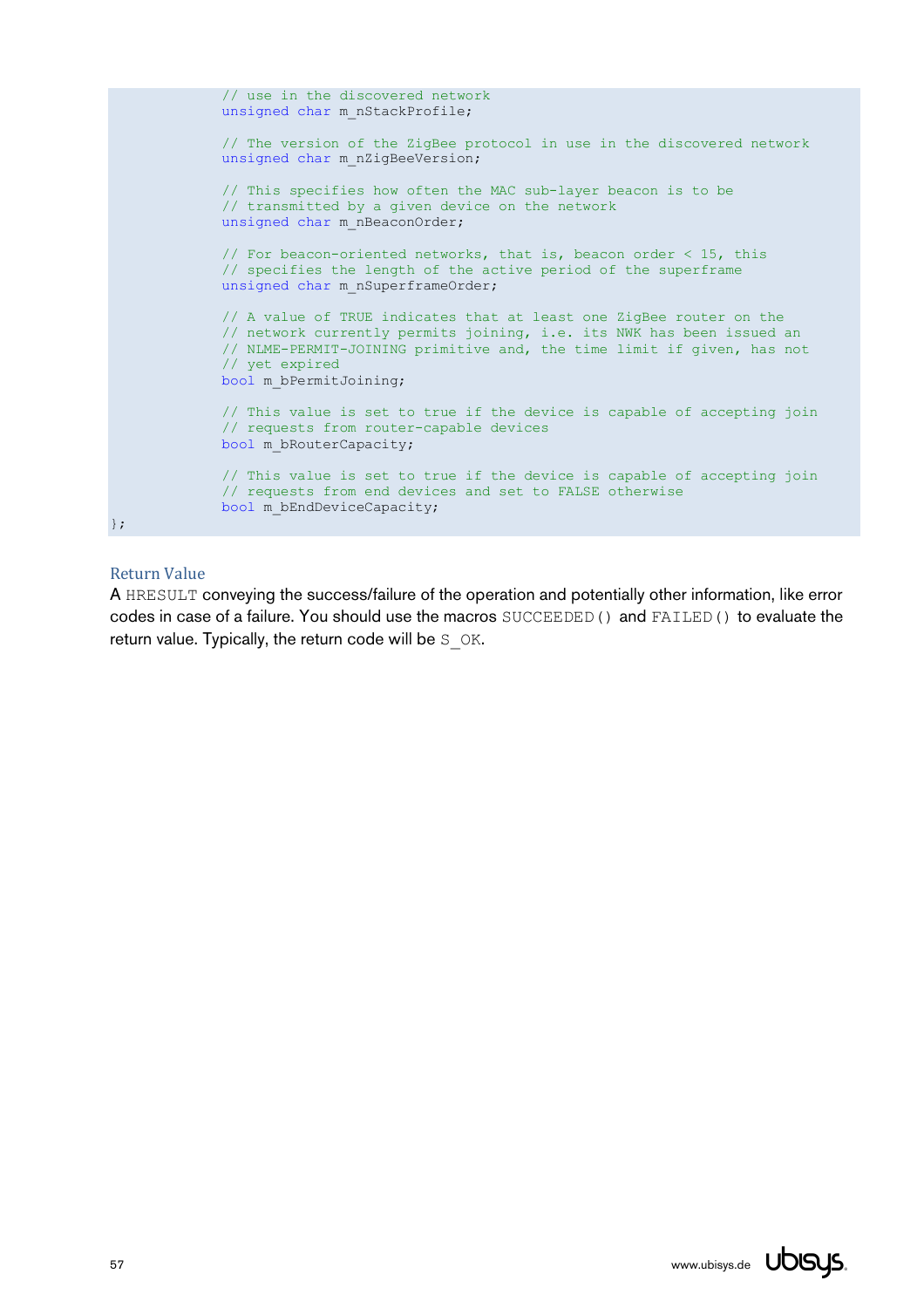# 5.1.8.7. **RequestEnergyDetectionScan()**– Measure Energy in Channels

#### Declaration

```
HRESULT STDAPICALLTYPE RequestEnergyDetectionScan(const HANDLE hDevice,
      const unsigned int dwScanChannels, const unsigned char bScanDuration,
      const ONCONFIRMENERGYDETECTIONSCANHANDLER pfnOnConfirmEnergyDetectionScan);
```
#### Synopsis

Measures the energy in a set of channels. This could be useful for determining background noise and interference levels for diagnostic purposes, or for selecting a new operating channel for the network. When complete, the application-defined callback receives a list of energy values, one byte for each scanned channel.

**CAUTION**: The completion handler is potentially invoked from another thread than the thread originally invoking RequestEnergyDetectionScan(). Make sure your handler is thread-safe.

#### Arguments

| Argument                        | <b>Type (Direction)</b>                  | Description                                                                                                                               |
|---------------------------------|------------------------------------------|-------------------------------------------------------------------------------------------------------------------------------------------|
| hDevice                         | HANDLE (in)                              | A device handle<br>previously returned by<br>a successful call to<br>OpenDevice().                                                        |
| dwScanChannels                  | unsigned int (in)                        | A 32-bit channel mask<br>indicating which<br>channels to scan. For<br>example, 0x07FFF800<br>scans all 16 channels<br>in the 2.4GHz band. |
| bScanDuration                   | unsigned char (in)                       | Duration of the active<br>scan on each channel,<br>as per IEEE 802.15.4.<br>Refer to MLMF-<br>SCAN.request for<br>details.                |
| pfnOnConfirmEnergyDetectionScan | ONCONFIRMENERGYDETECTIONSCANHANDLER (in) | Pointer to an<br>application-defined<br>callback, which the<br>framework invokes<br>when it has completed<br>the energy scan.             |

The completion handler has following signature:

typedef HRESULT (STDAPICALLTYPE \*ONCONFIRMENERGYDETECTIONSCANHANDLER) (const HANDLE hDevice, unsigned char bStatus, const unsigned int dwScannedChannels, const unsigned char \*const pEnergyLevels);

## Return Value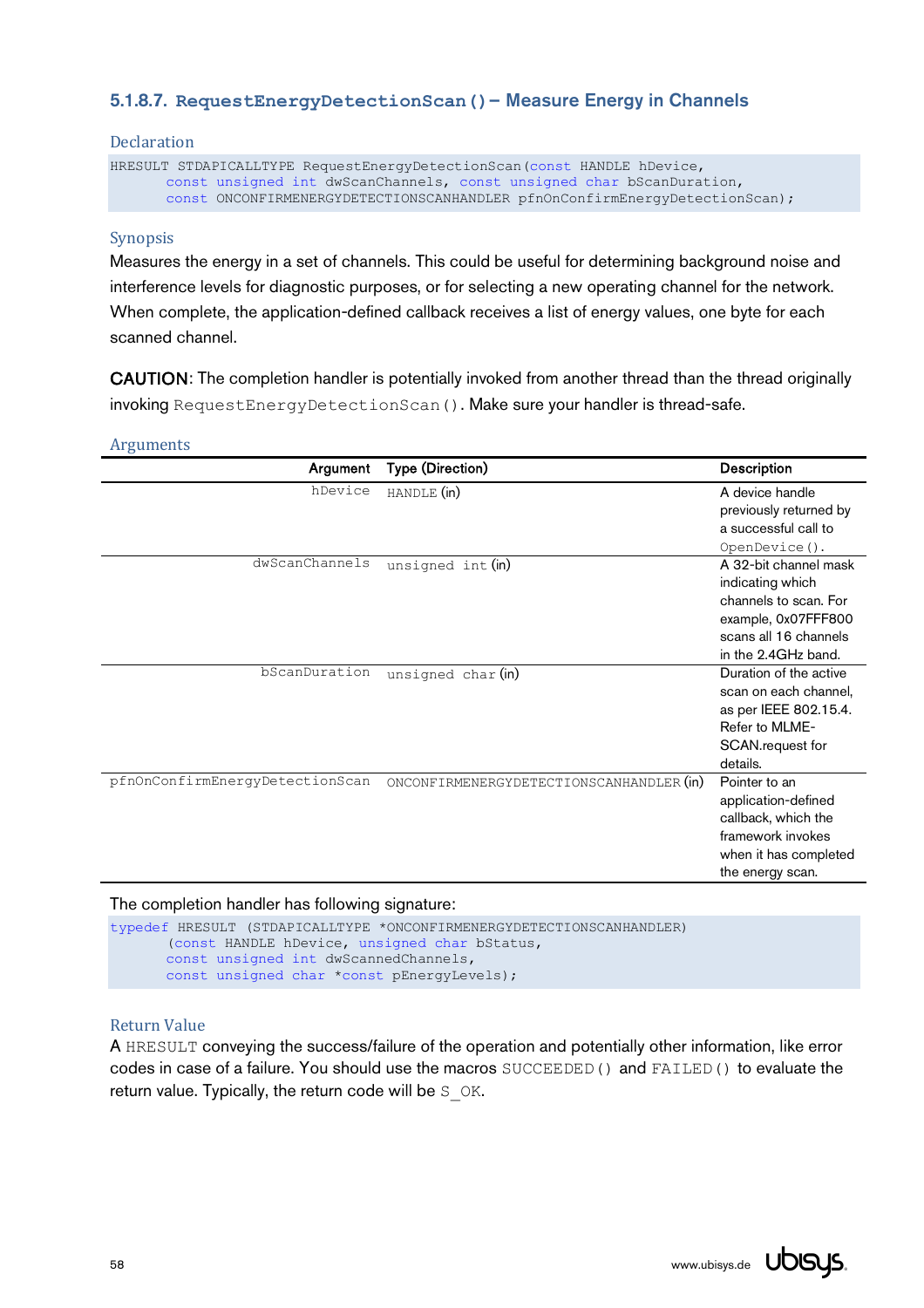# 5.2. 7Bfx<sup>™</sup> for Linux

On Linux the 7Bfx™ API is provided as a static library, using UTF-8 for different architectures.

- Release, UTF-8: lib7bfx.a
- Debug, UTF-8: lib7bfxd.a

# 5.3. 7Bfx<sup>™</sup> for Microsoft Windows

On Windows, the 7Bfx™ API is provided as a dynamic link library (DLL). Currently, ubisys provides Unicode UTF-16 builds of the DLLs for 32- and 64-bit systems in debug and release configurations. It runs on any 32-bit or 64-bit Windows, starting from Windows XP, currently including Windows 10:

- 32-bit Intel x86, Release, UTF-16: 7bfx.lib and 7bfx.dll
- 64-bit Intel x86, Release, UTF-16: 7bfx-x64.lib and 7bfx-x64.dll
- 32-bit Intel x86, Debug, UTF-16: 7bfxd.lib and 7bfxd.dll
- 64-bit Intel x86, Debug, UTF-16: 7bfxd-x64.lib and 7bfxd-x64.dll

The ubisys Network Manager™ software on Windows also uses this DLL to connect to U1 devices attached to a Windows computer.

You can use the DLL with any programming language and toolchain, which supports DLLs. However, ubisys currently only provides a  $C++$  SDK. Therefore, you may have to provide the symbol definitions yourself for the language of your choosing. For example, when using C# you could use DLLImport annotations:

```
[DLLImport("7bfx-x64.dll", EntryPoint = "#1", CharSet = CharSet.Unicode,
SetLastError=false, CallingConvention=CallingConvention.StdCall)]
public static extern int Initialize(ref IntPtr handle);
```
For plain C, small tweaks of the u7bfx header would be required in order not to use C++ features like namespaces and references.

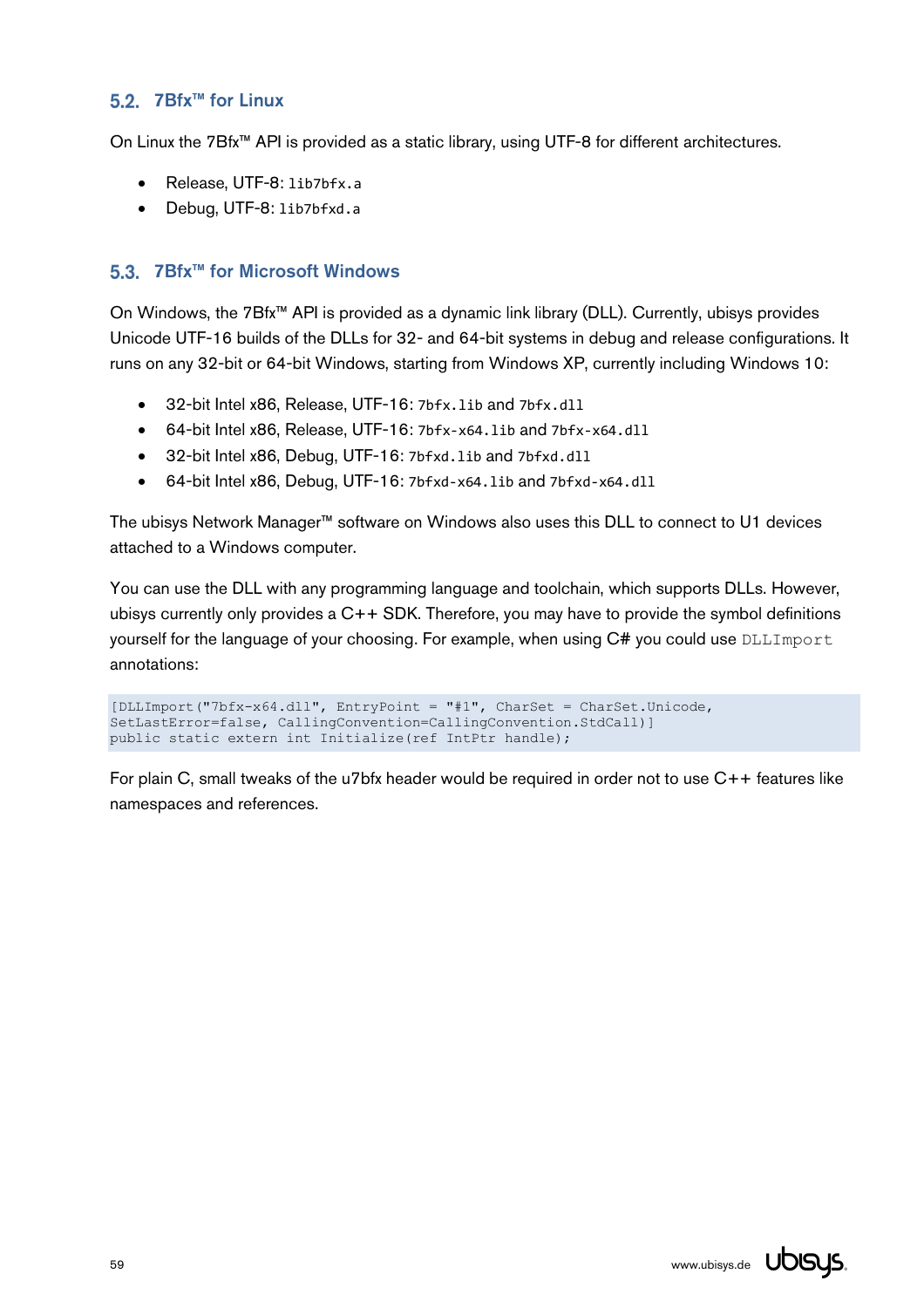# 6.1. Hardware Installation

Plug the USB dongle into any available USB slot on your PC, which is able to supply 50mA of operating current. All USB ports (including passive hubs) should be suitable.

## 6.2. Software Installation

Currently, the ZigBee USB/Adapter is being used in conjunction with the "ubisys ZigBee Network Manager" (a Windows software application) and is also embedded into the ubisys ZigBee/Ethernet Gateway G1, which runs Linux. Device drivers for Windows, Linux and other operating systems are available upon request, as well as a complete documentation of the native ZigBee/USB protocol. Also available is a complete implementation of the ZigBee/IP Gateway Device with raw binary TCP/IP interface (GRIP), which runs on Linux, and is the core of the ZigBee/Ethernet Gateway ubisys G1.

Notice: The information mentioned above is only available to qualified customers for high-volume projects. Please contact ubisys sales for enquiries.

## 6.2.1. Linux udev Rules

Add a new udev rule provide read/write access to applications using the persistent USB rules (for example /etc/udev/rules.d/70-persistent-usb.rules in ubuntu), for instance:

```
# This file maintains persistent names for USB devices.
# See udev(7) for syntax.
#
# Entries are automatically added by the 75-cd-aliases-generator.rules
# file; however you are also free to add your own entries provided you
# add the ENV{GENERATED}=1 flag to your own rules as well.
#USB devices
```

```
SUBSYSTEM=="usb",ENV{DEVTYPE}=="usb_device",ATTRS{idVendor}=="19a6",ATTRS{idProduct}=="00
04", MODE="0666"
```
Then reload the rules and retrigger:

```
$ udevadm control --reload-rules
$ udevadm trigger
```
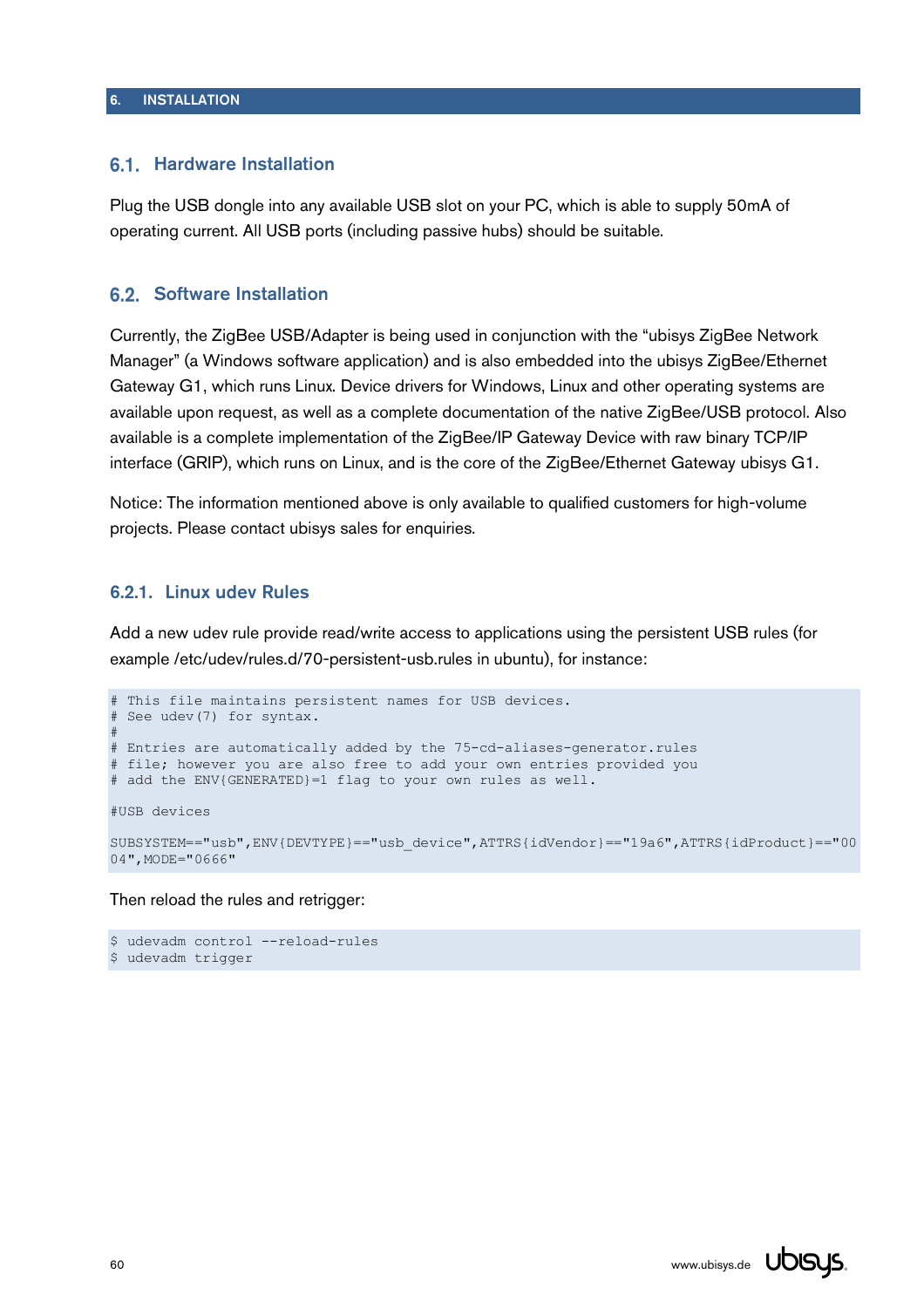# 7. INITIAL DEVICE START-UP

The ZigBee/USB Adapter's start-up behaviour is completely defined by the application controlling it.

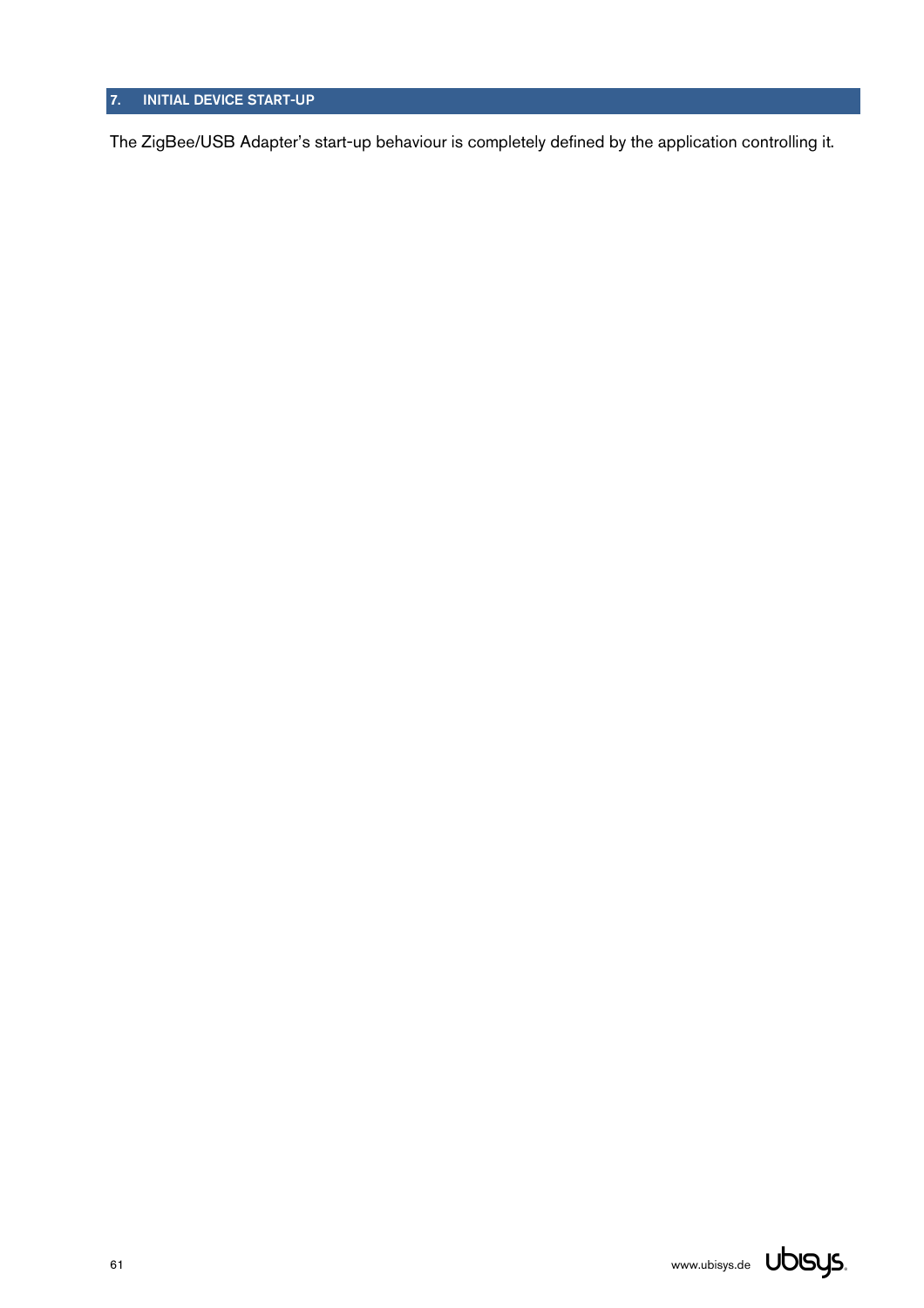# 8. MAN-MACHINE INTERFACE (MMI)

The application must provide a suitable man-machine-interface (e.g. on a computer screen or using a LED and a push-button) for commissioning and factory reset. The ZigBee/USB Adapter U1 does not contain any MMI.

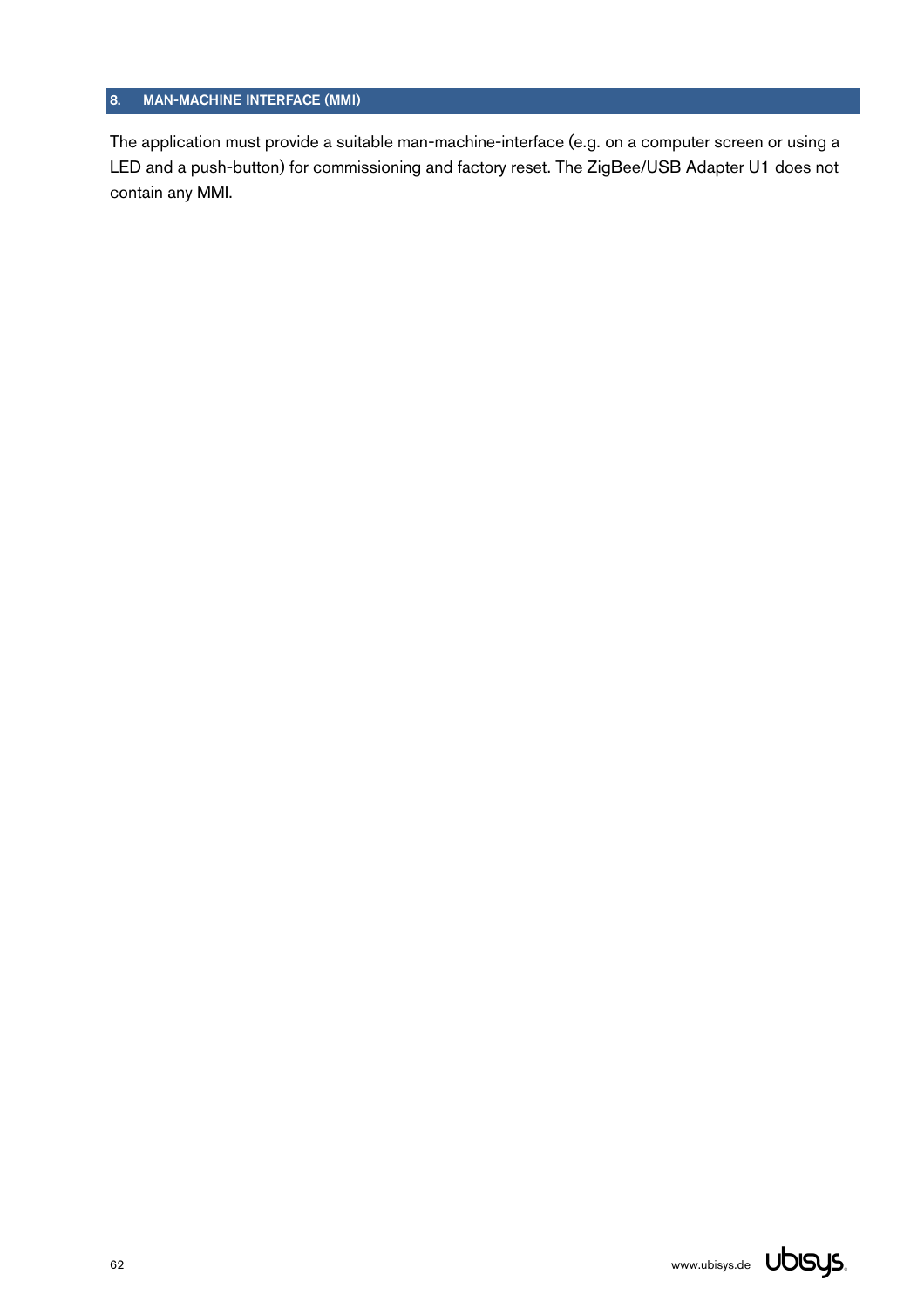## 9. ZIGBEE INTERFACE

Please refer to the following IEEE and ZigBee Alliance documents, which apply to this product:

[R1] IEEE Standard 802 – Part 15.4: Low-Rate Wireless Personal Area Networks (LR-WPANs)

[R2] ZigBee Specification, Revision 21, Document No. 05-3474-21

[R3] ZigBee 2015 Layer PICS and Stack Profiles, Revision 6, Document No. 08-0006-06

[R4] ZigBee Cluster Library Specification, Revision 5, Document No. 07-5123-05

[R5] ZigBee Home Automation Public Application Profile 1.2, Revision 29, Document No. 05-3520-29

[R6] ZigBee Smart Energy Standard 1.1b, Revision 18, Document No. 07-5356-18

# Device Anatomy

The application controlling the ZigBee/USB Adapter U1 has complete control over the ZigBee anatomy of the device, except for endpoint #0, which hosts the ZigBee Device Object, and certain reserved endpoints:

| Endpoint #          | Profile                              | Application                                               |
|---------------------|--------------------------------------|-----------------------------------------------------------|
| 0(0x00)             | 0x0000: ZigBee Device Profile        | ZigBee Device Object (ZDO) - standard management features |
| 1(0x01)             | 0x0104: ZigBee Common Profile        | Defined by host application                               |
| 239(0xEF)           | (typically, set by host application) |                                                           |
| 240 (0xF0)          | n/a                                  | Reserved                                                  |
| 241 (0xF1)          | n/a                                  | Reserved                                                  |
| 242 (0xF2)          | 0xA1E0: ZigBee Green Power Profile   | ZigBee Green Power Proxy or Combined Proxy and Sink       |
| 243 (0xF3)          | n/a                                  | Reserved                                                  |
| $\ldots$ 254 (OxFE) |                                      |                                                           |
| 255 (0xFF)          | n/a                                  | Broadcast endpoint address (broadcast to all endpoints)   |

The ubisys ZigBee manufacturer ID is 0x10F2. This manufacturer code is used to identify upgrade images, for accessing manufacturer-specific ZCL attributes and commands etc.

# **Installation Code**

This router has a pre-configured link key, which is derived from the installation code printed on the back of the router's housing in text format and as a two-dimensional barcode (QR code). The format specified in [R6], section 5.4.8.1.1 is used with a full 128-bit installation code + 16-bit CRC. The QR code contains additional information as illustrated in the following example:

ubisys2/R0/001FEE00000000FF/0F7C1CD805F91649EBA84580AA1CB432F51A/21

Here, "ubisys2" is the data format identifier, R0 is the model string (this is just an example, it would be "U1" for this product), followed by the EUI-64, the installation code, and a checksum that covers the entire information (including model, EUI-64 and installation code), all separated by a single dash character ('/'). The check sum is an unsigned 8-bit integer, which is calculated by performing a bytewise exclusive-or  $(XOR, " $\oplus$ ") of the ASCII characters of the model string, the binary representation of$ the EUI-64 (in big endian format), and the binary representation of the install code.

For the example above, this calculation yields: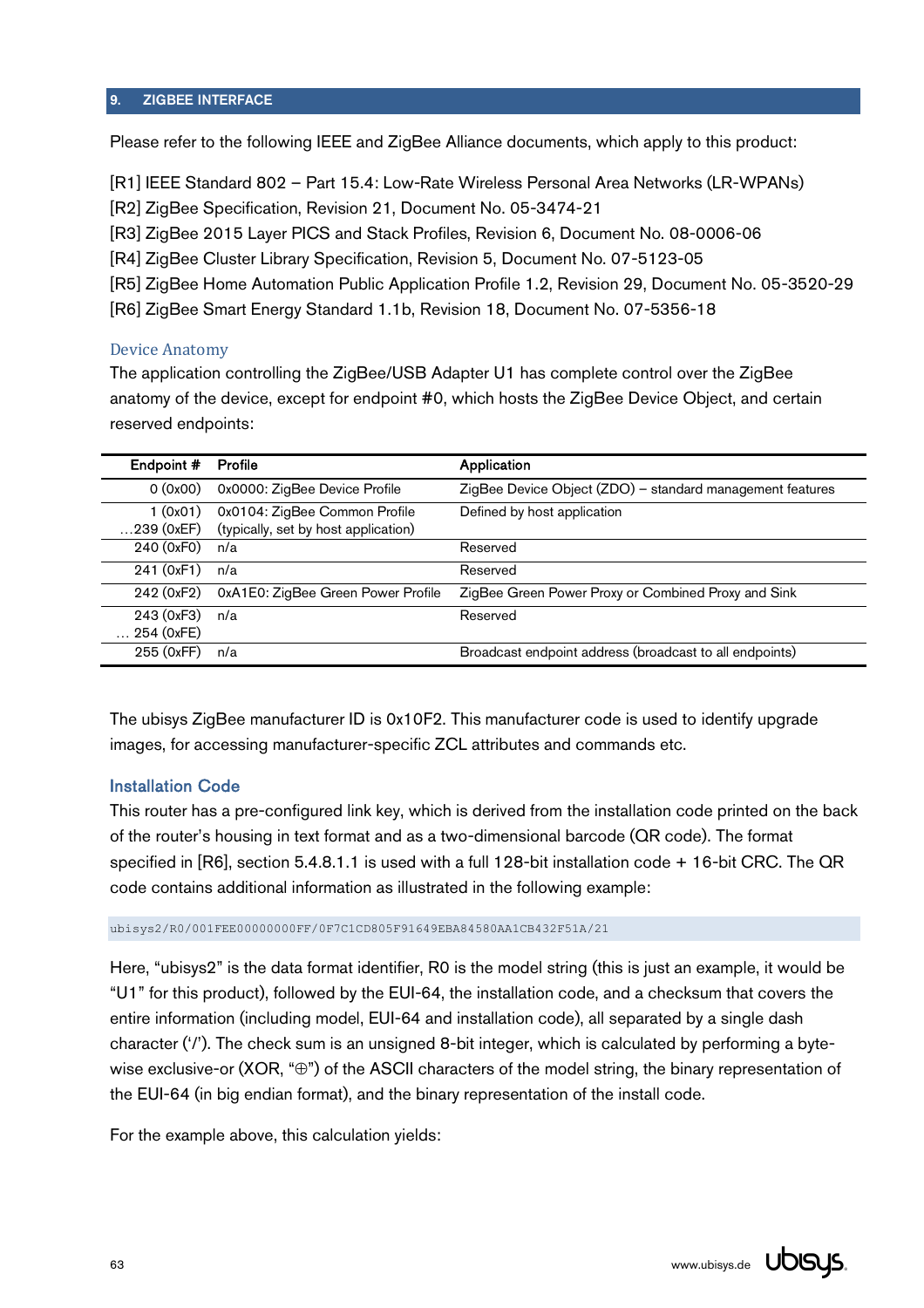52 ('R')  $\oplus$  30 ('0')  $\oplus$ 00  $\oplus$  1F  $\oplus$  EE  $\oplus$  00  $\oplus$  00  $\oplus$  00  $\oplus$  00  $\oplus$  FF  $\oplus$ OF  $\oplus$  7C  $\oplus$  1C  $\oplus$  D8  $\oplus$  05  $\oplus$  F9  $\oplus$  16  $\oplus$  49  $\oplus$  EB  $\oplus$  A8  $\oplus$  45  $\oplus$  80  $\oplus$  AA  $\oplus$  1C  $\oplus$  B4  $\oplus$  32  $\oplus$  F5  $\oplus$  1A = **21** 

Notice: The data format "ubisys1" is identical to "ubisys2" except for the check sum, which is present, but invalid. If you encounter "ubisys1" labels, then do not verify the trailing check sum field.

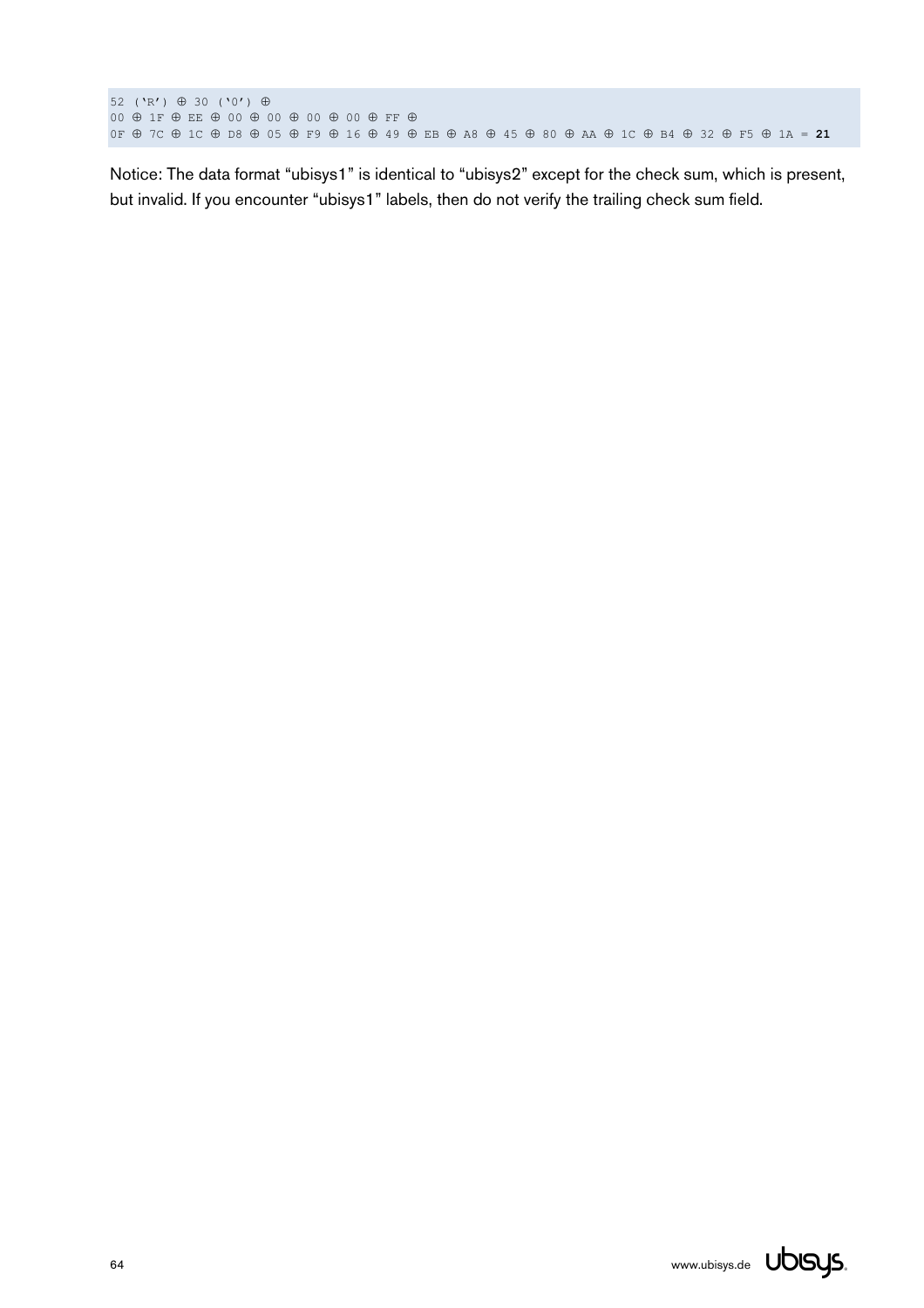# 9.1. Application Endpoint #0 – ZigBee Device Object

Please refer to the ZigBee Specification [R2] for details on the ZigBee Device Object (ZDO) and the protocol used for over-the-air communication, called the ZigBee Device Profile (ZDP). Notice that the ZDP is fundamentally different from typical application endpoints, which build on the ZigBee foundation framework and the ZigBee Cluster Library (ZCL).

| Primitive                                 | Description                                                                                   |
|-------------------------------------------|-----------------------------------------------------------------------------------------------|
| nwk_addr_req/                             | Network address request/response                                                              |
| nwk_addr_rsp                              | Translates a 64-bit IEEE address into a 16-bit network short address. Use only when really    |
|                                           | required, because this message employs a network-wide broadcast (flooding)                    |
| ieee_addr_req/                            | IEEE address request/response                                                                 |
| ieee_addr_rsp                             | Translates a 16-bit network short address into a 64-bit IEEE address.                         |
| node_desc_req/                            | Node descriptor request/response                                                              |
| node_desc_rsp                             | Returns information such as the manufacturer ID, power supply, etc.                           |
| power_desc_req/                           | Power descriptor request/response                                                             |
| power_desc_rsp <sup>10</sup>              | Returns information such as the power source and mode.                                        |
| active_ep_req/                            | Active endpoints request/response                                                             |
| active_ep_rsp                             | Returns a set of available application endpoints on the device.                               |
| simple_desc_req/                          | Simple descriptor request/response                                                            |
| simple_desc_rsp                           | Returns a descriptor for a certain application endpoint with a list of available services     |
|                                           | (clusters).                                                                                   |
| match_desc_req/                           | Match descriptor request/response                                                             |
| match_desc_rsp                            | Searches for a certain cluster or set of clusters and returns the matching endpoints, if any. |
| device_annce                              | Device announcement                                                                           |
|                                           | Advertises the presence of a new device in the network.                                       |
| parent_annce/                             | Parent announcement/response                                                                  |
| parent_annce_rsp <sup>11</sup>            | This is part of the ZigBee 2015 end-device child management feature.                          |
| system_server_discovery_req/              | System server discovery request/response                                                      |
| system_server_discovery_rsp <sup>12</sup> | Provides the ability to discover system servers, in particular the network manager.           |
| bind_req/                                 | Bind request/response                                                                         |
| bind_rsp                                  | Creates an application binding                                                                |
| unbind_req/                               | Unbind request/response                                                                       |
| unbind_rsp                                | Removes an application binding                                                                |
| mgmt_nwk_disc_req/                        | Management: Network discovery request/response                                                |
| mgmt_nwk_disc_rsp <sup>13</sup>           | Instructs the device to perform a network discovery and report the results back.              |
| mgmt_lqi_req/                             | Management: Neighbor table request/response                                                   |
| mgmt_lqi_rsp                              | Returns information about neighboring devices, including the link quality, device type etc.   |
| mgmt_rtg_req/                             | Management: Routing table request/response                                                    |
| mgmt_rtg_rsp                              | Returns information about routes established on the device.                                   |
| mgmt_bind_req/                            | Management: Binding table request/response                                                    |
| mgmt_bind_rsp                             | Returns information about application bindings on the device.                                 |
| mgmt_leave_req/                           | Management: Leave request/response                                                            |
| mgmt_leave_rsp                            | Makes the device leave the network or removes one of its end-device children.                 |
| mgmt_permit_joining_req/                  | Management: Permit joining request/response                                                   |
| mgmt_permit_joining_rsp                   | Opens the network for new devices to join.                                                    |
| mgmt_nwk_update_req/                      | Management: Network update request/response/notification                                      |
| mgmt_nwk_update_notify <sup>14</sup>      | Performs energy scans, instigates a channel change or assigns the network manager.            |

The ubisys ZigBee/USB Adapter U1 supports the following ZDO services:

 $\overline{a}$ 

<sup>10</sup> Available in ZigBee stack version 1.60 and above. Legacy ZCP requirement – do not use in applications

<sup>&</sup>lt;sup>11</sup> Available in ZigBee stack version 1.56 and above.

<sup>&</sup>lt;sup>12</sup> Available in ZigBee stack version 1.50 and above.

<sup>&</sup>lt;sup>13</sup> Available in ZigBee stack version 1.61 and above.

<sup>&</sup>lt;sup>14</sup> Available in ZigBee stack version 1.61 and above.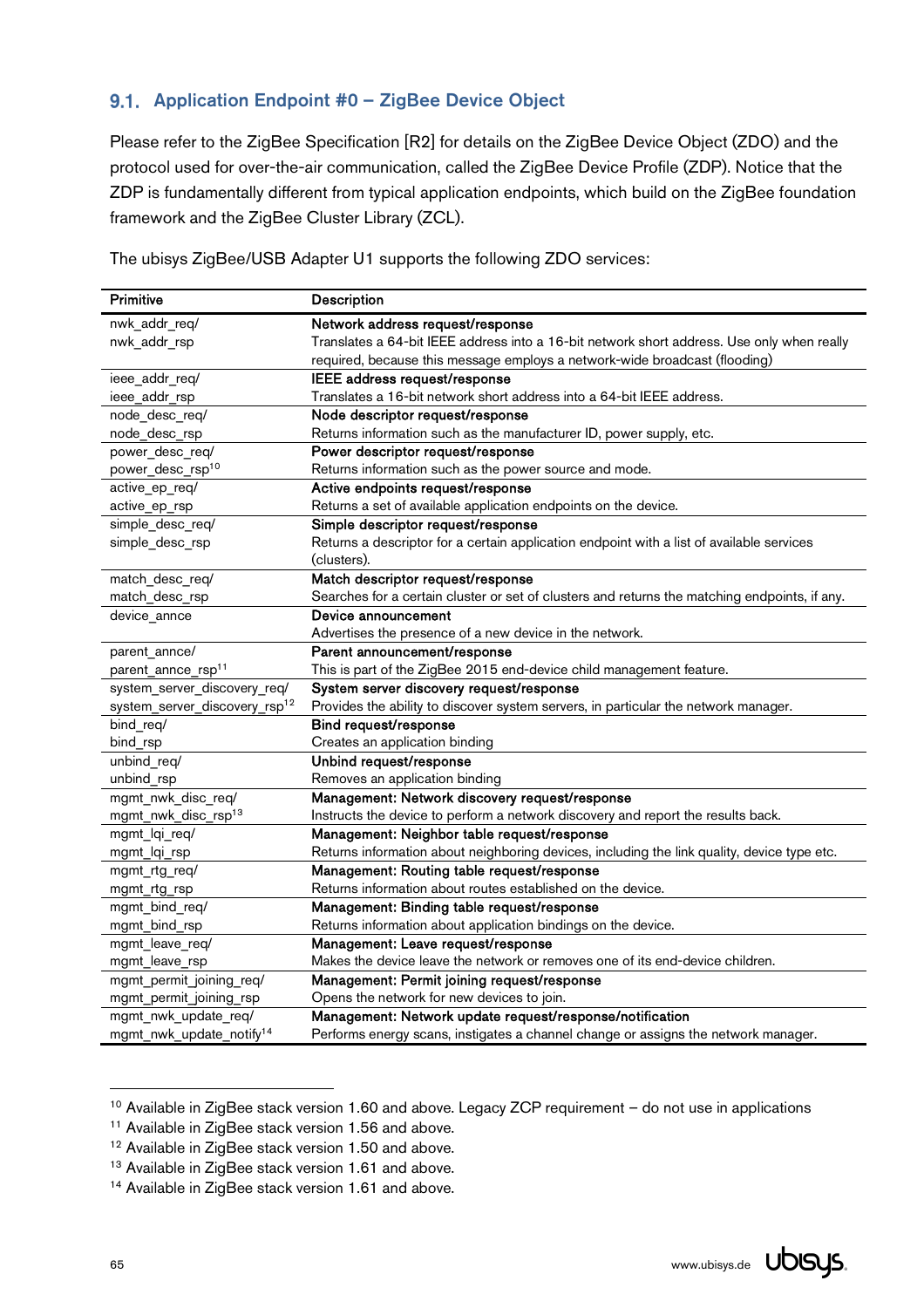# 9.2. Application Endpoint #242 - ZigBee Green Power

This endpoint provides the ZigBee Green Power feature according to the 2015 edition of the specification, i.e. including support for Green Power Devices with IEEE EUI-64 and bidirectional commissioning. The ZigBee traffic between Proxies and Sinks utilizes standard ZigBee foundation paradigms and the ZigBee Cluster Library [R4]. You may use the standard ZCL frames to enumerate, read and write attributes, invoke commands, etc.

The application endpoint exposes the following clusters:

| <b>Cluster</b> | <b>Direction</b>     | <b>Description</b>                                                                                                                                                               |
|----------------|----------------------|----------------------------------------------------------------------------------------------------------------------------------------------------------------------------------|
| 0x0021         | Outbound<br>(Client) | ZigBee Green Power Proxy<br>Allows sinks on the network to configure this device as a "Proxy", i.e. access point for ZigBee<br>Green Power Devices into the ZigBee mesh network. |

# 9.2.1. Green Power Cluster (Client)

The client-side of the Green Power cluster provides the ZigBee Green Power Proxy functionality, i.e. makes the device act as an "access point" for Green Power Devices (GPDs). This implementation supports unidirectional and bidirectional<sup>15</sup> GPDs.

Attributes supported:

| <b>Attribute</b> | Type                    | Description                                                                                |  |
|------------------|-------------------------|--------------------------------------------------------------------------------------------|--|
| 0x0010           | unsigned <sub>8</sub> , | gppMaxProxyTableEntries                                                                    |  |
|                  | read-only               | The number of proxy table entries supported by this device                                 |  |
| 0x0011           | extended raw            | ProxyTable                                                                                 |  |
|                  | binary,                 | Entries in the proxy table create a link between Green Power Devices and Green Power Sinks |  |
|                  | read-only,              |                                                                                            |  |
|                  | persistent              |                                                                                            |  |
| 0x0016           | bitmap24,               | gppFunctionality                                                                           |  |
|                  | read-only               | Indicates Green Power features and building blocks supported by this device                |  |
| 0x0017           | bitmap24,               | gppActiveFunctionality                                                                     |  |
|                  | read-only               | Allows to disable certain Green Power features on this device                              |  |
| 0x0020           | bitmap <sub>8</sub> ,   | gpSharedSecurityKeyType                                                                    |  |
|                  | persistent              | Determines the security key type to use for devices with bidirectional commissioning       |  |
|                  |                         | capabilities, i.e. out-of-the-box individual key, shared GP key, etc.                      |  |
| 0x0021           | key128,                 | gpSharedSecurityKey                                                                        |  |
|                  | persistent              | The 128-bit AES-CCM* key that is being used to secure Green Power data frames              |  |
| 0x0022           | key128,                 | gpLinkKey                                                                                  |  |
|                  | persistent              | The 128-bit AES-CCM* key that is being used to deliver keying material to Green Power      |  |
|                  |                         | devices                                                                                    |  |

Cluster commands supported:

| Command | <b>Description</b>                                                                          |
|---------|---------------------------------------------------------------------------------------------|
| 0x01    | <b>GP Pairing</b>                                                                           |
|         | Creates, updates or removes proxy table entries                                             |
| 0x02    | <b>GP Proxy Commissioning Mode</b>                                                          |
|         | Makes the proxy enter commissioning mode for a particular sink, or leave commissioning mode |
|         |                                                                                             |

<sup>15</sup> Bidirectional communication is currently limited to the commissioning stage



-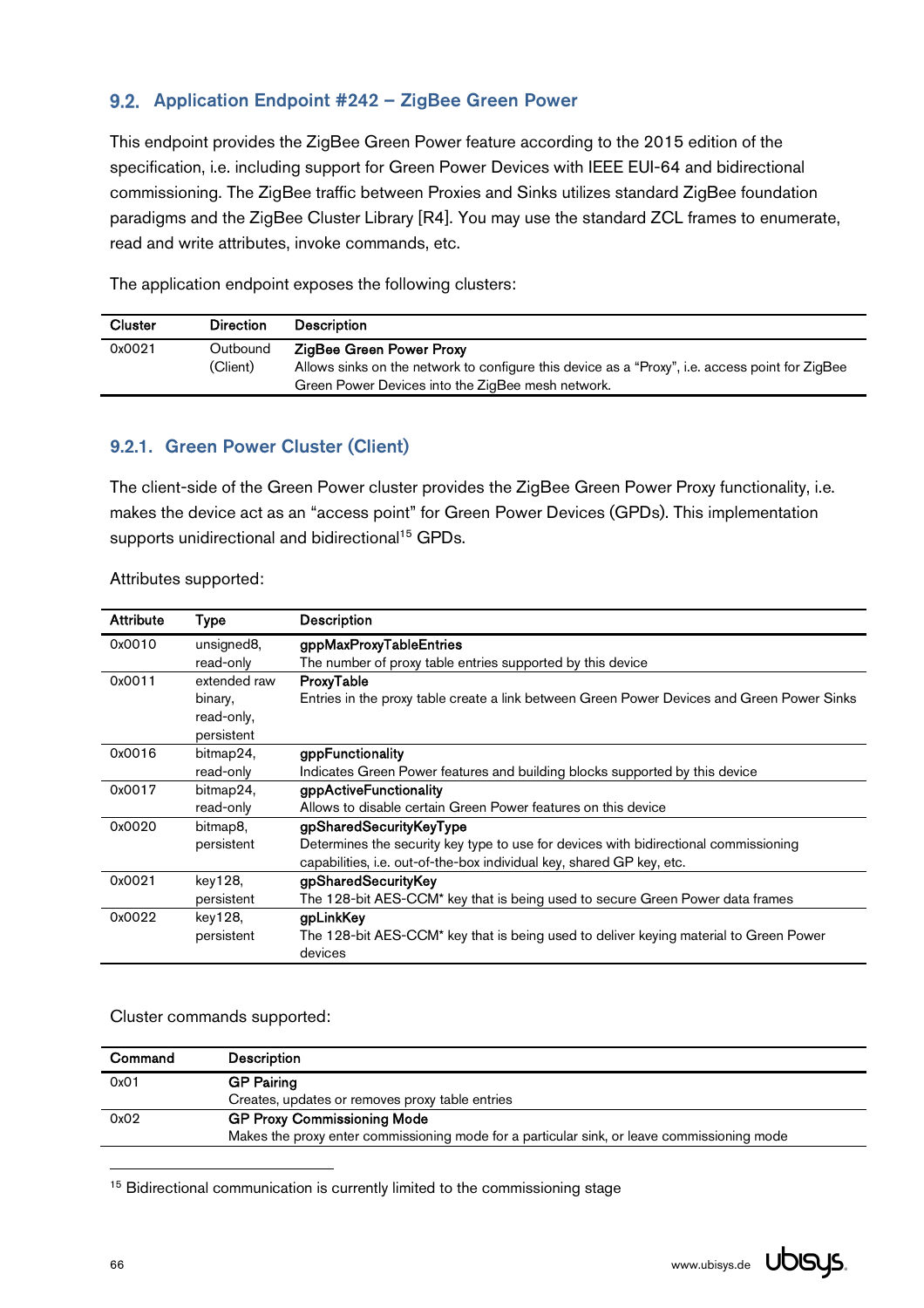| 0x06 | <b>GP Response</b>                                                                               |
|------|--------------------------------------------------------------------------------------------------|
|      | Tunnels GP data frames from a sink to a bidirectional Green Power Device                         |
| 0x0B | <b>GP Proxy Table Request</b>                                                                    |
|      | Allows to query the proxy table for a certain Green Power Device or read out the table in chunks |

Cluster commands transmitted:

| Command | Description                                                                         |
|---------|-------------------------------------------------------------------------------------|
| 0x00    | <b>GP</b> Notification                                                              |
|         | Tunnels GP frames from a Green Power Device to one or more sinks or groups of sinks |
| 0x04    | <b>GP Commissioning Notification</b>                                                |
|         | Tunnels GP frames from a Green Power Device to a sink in commissioning mode         |
| 0x0B    | <b>GP Proxy Table Response</b>                                                      |
|         | Conveys a set of proxy table entries to a sink or management application            |

# 9.2.2. Green Power Cluster (Server)

This ZigBee/USB Adapter is capable of promoting its Green Power Endpoint to a Green Power Combined application. This requires a sink implementation in the host application, which works in tandem with the proxy application running on U1. For details, please contact [support@ubisys.de.](mailto:support@ubisys.de.)

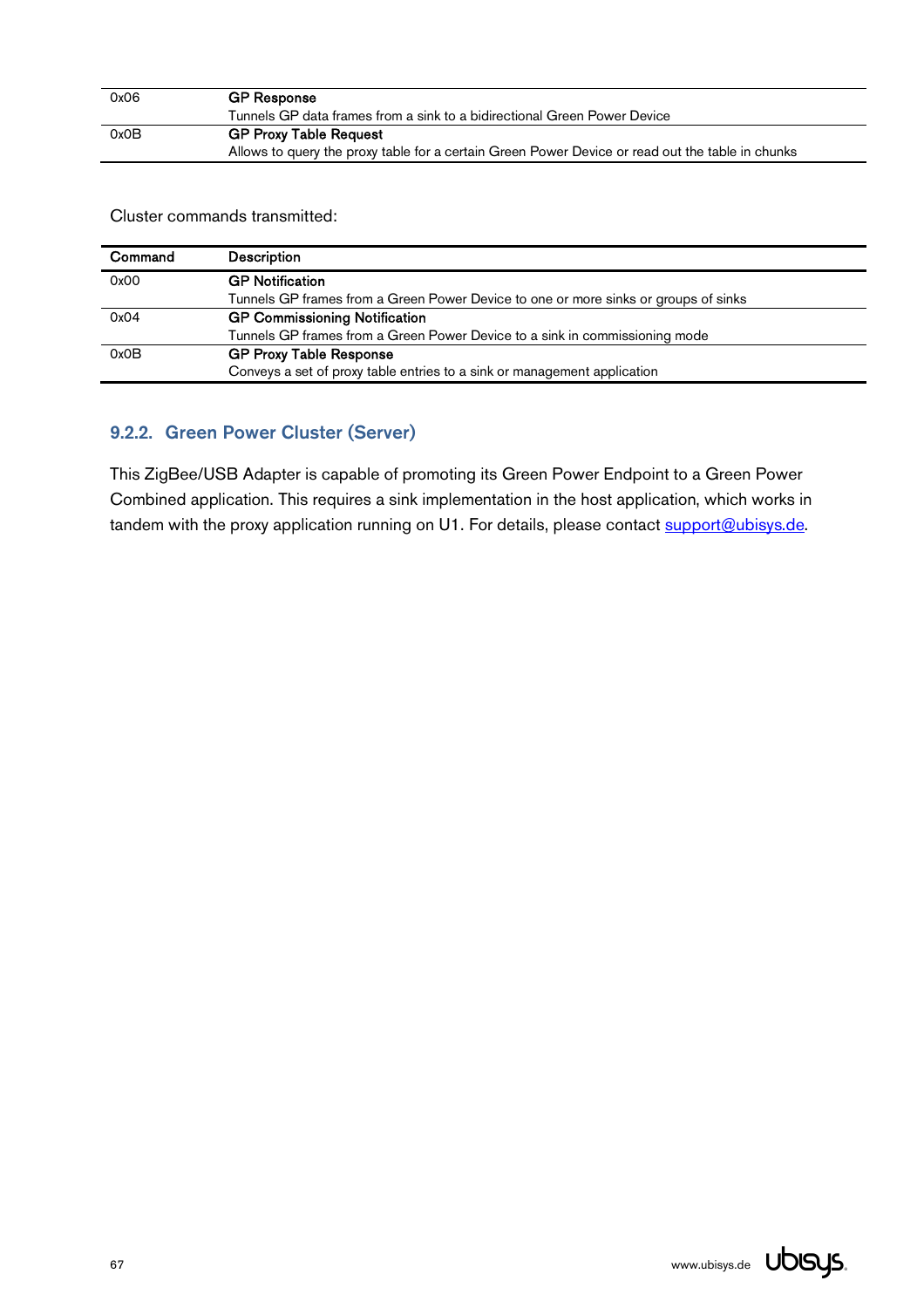

**Figure 2: ZigBee/USB Adapter U1 with on-board PCB antenna** 



**Figure 3: ZigBee/USB Adapter U1-Q with on-board PCB antenna**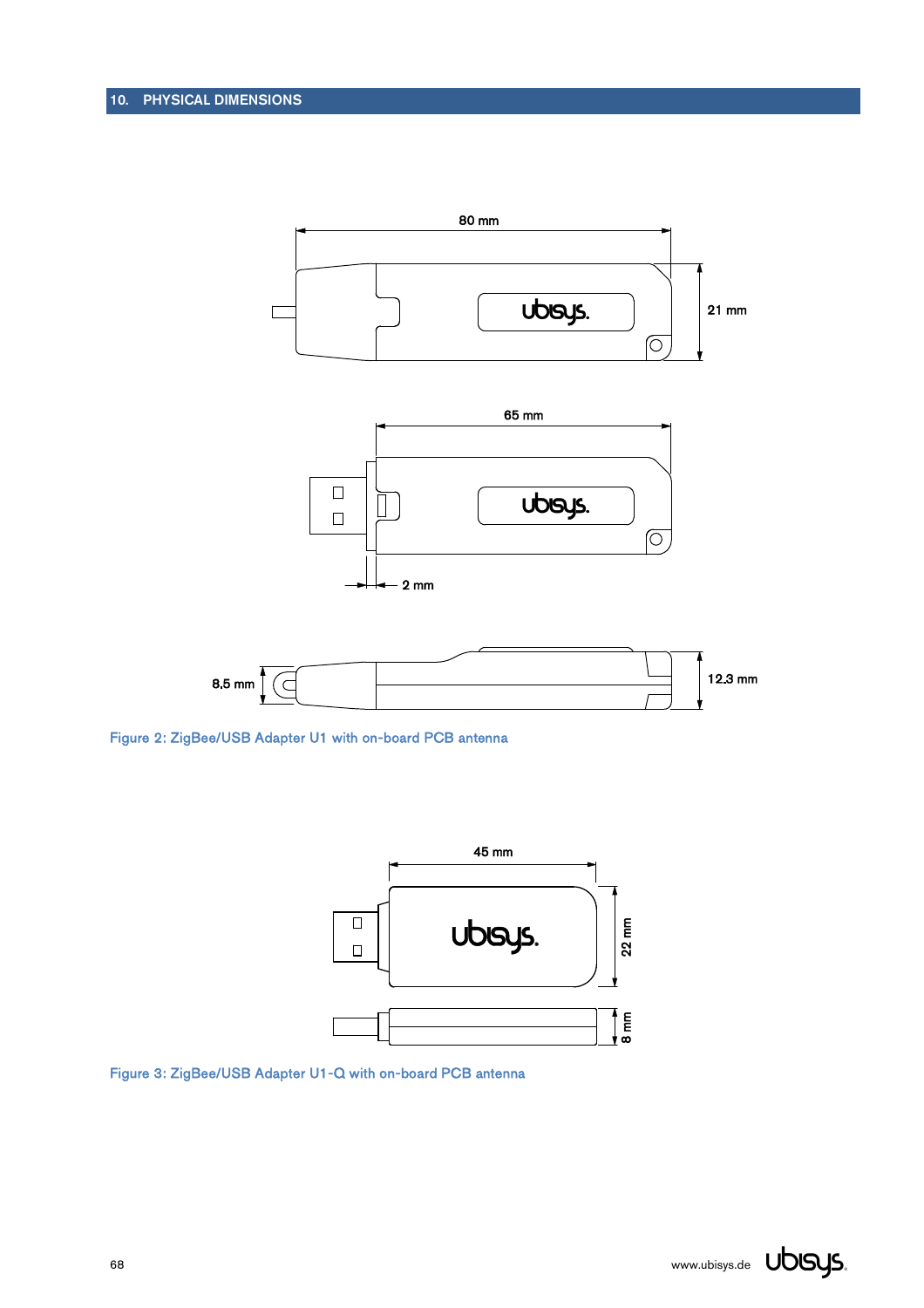# 11. ORDERING INFORMATION

The following tables list the product variants available. Use the specified order code for your orders. Please contact ubisys support if you require any customization.

| Case         | Firmware variant        | Order Code |
|--------------|-------------------------|------------|
| <b>Black</b> | ZigBee/USB Adapter U1   | 9072       |
| <b>Black</b> | ZigBee/USB Adapter U1-Q | 9096       |

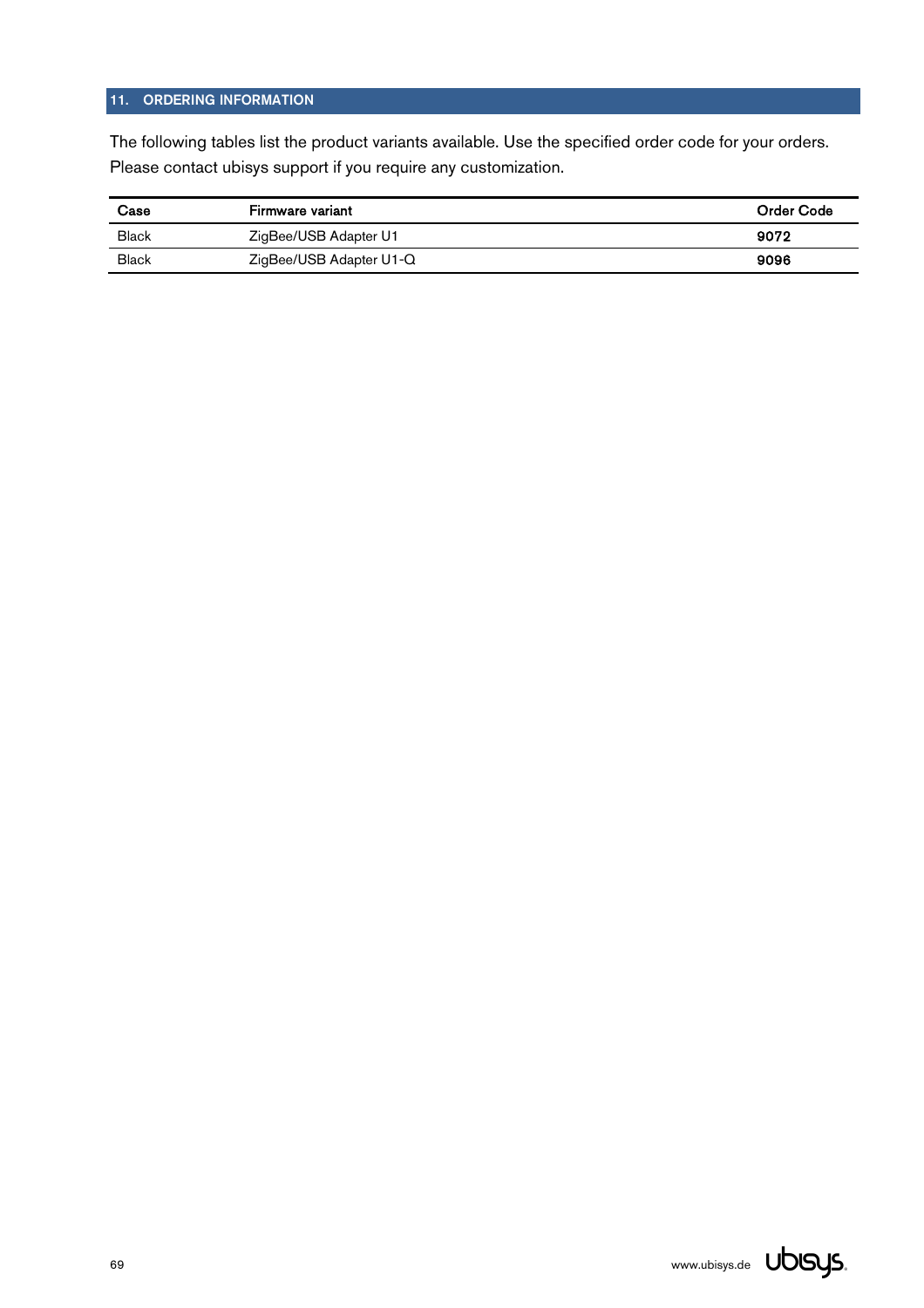# 12. GENERAL TERMS & CONDITIONS OF BUSINESS

When placing your order you agree to be bound by our General Terms & Conditions of Business, "Allgemeine Geschäftsbedingungen", which are available for download here: <http://www.ubisys.de/en/smarthome/terms.html>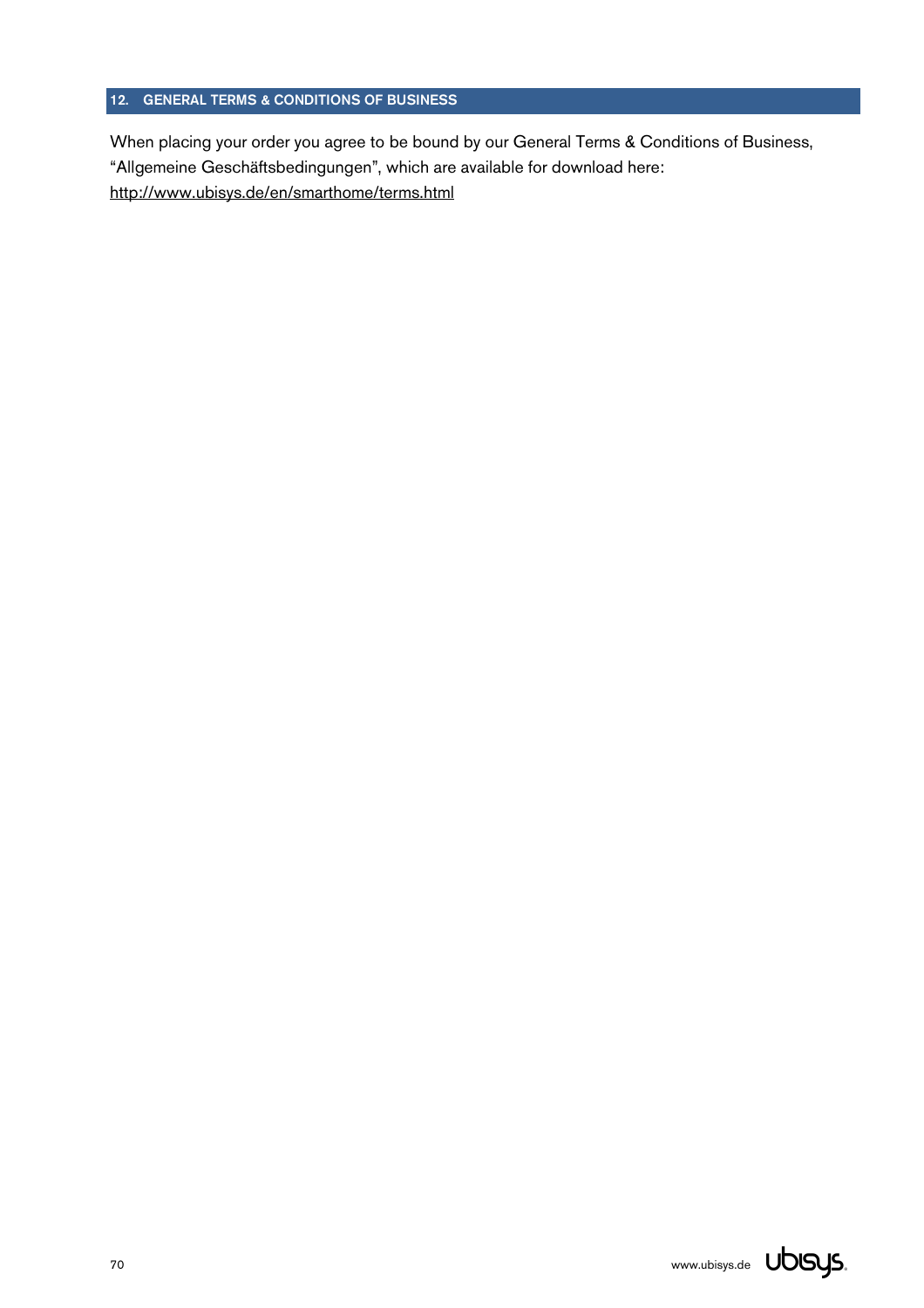# $C \in$

We – ubisys technologies GmbH, Am Wehrhahn 45, 40211 Düsseldorf, Germany – declare under our sole responsibility that the ubisys ZigBee/Adapter U1 with order codes as detailed in section 11 under the trade name "ubisys" to which this declaration relates are in conformity with the following directives and standards:

| Directive/Standard | <b>Description/Scope</b>                                                           |  |
|--------------------|------------------------------------------------------------------------------------|--|
| 2014/53/EU         | Radio Equipment Directive (RED)                                                    |  |
| 2004/108/EC        | Electromagnetic Compatibility Directive (EMC)                                      |  |
| 2006/95/EC         | Low Voltage Directive (LVD)                                                        |  |
| 2002/96/EC         | Waste Electrical and Electronic Equipment Directive (WEEE)                         |  |
| 2002/95/EC         | Restriction of Hazardous Substances Directive (RoHS)                               |  |
| EN 300 328         | ERM; Wideband transmission systems; 2.4 GHz ISM band                               |  |
| EN 300 440         | ERM; Radio equipment to be used in the 1 GHz to 40 GHz frequency range             |  |
| EN 301 489         | <b>EMC</b>                                                                         |  |
| IEEE 802.15.4      | IEEE Standard 802 - Part 15.4: Low-Rate Wireless Personal Area Networks (LR-WPANs) |  |
| ZigBee 3.0         | ZigBee 2015 with Green Power                                                       |  |

Düsseldorf, GermanyApril 28, 2016

**Place of issue** 

**Full name of Authorized Signatory Title of Authorized Signatory**

Arasch Housbackt

**Signature Seal**

 **Date of issue** 

Dr.-Ing. Arasch HonarbachtManaging Director, Head of Research & Development

JOOSS.

**ENGINEERING UND CONSULTER**<br>HARDIARE UND SOFTWARE DE<br>HARDIARE UND SOFTWARE DE<br>HARDIARE ERING UND CONSULTE<br>ENGINEERING UND 45 **MAN** AM WEHRHAHN 45 AM WEHRHAHN 49 www.ubinys.de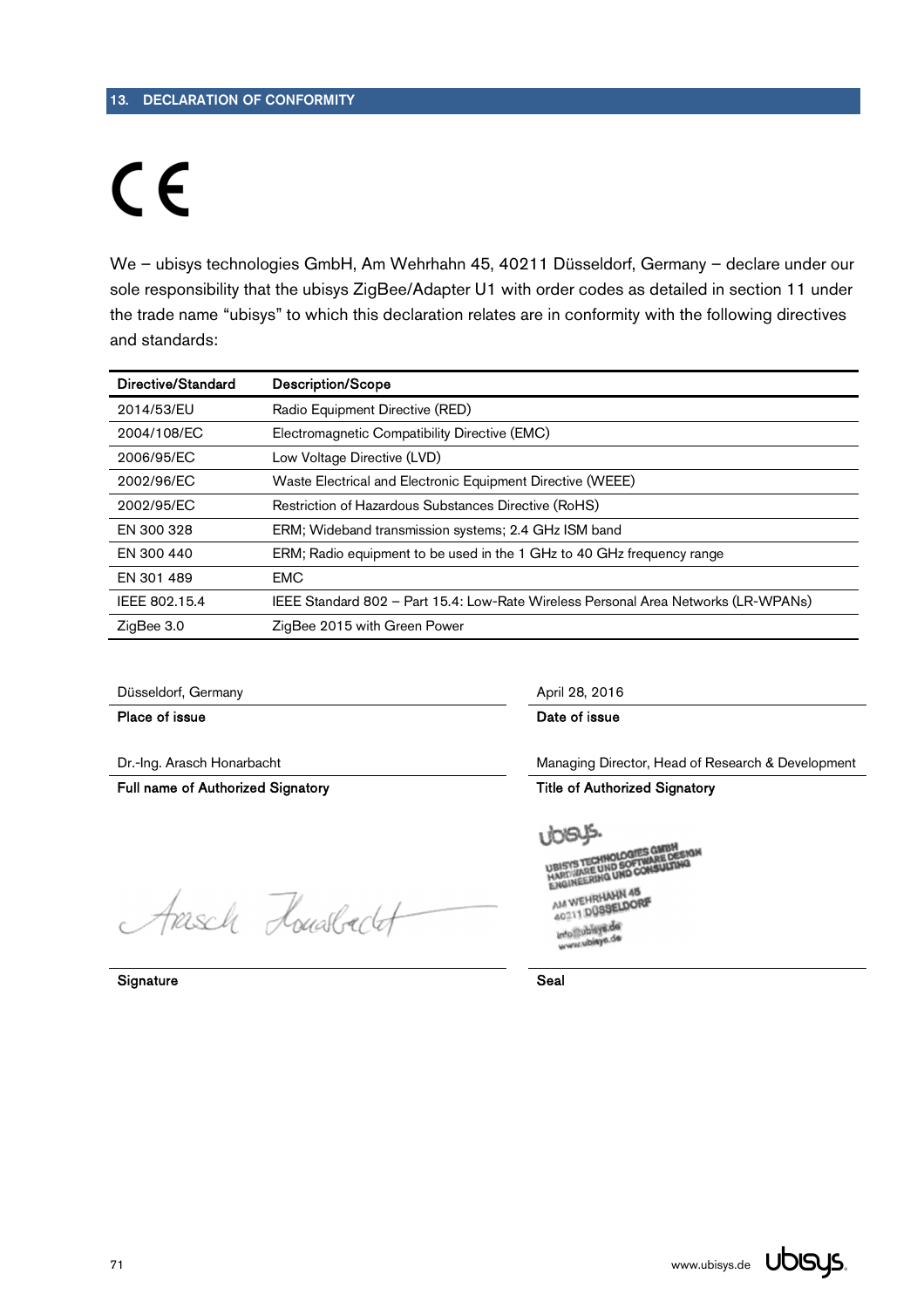# 14. REVISION HISTORY

| <b>Revision</b> | Date       | <b>Remarks</b>                                                                                                                                                    |
|-----------------|------------|-------------------------------------------------------------------------------------------------------------------------------------------------------------------|
| 1.0             | 11/14/2014 | Initial Public Version                                                                                                                                            |
| 1.1             | 11/11/2015 | Updated the ZDO description to include enhancements<br>and additions made for ZigBee 2015 platform<br>compliance                                                  |
| 1.2             | 09/13/2016 | Updated to ZigBee 3.0 Certified Product in application<br>firmware 1.68                                                                                           |
| 1.3             | 01/03/2017 | Added USB protocol description placeholder and<br>7Bfx <sup>™</sup> API documentation                                                                             |
| 1.4             | 01/25/2017 | Added details about ZigBee/USB Adapter U1-Q,<br>including architecture (SAM4S+GP712+RFX2411),<br>dimensions, and order code. Added system architecture<br>diagram |